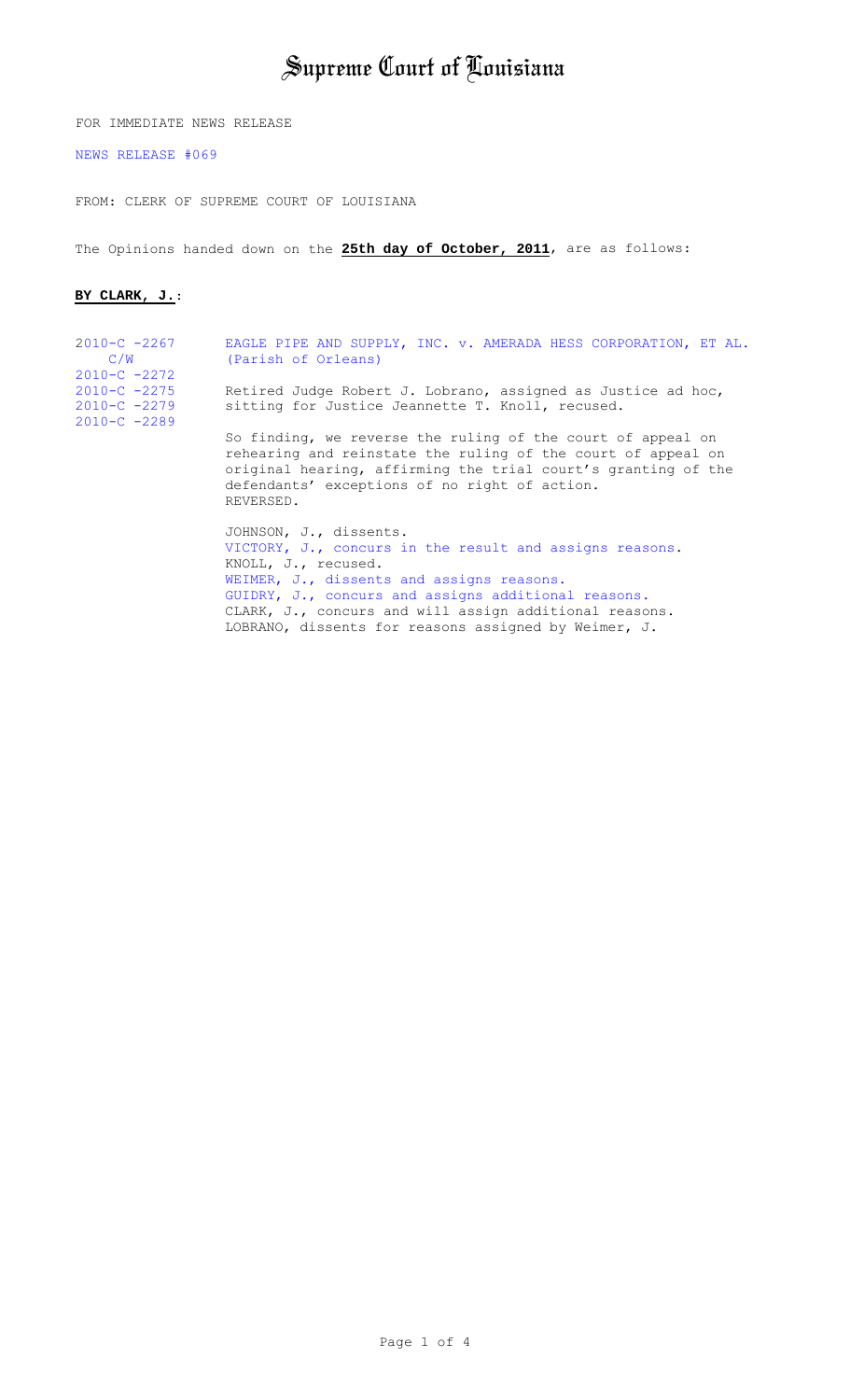#### <span id="page-1-0"></span>**10/25/11**

#### **SUPREME COURT OF LOUISIANA**

# **NO. 2010-C-2267**

# **CONSOLIDATED WITH**

# **NO. 2010-C-2272, 2010-C-2275, 2010-C-2279 AND 2010-C-2289**

# **EAGLE PIPE AND SUPPLY, INC.**

#### **VERSUS**

#### **AMERADA HESS CORPORATION, ET AL.**

# **ON WRIT OF CERTIORARI TO THE COURT OF APPEAL, FOURTH CIRCUIT, PARISH OF ORLEANS**

#### **CLARK, Justice.**<sup>1</sup>

The issue presented in these consolidated matters arises from the sale of land to the plaintiff, who later discovered that the land was allegedly contaminated with radioactive material. The plaintiff filed suit against the former landowners and the oil and trucking companies allegedly responsible for the contamination. In the district court, exceptions of no right of action raised by the oil and trucking companies were granted. The court of appeal initially affirmed this decision, but reversed on rehearing.

We granted writs to determine whether a subsequent purchaser of property has the right to sue a third party for non-apparent property damages inflicted before the sale in the absence of the assignment of or subrogation to that right. After review, we find the fundamental principles of Louisiana property law compel the conclusion that such a right of action is not permitted under the law. Instead, the subsequent purchaser has the right to seek rescission of the sale,

Retired Judge Robert J. Lobrano, assigned as Justice *ad hoc*, sitting for Justice Jeannette T. Knoll, recused. <sup>1</sup>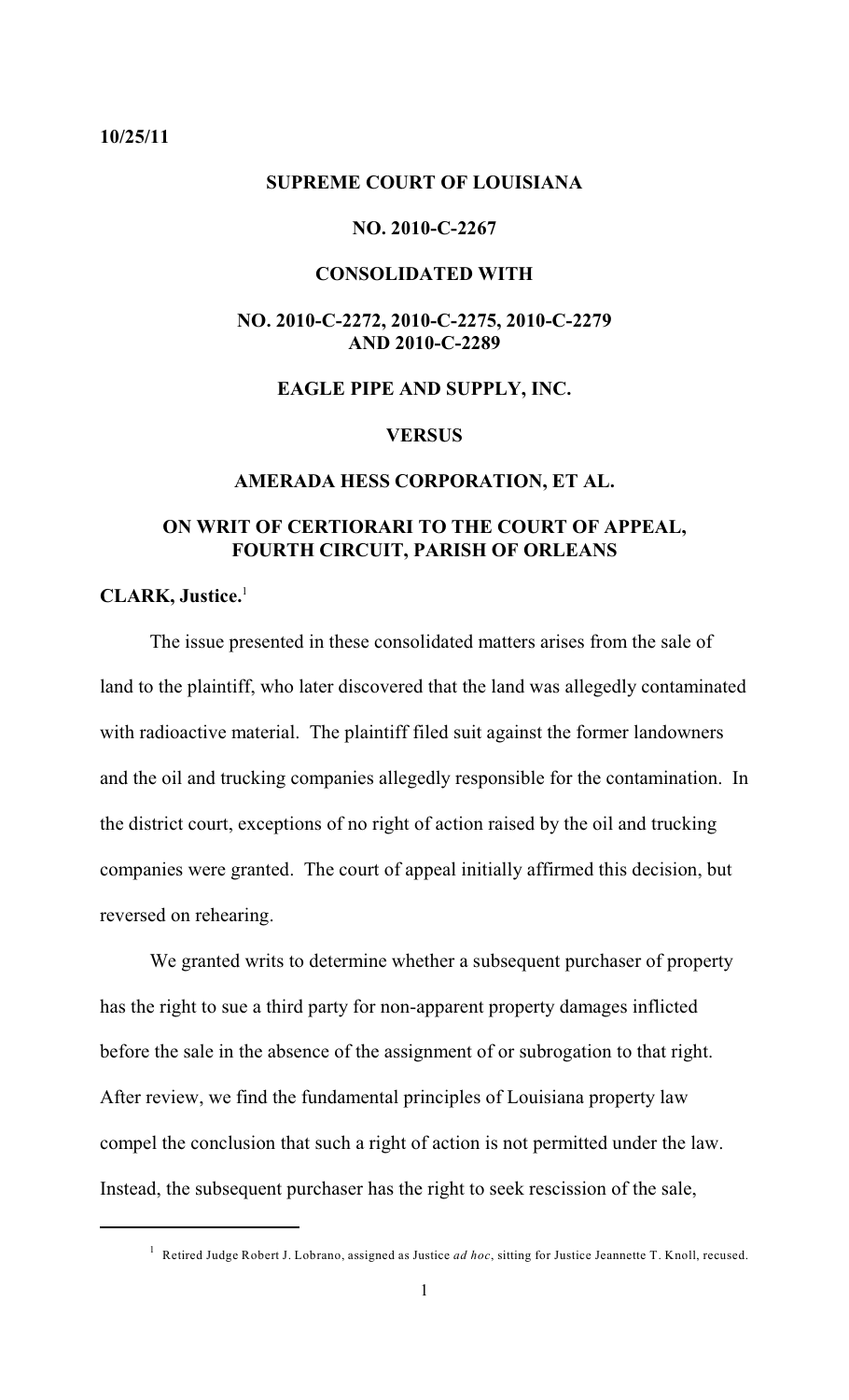reduction of the purchase price, or other legal remedies. For the following reasons, we hold the appellate court on rehearing erred by reversing the district court's granting of the peremptory exceptions of no right of action on behalf of the oil and trucking companies. Accordingly, we reverse the court of appeal's decision on rehearing and reinstate the ruling of the district court.

# **FACTUAL AND PROCEDURAL BACKGROUND**

This matter is before the court on an exception of no right of action. Although evidence is admissible on the trial of such an objection "to support or controvert any of the objections pleaded," La. C.C.P. art. 931, the only evidence admitted at the hearing in this case was the bill of sale for the property at issue. This bill of sale was also attached to the petition. Consequently, our recitation of the facts is necessarily obtained from the allegations in the petition. "For purposes of the exception all well pleaded facts in the petition must be taken as true." *Harwood Oil & Min. Co. v. Black,* 240 La. 641, 649, 124 So.2d 764, 766-767 (1960), *superceded by statute on other grounds, recognized in Salvex, Inc. v. Lewis*, 546 So.2d 1309 (La. App. 3 Cir. 1989).

On July 15, 2008, Eagle Pipe and Supply, Inc. ("Eagle Pipe" or plaintiff) filed a petition for damages in the Civil District Court for the Parish of Orleans, alleging causes of action for breach of contract, negligence, strict liability, redhibition, fraud and conspiracy in connection with property Eagle Pipe acquired two decades earlier.<sup>2</sup> Named in the petition were four groups of defendants:  $(1)$ ten oil companies, collectively referred to as the "Oil Company Defendants;" $3$  (2)

*See* Petition, ¶¶ VII(1-8); Vol. 1, p. 6-8. <sup>2</sup>

<sup>&</sup>lt;sup>3</sup> The Oil Company Defendants named in the petition are: (1) Hess Corporation  $f/k/a$ Amerada Hess Corporation; (2) Chevron U.S.A. Inc.; (3) Exxon Mobil Corporation; (4) Kerr-McGee Oil & Gas Corporation; (5) OXY USA, Inc., individually and as successor in interest to Placid Oil Co.; (6) Shell Offshore, Inc.; (7) Shell Oil Company; (8) SWEPI, LP; (9) Stone Oil Company; and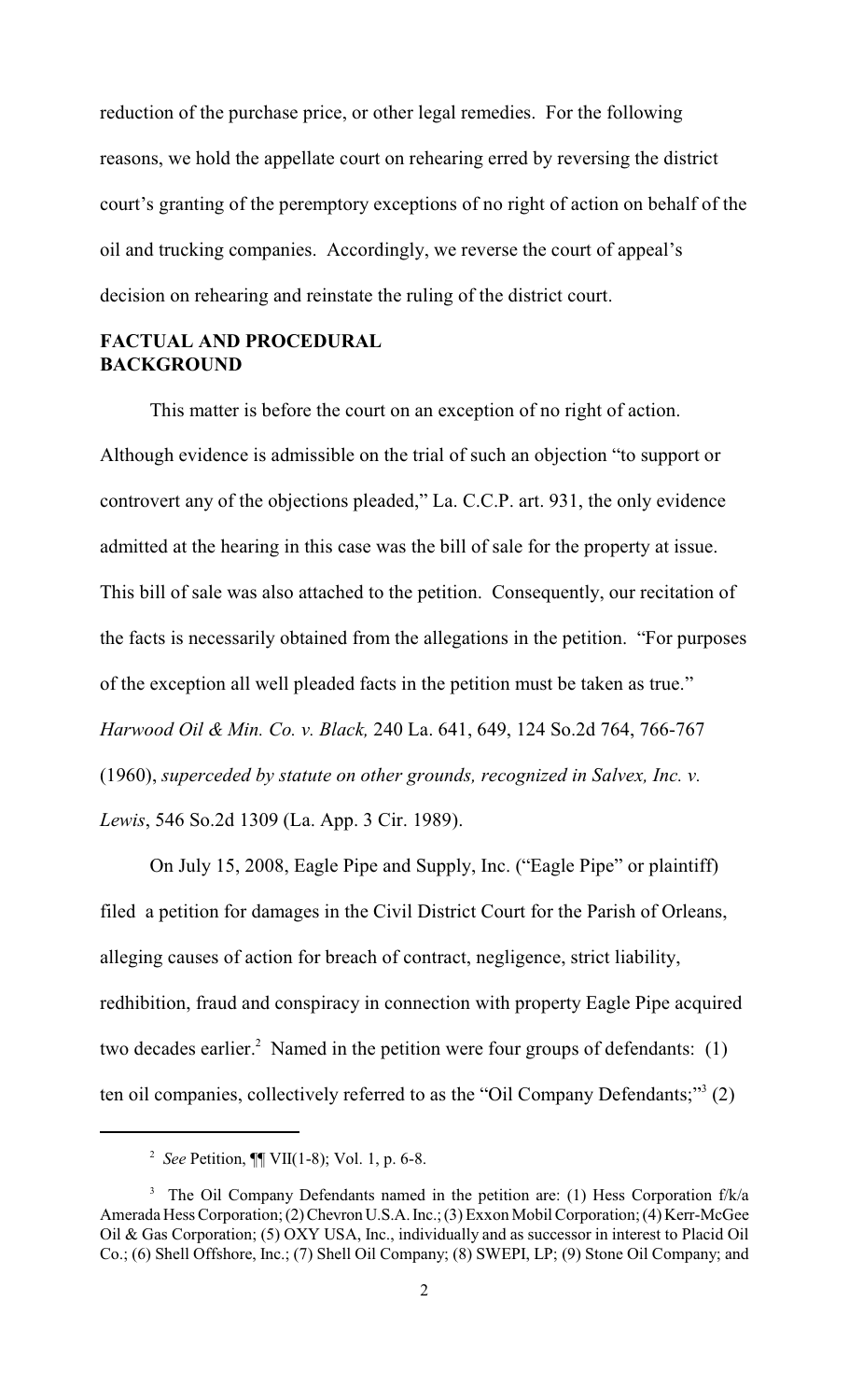eight trucking companies, collectively referred to as the "Trucking Company/Transporter Defendants;"<sup>4</sup> (3) Robert Bridges, Patsy Tremble Bridges and Edmund J. Baudoin, Jr., collectively referred to as the "Former Property-Owner Defendants;"<sup>5</sup> and (4) ABC Insurance Company, Inc.<sup>6</sup>

According to the petition, more than twenty years ago, on April 22, 1988, Eagle Pipe purchased property in Lafayette Parish from the Former Property Owner Defendants.<sup>7</sup> For several years before the sale, from 1981 to 1988, the Former Property Owner Defendants allegedly leased the property at issue to Union Pipe and Supply, Inc. ("Union Pipe"), which operated a pipe yard or pipe cleaning facility on the property. In conducting its business, Union Pipe allegedly bought, cleaned, stored and sold used oilfield tubing from the Oil Company Defendants. The Trucking Company/Transporter Defendants allegedly transported the tubing from the Oil Company Defendants to Union Pipe's facilities.

Eagle Pipe asserted that radioactive scale known by the acronym TENORM was removed from the tubing or pipes during Union Pipe's cleaning process and was deposited onto the surface of the pipe yard, contaminating the soil where

<sup>(10)</sup> Berry Petroleum Company. *See* Petition, ¶¶ II(1-10); Vol. 1, p. 1-3. The record does not reflect that Stone Oil Company filed an answer or exceptions to the petition. When the defendants are referred to collectively in this opinion, it should be understood that the reference is only to those defendants who responded to the petition by filing answers and/or exceptions.

<sup>&</sup>lt;sup>4</sup> The Trucking Company/Transporter Defendants named in the petition are: (1) Intracoastal Tubular Services, Inc., f/k/a Intracoastal Truck Lines, Inc.; (2) Walker Trucking, Inc.; (3) Patterson Truck Line, Inc.; (4) Packard Truck Lines, Inc.; (5) Acme Truck Lines, Inc.; (6) Ace Transportation, L.L.C.; (7) Dynasty Transportation, L.L.C.; and (8) Venture Transport Logistics, L.L.C., individually and as successor in interest to Venture Transport Logistics Holdings, L.L.C. *See* Petition, ¶¶ IV(1- 8); Vol. 1, p. 4-5.

<sup>&</sup>lt;sup>5</sup> See Petition,  $\P\P$  III(1-3); Vol. 1, p. 3-4.

 $6$  *See* Petition  $\P V(1)$ ; Vol. 1, p. 5.

<sup>&</sup>lt;sup>7</sup> The factual basis for the plaintiff's claims are found in  $\P\P$  VIII(1-42) of the Petition; Vol. 1, p. 9- 20.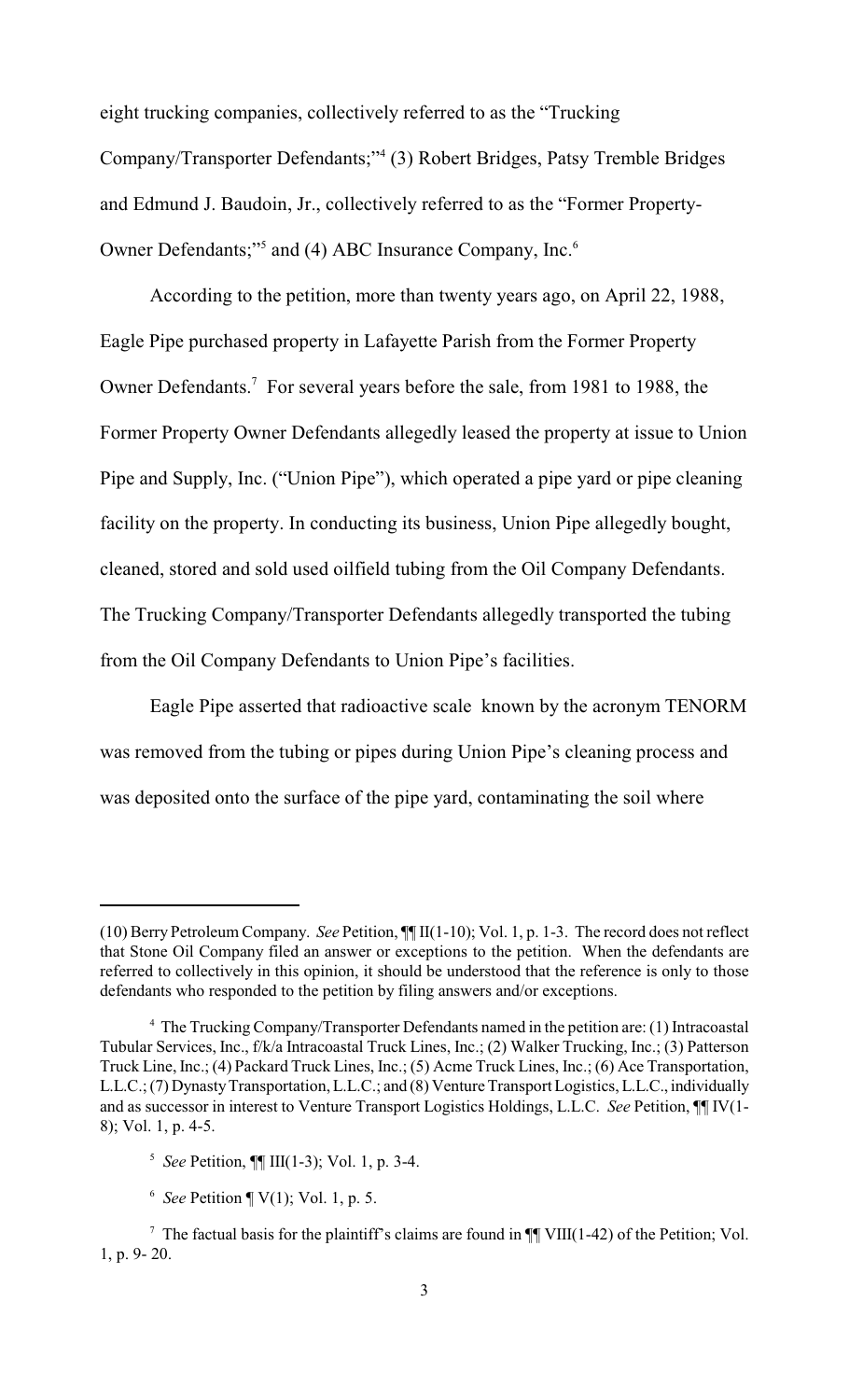Eagle Pipe now conducts its business.<sup>8</sup> Eagle Pipe claimed it became aware of the alleged contamination of its property after the Louisiana Department of Environmental Quality ("La. DEQ") conducted a field interview and found Eagle Pipe to be in violation of a number of TENORM exposure regulations. The La. DEQ allegedly found TENORM exposure levels on the property which exceeded the regulatory criteria for unrestricted use of property and posed a health hazard to both Eagle Pipe and the public. Eagle Pipe asserted subsequent testing by La. DEQ prompted the agency to issue an order for the remediation of the property. Sometime thereafter, Eagle Pipe filed its suit.<sup>9</sup>

The petition alleged Eagle Pipe has never cleaned pipe on its premises. Therefore, the plaintiff asserted all of the TENORM allegedly present on the property is the result of Union Pipe's activities in cleaning hazardous and radioactive contaminated pipe from the Oil Company Defendants, which was transported to Union Pipe's facilities by the Trucking Company/Transporter Defendants. Eagle Pipe alleged its property has lost all value and is no longer marketable as a result of the long-standing radioactive contamination.

Eagle Pipe alleged a specific cause of action against the Former Property

<sup>&</sup>lt;sup>8</sup> The acronym TENORM stands for "Technologically Enhanced Naturally Occurring Radioactive Materials." The petition alleges TENORM is also known as "Naturally Occurring Radioactive Materials" (NORM) and that "Technologically Enhanced Radioactive Materials" (TERM) was also discovered on the property. TENORM was defined in the petition using the definition of the National Research Council of the National Academy of Sciences:

Technologically enhanced naturally occurring radioactive materials are any naturally occurring radioactive materials not subject to regulation under the Atomic Energy Act whose radionuclide concentrations or potential for human exposure have been increased above levels encountered in the natural state by human activities. Petition,  $\P$  VIII(3).

Despite the various types of radioactive material discussed in the petition, the plaintiff asserted, in other sections of the petition, that the radioactive materials complained of here are comprised solely of TENORM. Petition, ¶ VI(6), Vol. 1, p. 6.

<sup>&</sup>lt;sup>9</sup> Eagle Pipe failed to state in its petition any dates for either La. DEQ's alleged field interview or remediation order.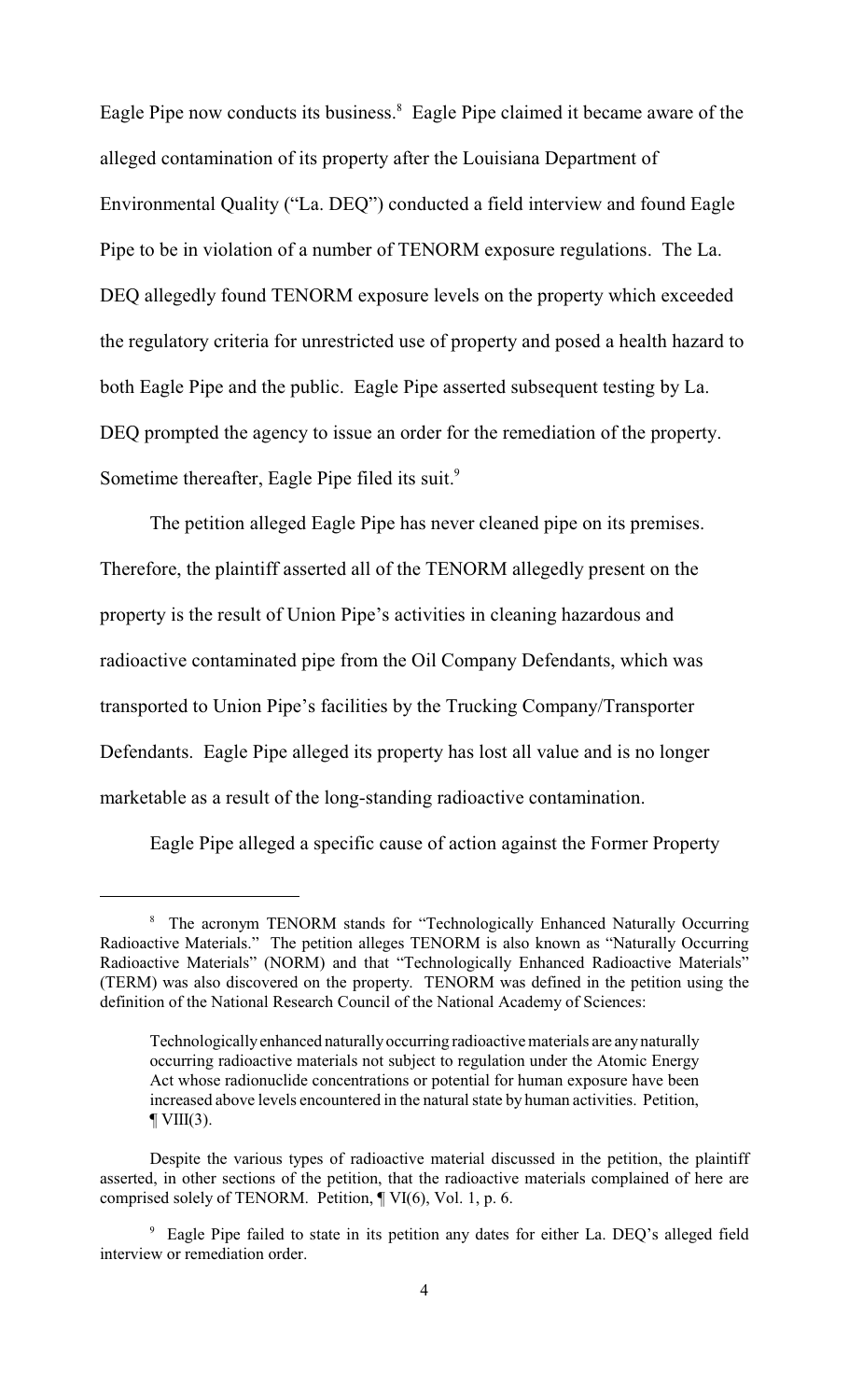Owner Defendants for redhibition; the other causes of actions are generally asserted against all of the defendants.<sup>10</sup> Eagle Pipe asserted that its petition made no claims under federal law; the Louisiana Conservation Act (La. R.S. 30:1 *et seq.*); or the Louisiana Environmental Quality Act (La. R.S. 30:2001 *et seq.*).<sup>11</sup>

The defendants filed declinatory, dilatory and/or peremptory exceptions. All of the defendants filed, or joined in, the peremptory exception of no right of action, arguing Eagle Pipe had no right to assert a claim for damage to the property which occurred before Eagle Pipe was its owner. After a hearing on the exceptions, the trial court ruled, *inter alia*, that the defendants' exceptions of no right of action be sustained, dismissing Eagle Pipe's claims with prejudice.

Eagle Pipe filed a motion for new trial seeking, in part, to amend its petition. The trial court denied the motion for new trial. Thereafter, the plaintiff filed an appeal with the Fourth Circuit Court of Appeal. On original hearing, a three-judge panel affirmed the trial court's ruling on the exception of no right of action by a two-to-one vote. On rehearing before a five-judge panel, the court of appeal majority reversed the judgment of the district court with respect to its ruling on the exception of no right of action. $^{12}$ 

All of the Oil Company Defendants participating in the courts below and all but two of the Trucking Company/Transporter Defendants filed writs in this

<sup>&</sup>lt;sup>10</sup> See Petition,  $\P$  VII(5), Vol. 1, p. 8.

<sup>&</sup>lt;sup>11</sup> *See* Petition,  $\P\P$  VIII(40-41), Vol. 1, p. 20.

<sup>&</sup>lt;sup>12</sup> See Eagle Pipe and Supply, Inc. v. Amerada Hess Corp. et al., 2009-0298 (La. App. 4 Cir. 2/10/10), 47 So.3d 428. The court of appeal also reviewed the trial court's ruling on other matters. Nine defendants answered Eagle Pipe's appeal to preserve their appellate rights to seek review of the district court's denial of their motions to transfer on the ground of *forum non conveniens* if the appellate court reversed the district court's ruling on the exceptions of no right of action. Because the court of appeal on rehearing reversed the district court's ruling on the exception of no right of action, and the dismissal of the suit with prejudice, the court of appeal also reviewed the defendant's answer to the appeal. Finding no error in the district court's denial of the defense motions to transfer, the court of appeal affirmed the district court's judgment in this regard.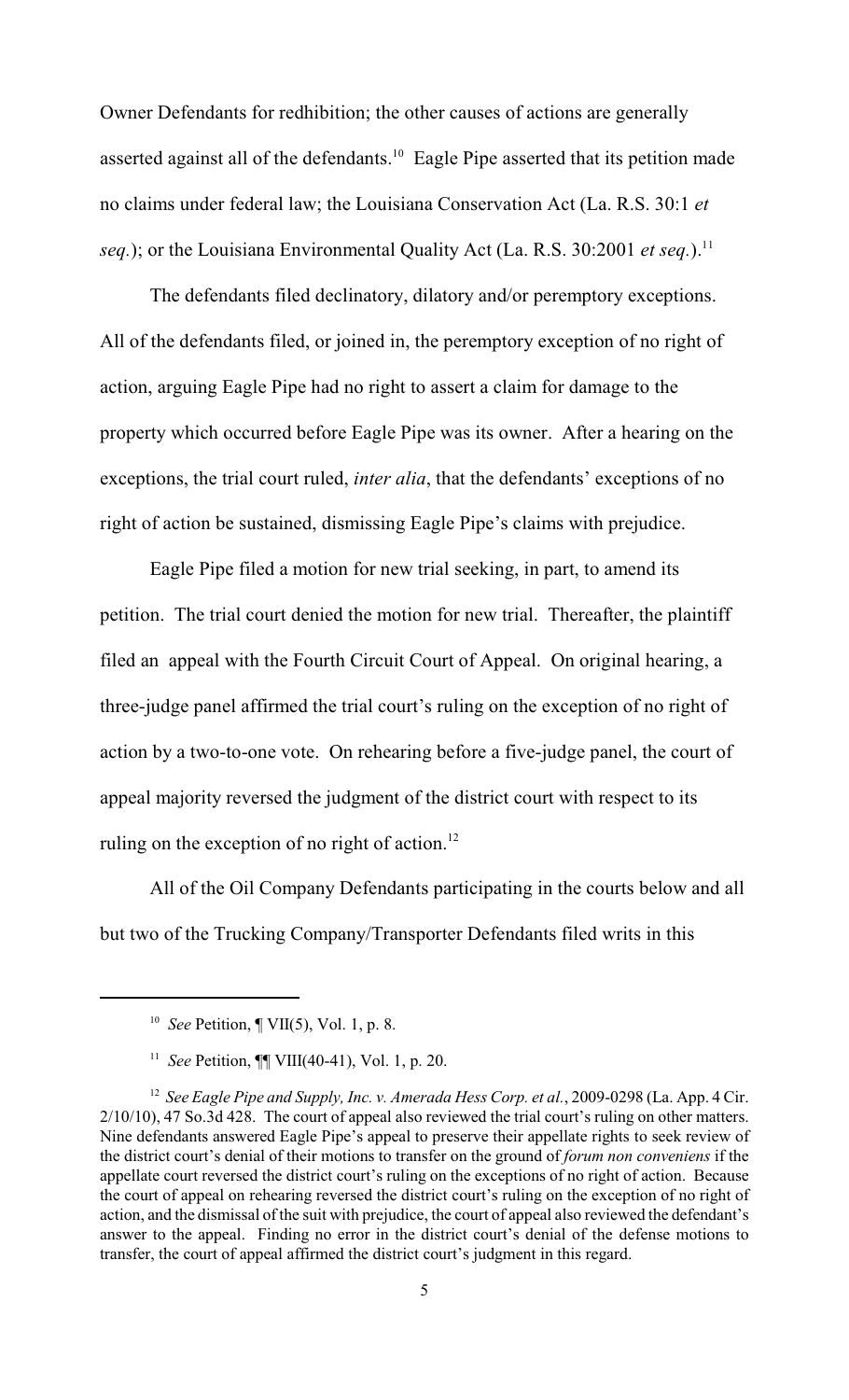court.<sup>13</sup> These applications were consolidated and granted to review the correctness of the court of appeal's decision on rehearing.<sup>14</sup> Leave was granted by the court for the filing of several briefs by *amicus curiae*. 15

# **LAW AND DISCUSSION**

#### *Standard of Review*

At issue in this matter is the correctness of the trial court's ruling to grant the exceptions of no right of action filed by the Oil Company Defendants and the Trucking Company/Transporter Defendants. We begin our review by acknowledging that an action can be brought only by a person having a real and actual interest which he asserts. La. C.C.P. art. 681. By filing a peremptory exception of no right of action, a defendant challenges whether a plaintiff has such a real and actual interest in the action.<sup>16</sup> La. C.C.P. art. 927(A)(6). At the hearing on the exception of no right of action, the exception may be submitted on the pleadings, or evidence may be introduced either in support of or to controvert the objection raised when the grounds thereof do not appear from the petition. La. C.C.P. art. 931.

"The function of the exception of no right of action is to determine whether the plaintiff belongs to the class of persons to whom the law grants the cause of

<sup>&</sup>lt;sup>13</sup> Intracoastal Tubular Services Inc.,  $f/k/a$  Intracoastal Truck Lines, Inc. and Walker Trucking, Inc. did not seek writs from this court.

<sup>&</sup>lt;sup>14</sup> See Eagle Pipe and Supply, Inc. v. Amerada Hess Corp. et al., 2010-C-2267 c/w 2010-C-2272 c/w 2010-C-2275 c/w 2010-C-2279 c/w 2010-C-2289 (La. 2/4/11), 56 So.3d 979, 981, 982.

<sup>&</sup>lt;sup>15</sup> *Amicus* briefs were filed in support of the plaintiff by: (1) the Louisiana Association for Justice; (2) Rathborne Properties, Inc.; and (3) Global Marketing Solutions, L.L.C., Larry Wagoner, Jean Wagoner, Russell G. Wagoner, Sr., Angela C. Wagoner, Roy Wagoner, Ivie Wagoner, Barbara R. Mayeux, James E. Mayeux, Jr., Timothy J. Mayeux, Renee Mayeux Bordelon, Joey Mayeux Milazzo, Six C Properties, L.L.C., Cross Creek Properties, L.L.C., James Glasgow, Busbice Children's Trust, through its trustee, Billy A. Busbice, Jr., Billy Busbice, Jr. and Hunter Farms & Timber, L.L.C.

 $16$  The objection may be raised by the defendant or noticed by the court on its own motion in either the trial or appellate court. *Howard v. Administrators of Tulane Educational Fund*, 2007- 2224 p. 16-17 (La. 7/1/08), 986 So.2d 47, 59; La. C.C.P. arts. 927(B) and 2163.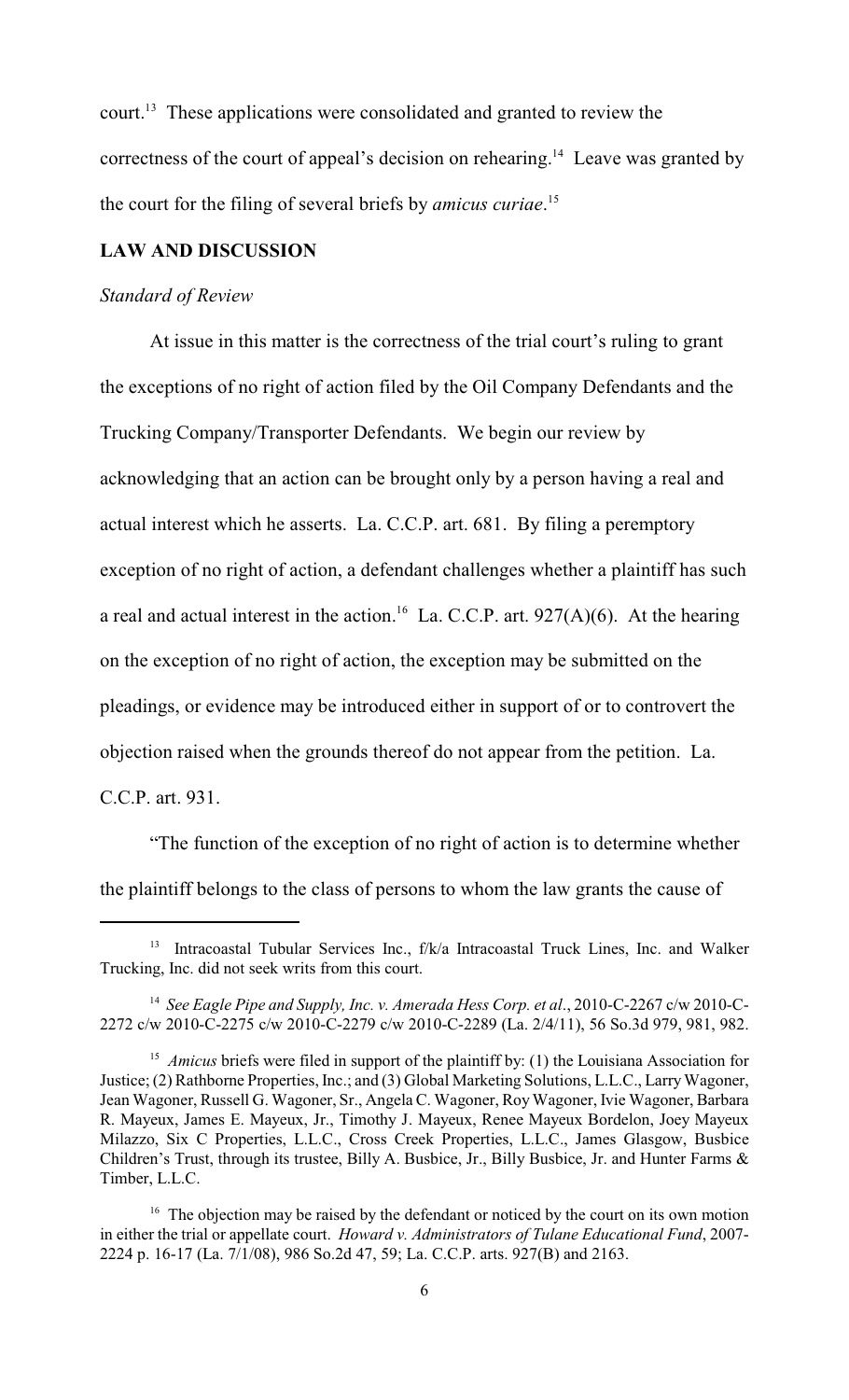action asserted in the suit." *Hood v. Cotter*, 2008-0215, p. 17 (La. 12/2/08), 5 So.3d 819, 829. An appellate court reviewing a lower court's ruling on an exception of no right of action should focus on whether the particular plaintiff has a right to bring the suit and is a member of the class of persons that has a legal interest in the subject matter of the litigation, assuming the petition states a valid cause of action for some person. *Id*.; *Badeaux v. Southwest Computer Bureau, Inc.*, 2005-0612, p. 6-7 (La. 3/17/06), 929 So.2d 1211, 1217; *Turner v. Busby*, 2003-3444, p. 4 (La. 9/9/04), 883 So.2d 412, 415-416; *Reese v. State, Dept. of Public Safety and Corrections*, 2003-1615, p. 3 (La. 2/20/04), 866 So.2d 244, 246.

The determination whether a plaintiff has a right to bring an action raises a question of law. A question of law requires *de novo* review. *Holly & Smith Architects, Inc. v. St. Helena Congregate Facility, Inc.*, 2006-0582, p. 9 (La.11/29/06), 943 So.2d 1037, 1045. Applying this standard of review to the instant matter, we will examine the law *de novo* to determine whether a purchaser of property may sue a third person for damage which was not apparent at the time of the sale and which was inflicted on the property before the purchase.

#### *Jurisprudence Constante*

The Louisiana Civil Code provides there are only two sources of law: legislation and custom. La. C.C. art. 1; *see Doerr v. Mobil Oil Corp.*, 2000-0947, p. 13 (La. 12/19/00), 774 So.2d 119, 128. However, legislation is the superior source of law in Louisiana; custom may not abrogate legislation. La. C.C. art. 3, Revision Comments-1987, (d). "Judicial decisions, on the other hand, are not intended to be an authoritative source of law in Louisiana. ... our civilian tradition does not recognize the doctrine of *stare decisis* in our state." *Doerr*, 2000-0947,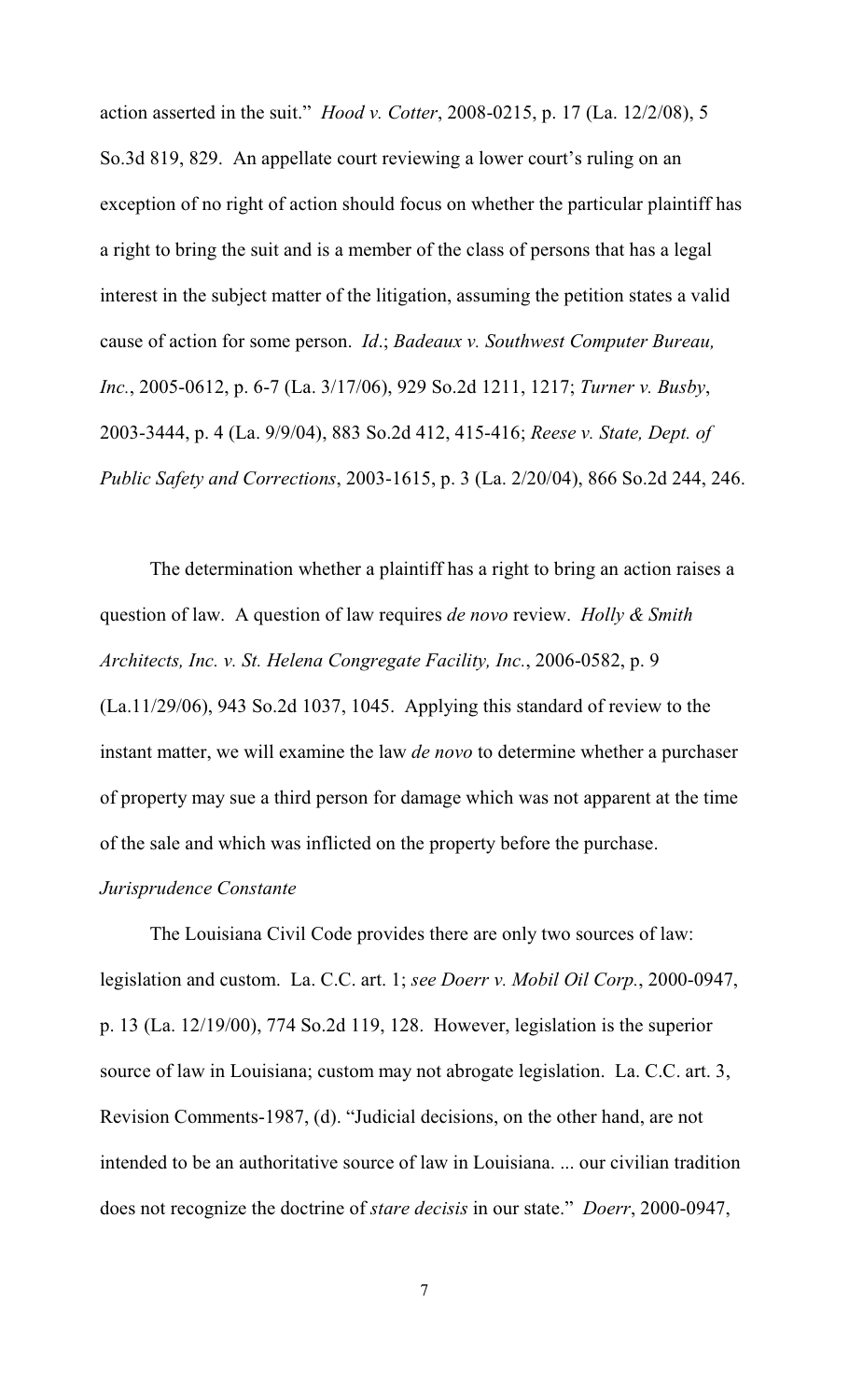p. 13, 774 So.2d at 128. <sup>17</sup>

Under our civilian tradition, we recognize instead that "a long line of cases following the same reasoning within this state forms *jurisprudence constante*." *Doerr*, 2000-0947, p. 13, 774 So.2d at 128. This concept has been explained, as follows: "[w]hile a single decision is not binding on our courts, when a series of decisions form a 'constant stream of uniform and homogenous rulings having the same reasoning,' *jurisprudence constante* applies and operates with 'considerable persuasive authority." *Doerr*, 2000-0947, p. 13-14, 774 So.2d at 128.<sup>18</sup> Thus, "prior holdings by this court are persuasive, not authoritative, expressions of the law." *Doerr*, 2000-0947, p. 14, 774 So.2d at 129.<sup>19</sup>

With these principles in mind, we will examine the general Louisiana rule that a purchaser of property cannot recover from a third party for property damage inflicted prior to the sale, sometimes referred to as the subsequent purchaser rule. In order to make this examination, we will review the property law precepts that support this rule, and the reasoning and development of the rule over more than a hundred years of jurisprudence.

#### *Subsequent Purchaser Rule*

The subsequent purchaser rule is a jurisprudential rule which holds that an owner of property has no right or actual interest in recovering from a third party for damage which was inflicted on the property before his purchase, in the absence of an assignment or subrogation of the rights belonging to the owner of the property when the damage was inflicted.

*See also* A.N. Yiannopoulos, *Louisiana Civil Law Systems*, § 35, p. 53 (1977) *and citing* <sup>17</sup> *cases.*

<sup>&</sup>lt;sup>18</sup> Citing James L. Dennis, *Interpretation and Application of the Civil Code and the Evaluation of Judicial Precedent*, 54 La. L.Rev. 1, 15 (1993).

<sup>&</sup>lt;sup>19</sup> See Yiannopolous, *supra*, at § 35, p. 54.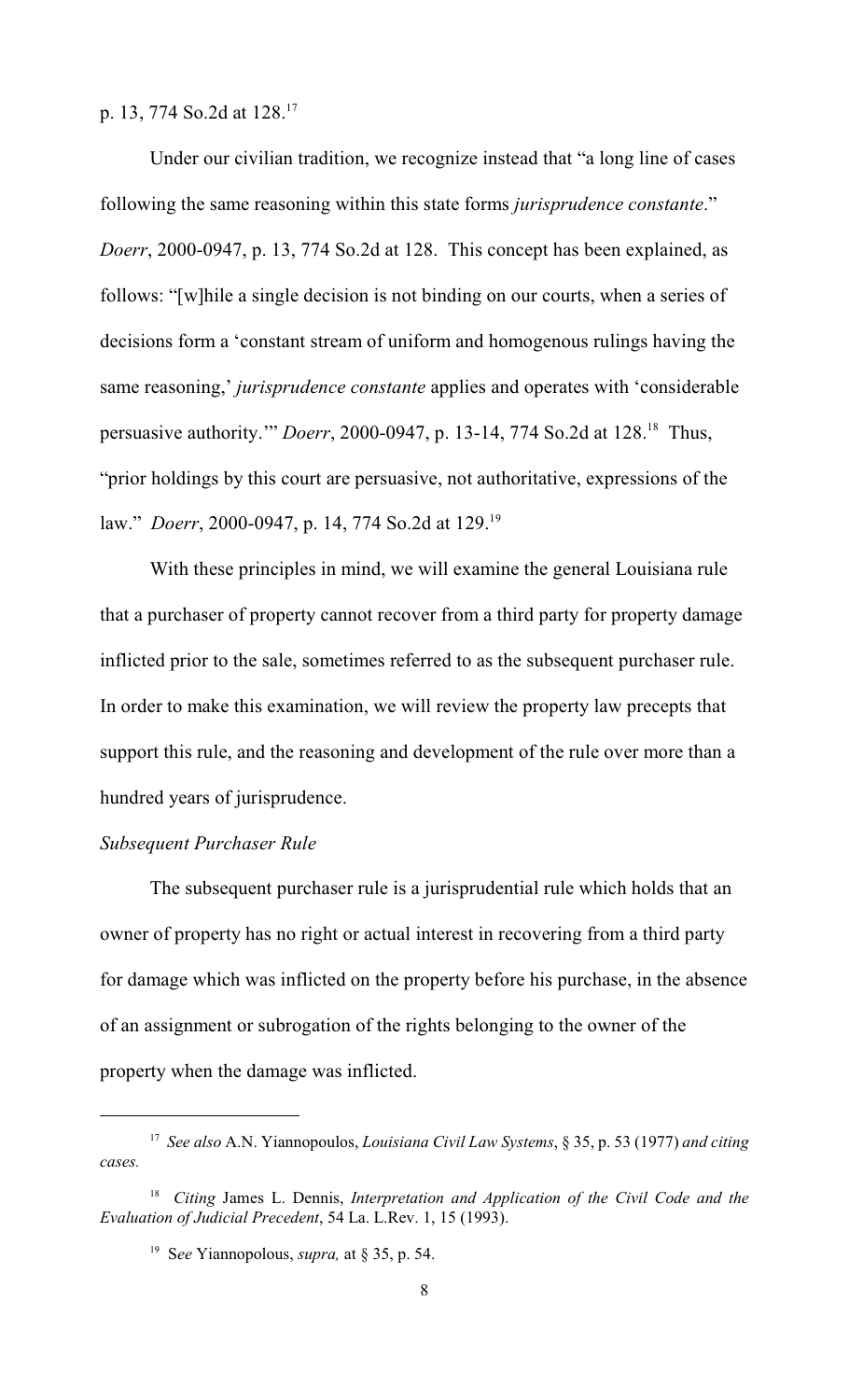The Oil Company Defendants and the Trucking Company/Transporter Defendants rely upon this rule as the basis of their peremptory exceptions of no right of action. According to the defendants, any alleged damage to the property at issue occurred well before Eagle Pipe became owner. The defendants further assert Eagle Pipe cannot show it was the recipient of an assignment or a subrogation of any rights the Former Property Owner Defendants may have against them as alleged tortfeasors.

Eagle Pipe contends the subsequent purchaser rule does not apply here. According to the plaintiff, the rule applies only where the prior damage to property was overt or apparent at the time of the sale. Here, the plaintiff argues the radioactive contamination of the property at issue was not apparent at the time of its purchase. Moreover, Eagle Pipe has asserted its entitlement to damages as the owner of property which is currently being damaged. Finally, the plaintiff asserts that it was subrogated to all of the property rights of the Former Property Owner Defendants through the sale. Alternatively, Eagle Pipe argues that it is a third party beneficiary to contracts entered into between Union Pipe and the Oil Company Defendants.

In order to resolve this matter, it is necessary to examine some fundamental principles of Louisiana property law and how those principles differ from the law of obligations.

# *Principles of Louisiana Property Law*

Property law in Louisiana is a distinct branch of the civil law,  $20$  dealing with the principal real rights that a person may have in things."<sup>21</sup> Book II of the Louisiana Civil Code, which sets forth the law of property, is entitled "Things and

<sup>&</sup>lt;sup>20</sup> 2 A.N. Yiannopoulos, *Louisiana Civil Law Treatise*, *Property*, at § 3, p. 4 (4<sup>th</sup> ed. 2001).

<sup>&</sup>lt;sup>21</sup> Yiannopoulos, at  $\S$  4, p. 6.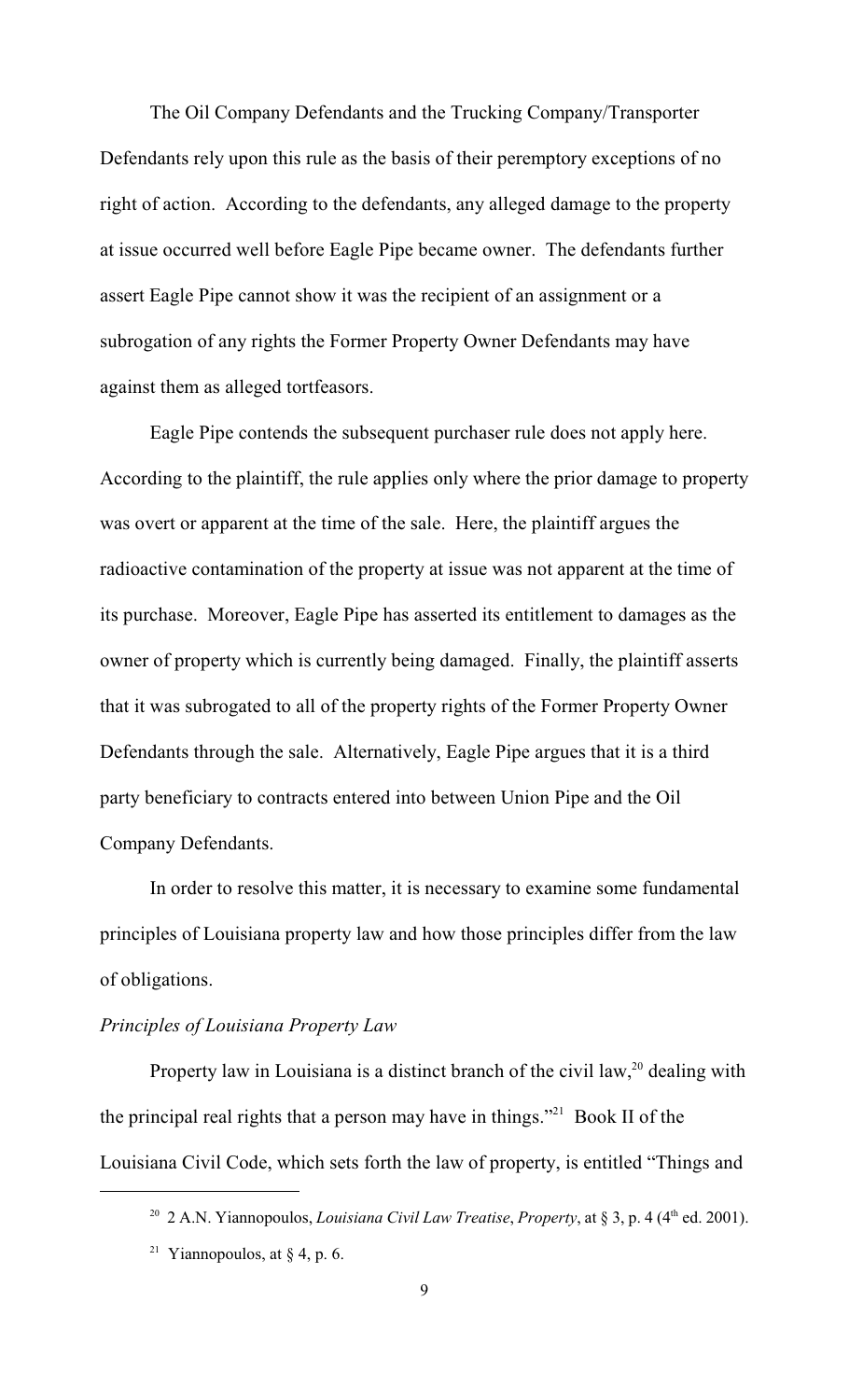the Different Modifications of Ownership." Thus, an "[a]ccurate definition of the word 'things' is indispensable in view of the fact that only things in the legal sense may be objects of property rights."<sup>22</sup>

The Louisiana Civil Code classifies "things" into different categories to which different rules may apply.<sup>23</sup> The 1978 Revision of the Civil Code uses the word "thing" in both a broad and a narrow sense, depending on whether the thing is or is not susceptible of appropriation or pecuniary evaluation.<sup>24</sup> The first division of things in the Civil Code is into common, public and private things. La. C.C. art. 448. The first two classifications–common and public–encompass the broad sense of a "thing."<sup> $25$ </sup> However, in most of the codal provisions, the word "thing" is used "in a narrow sense to designate objects susceptible of appropriation and of pecuniary evaluation," *i.e.* private things.<sup>26</sup> Private things are owned by individuals, other private persons, and by the state or its political subdivisions in their capacity as private persons. La. C.C. art. 453.

The Civil Code provides that a person may have various rights in things. La. C.C. art. 476 describes the various rights in things as: (1) ownership; (2) personal and predial servitudes; and (3) such other real rights as the law allows. Real rights are not defined by the Civil Code, but ownership is. Ownership is defined as "the right that confers on a person direct, immediate, and exclusive

<sup>24</sup> Yiannopoulos, at  $\S$  15, p. 29.

<sup>&</sup>lt;sup>22</sup> Yiannopoulos, at  $\S$  2, p. 3.

<sup>&</sup>lt;sup>23</sup> Yiannopoulos, at  $\S$  18, p. 35.

 $25$  "Thus, 'common things,' such as the atmospheric air and the open sea, though not susceptible of appropriation, are termed things; and the beds or bottoms of natural navigable water bodies, running water, the territorial sea, and its shores, though necessarily owned by the state in its capacity as a public person, are likewise termed things." Yiannopoulos, at § 15, p. 29; *see also* La. C.C. arts. 449 (Common things) and 450 (Public things).

<sup>&</sup>lt;sup>26</sup> Yiannopoulos, at § 15, p. 29; *see also Lanza v. Lanza*, 2004-1314, p. 7 n.3 (La. 3/2/05), 898 So.2d 280, 284 n.3.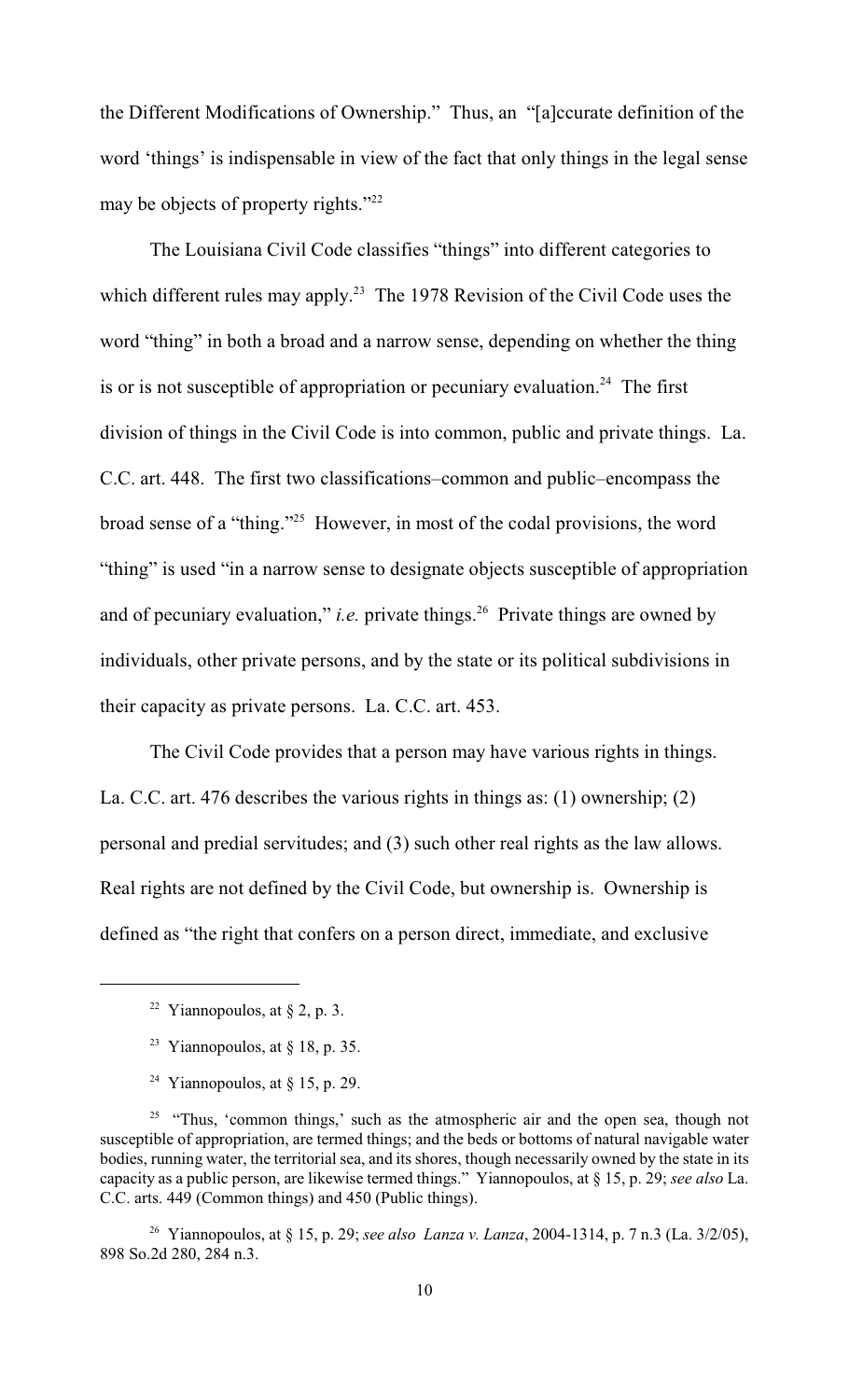authority over a thing." La. C.C. art. 477(A); *see also* La. C.C. art. 476, Revision

Comments–1978, (b).<sup>27</sup> The three main elements of ownership are set forth as the

rights of use, enjoyment and disposal, within the limits and under the conditions

established by law. *Id*. 28

The owner of a thing may perform a certain number of juridical acts relating

to the thing, all consisting of the transfer

to another, in whole or in part, the right of enjoyment and of consumption that belongs to the owner of the thing. If he transmits all his right, it is said that he alienates the thing; he performs an act translative of ownership. If he grants merely a right of partial enjoyment of the thing, it is said that he dismembers his ownership. He creates upon the thing a real right of usufruct, emphyteusis or servitude.<sup>[29]</sup> He is still owner but his ownership has been dismembered. Somebody else has a part, more or less important, of his rights upon the thing.<sup>30</sup>

Furthermore, "[t]he idea must be thoroughly understood that these various

juridical acts are carried out, not upon the thing but upon the owner's right." *Id.*

Thus, a real right can be understood as ownership and its dismemberments.<sup>31</sup>

The various dismemberments of ownership also confer real rights on the

 $27$  Commentators have described the concept of ownership as "exclusive, that is to say, it consists in the attribution of a thing to a given person to the exclusion of all others." Marcel Planiol and George Ripert, *Treatise on the Civil Law, Property, Vol. 1, Part 2, no. 2329, p. 378* (12<sup>th</sup>) ed.1939) (translated by the Louisiana State Law Institute with the authority of Librairie Générale de Droit et de Jurisprudence (Paris)).

<sup>&</sup>lt;sup>28</sup> In referring to the rights of ownership, "[t]he ancients used solely the nouns *usus*, *fructus*, and *abusus*... ." Planiol and Ripert, at No. 2332, p. 380 n.1.

 $29$  Usufruct and servitude will be subsequently discussed. An emphyteusis is "a contract by which a landed estate was leased to a tenant, either in perpetuity or for a long term of years, upon the reservation of an annual rent or canon, and upon the condition that the lessee should improve the property, by building, cultivating, or otherwise, and with a right in the lessee to alien the estate at pleasure or pass it to his heirs by descent, and free from any revocation, re-entry, or claim of forfeiture on the part of the grantor, except for non-payment of the rent." Black's Law Dictionary, 471 ( $5<sup>th</sup>$  ed. 1979).

 $30$  Planiol and Ripert, at No. 2337, p. 384-385.

<sup>&</sup>lt;sup>31</sup> The nature of a real right is explained in a treatise on the civil law of property as "rights" that impose a general obligation to respect the power that a person has under the law to derive from things the whole or a part of the advantages which their possession entails or as rights that confer on a person a direct and immediate authority over a thing which is operative against the world." Yiannopoulos*,* at § 214, p. 411.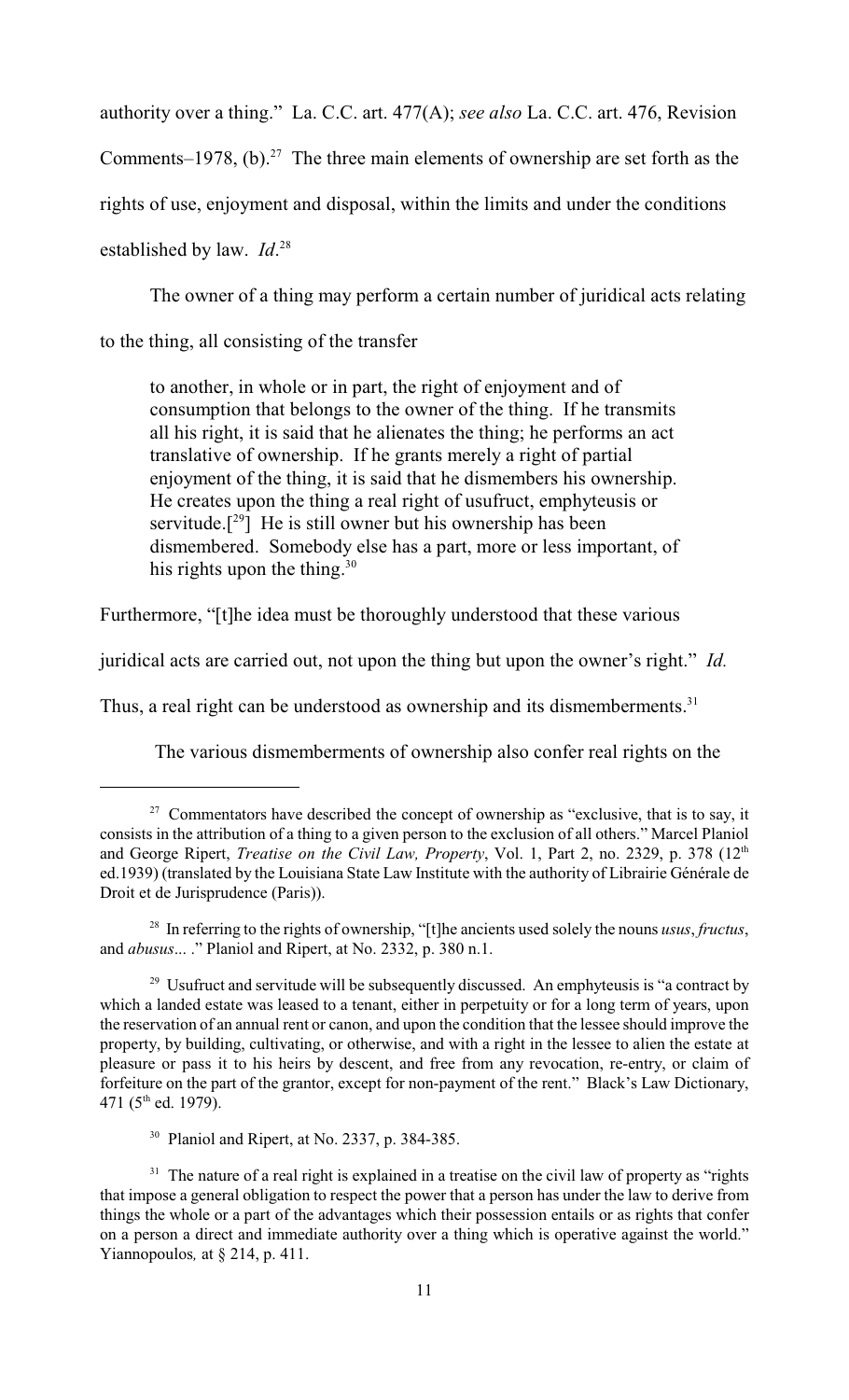owner or holder of that right. For example, servitudes are of two types–personal and predial–and they each confer a real right on the holder of the servitude. *See* La. C.C. arts. 476, 533. A personal servitude is a charge on a thing for the benefit of a person, and is divided in the Civil Code into three sorts–usufruct,<sup>32</sup> habitation,  $33$  and rights of use.  $34$  A predial servitude is a charge on a servient estate for the benefit of a dominant estate, where the two estates belong to different owners, and can be of four types–natural, legal, voluntary, and conventional. La. C.C. art. 654.<sup>35</sup> Mineral rights<sup>36</sup> and building restrictions<sup>37</sup> are further examples of real rights.<sup>38</sup> Some distinguishing features of real rights are that they cannot exist without a determined object,  $39$  may be asserted against anyone, confer the right of

<sup>37</sup> Building restrictions are charges imposed by the owner of an immovable in pursuance of a general plan governing building standards, specified uses, and improvements. La. C.C. art. 775. The classification of building restrictions as *sui generis* real rights is subject to the requirement, imposed by the Civil Code, that there be a general plan that is feasible and capable of being preserved. *Id.*, Revision Comments–1977, (c).

<sup>38</sup> There are other real rights which are not relevant to this opinion and are not discussed.

 $32$  Usufruct is a real right of limited duration on the property of another. La. C.C. art. 535.

 $33$  Habitation is the nontransferable real right of a natural person to dwell in the house of another. La. C.C. art. 630.

<sup>&</sup>lt;sup>34</sup> The personal servitude of right of use confers in favor of a person a specified use of an estate less than full enjoyment. La. C.C. art. 639.

<sup>&</sup>lt;sup>35</sup> Natural predial servitudes arise from the natural situation of estates. Legal predial servitudes are imposed by law. Voluntary or conventional predial servitudes are established by juridical act, prescription, or destination of the owner. La. C.C. art. 654.

 $36$  La. R.S. 30:16 provides, in pertinent part: "the basic mineral rights that may be created by a landowner are the mineral servitude, the mineral royalty, and the mineral lease. This enumeration does not exclude the creation of other mineral rights by a landowner. Mineral rights are real rights ... ."

<sup>&</sup>lt;sup>39</sup> The object may be either a movable or an immovable. Under Louisiana law, tracts of land, with their component parts, are immovables. La. C.C. art. 462. Corporeal movables are things, whether animate or inanimate, that normally move or can be moved from one place to another. La. C.C. art. 471.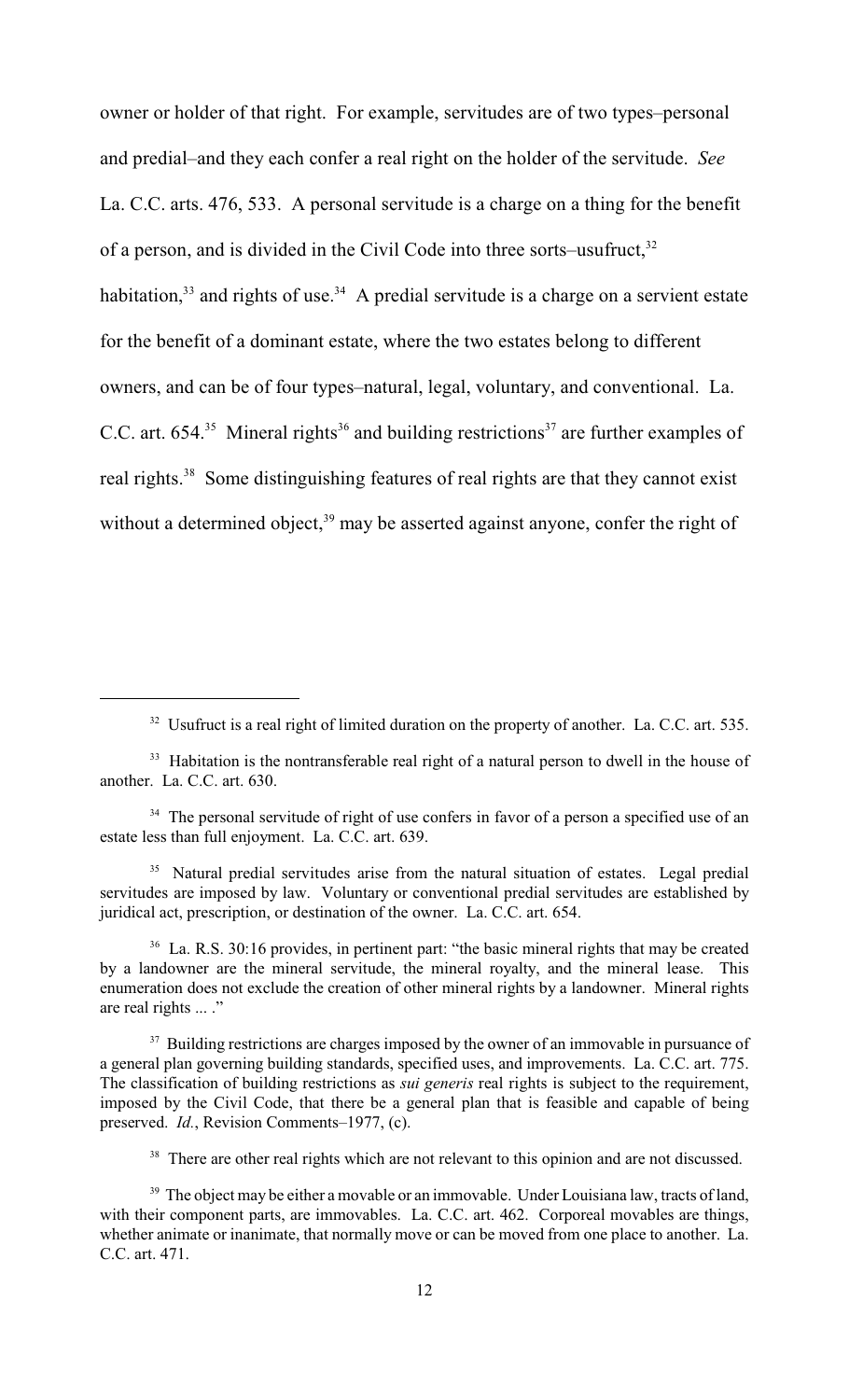preference<sup>40</sup> and the right to follow,<sup>41</sup> and are susceptible of possession and of abandonment. <sup>42</sup>

This Court has defined a real right as "synonymous with proprietary interest, both of which refer to a species of ownership. Ownership defines the relation of man to things and may, therefore, be declared against the world." *Harwood Oil & Mining Co.*, 240 La. at 652, 124 So.2d at 767, *citing Reagan v. Murphy*, 235 La. 529, 541, 105 So.2d 210, 214 (1958), *superceded by statute on other grounds, recognized in Salvex, Inc. v. Lewis*, 546 So.2d 1309 (La. App. 3 Cir. 1989). Commentators have discussed the essential quality of ownership, that which distinguishes ownership from other real rights, as "the power of disposing of the thing, by consuming it, by physically destroying it and by transforming its substance." $43$  By contrast, "[a]ll other real rights authorize those in whom they are vested to enjoy the thing of another in a more or less complete manner, but always with the obligation of preserving the substance." *Id.*

The domain of property law in Louisiana is generally distinct from the other main branches of the civil law, including the law of obligations. Because we find the plaintiff urges, and the court of appeal on rehearing held, that certain principles of the law of obligations are applicable to this question of property law, we must also examine some principles of the law of obligations.

*Principles of Obligations Law*

 $40$  "The right of preference is the prerogative that the holder of a real right has to exclude from the enjoyment of a thing persons having only a personal right or a real right of inferior rank." Yiannopoulos, at § 215, p. 413.

 $41$  "It is the prerogative of the holder of a real right to exercise his right over the thing wherever it may be found. The owner of a thing may thus reclaim it in the hands of any possessor." Yiannopoulos, at § 215, p. 412.

<sup>&</sup>lt;sup>42</sup> Yiannopoulos, at  $\S$  223, p. 428.

 $43$  Planiol and Ripert, at No. 2332, p. 380.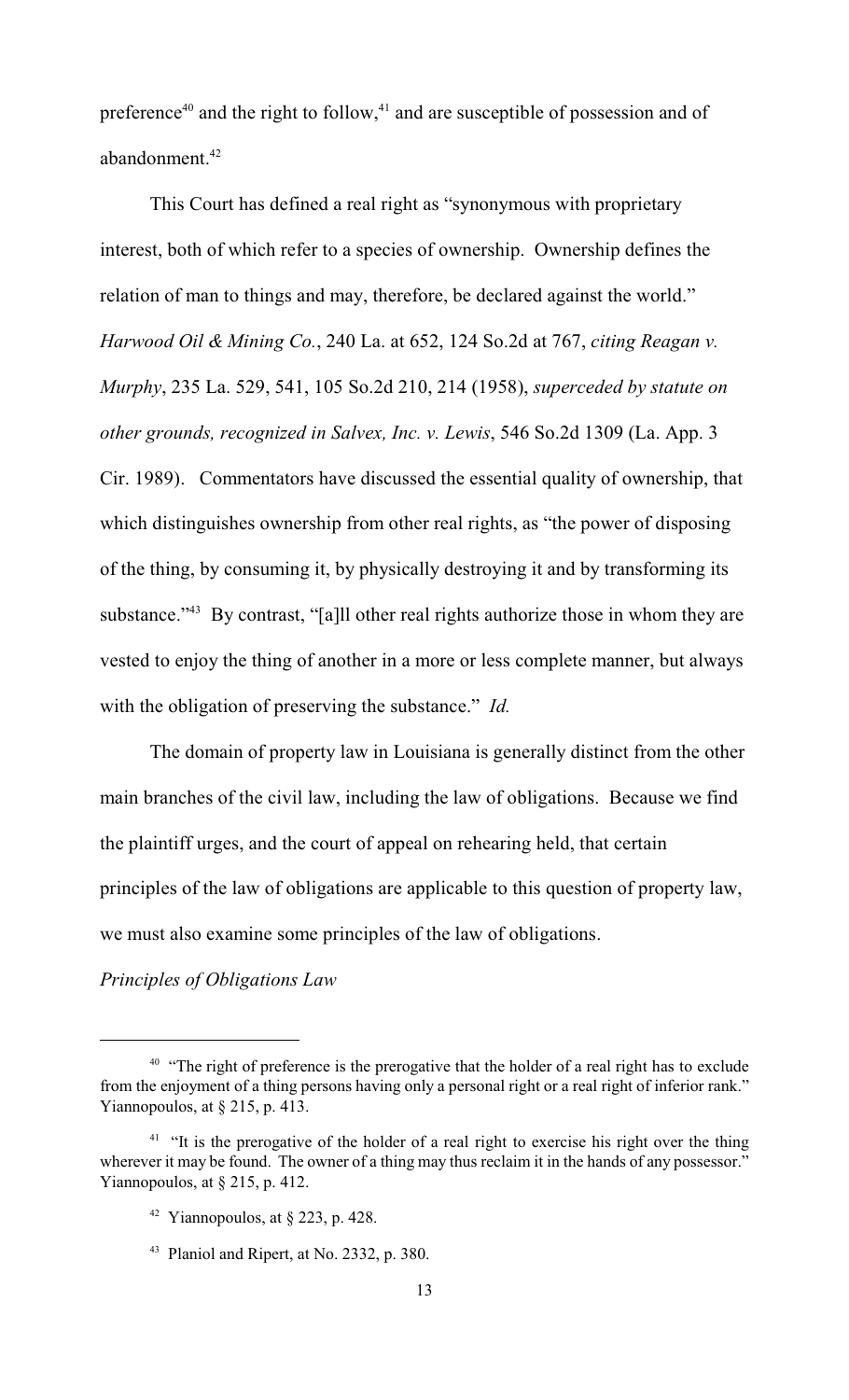The law of obligations is found in Book III of the Louisiana Civil Code, and is entitled "Of the Different Modes of Acquiring the Ownership of Things." Whereas property law encompasses the legal relationship which a person has in things, the law of obligations deals with a specific legal relationship between persons. The Civil Code defines an obligation as a "legal relationship whereby a person, called the obligor, is bound to render a performance in favor of another, called the obligee." La. C.C. art. 1756.

Obligations may arise from contracts and other declarations of will. La. C.C. art. 1757. In a contract of sale, for example, the seller is obligated "to deliver the thing sold and to warrant to the buyer ownership and peaceful possession of, and the absence of hidden defects in, that thing. The seller also warrants that the thing sold is fit for its intended use." La. C.C. art.  $2475.^{44}$  Specifically, the seller warrants the buyer against redhibitory defects, or vices, in the thing sold, as follows:

A defect is redhibitory when it renders the thing useless, or its use so inconvenient that it must be presumed that a buyer would not have bought the thing had he known of the defect. The existence of such a defect gives a buyer the right to obtain rescission of the sale.

A defect is redhibitory also when, without rendering the thing totally useless, it diminishes its usefulness or its value so that it must be presumed that a buyer would still have bought it but for a lesser price. The existence of such a defect limits the right of a buyer to a reduction of the price.

La. C.C. art. 2520. Thus, when defects are discovered in a thing sold which were not apparent, or hidden, at the time of the sale, the law of obligations provides to the buyer a cause of action in redhibition and the right to sue for rescission of the sale or for a reduction of the purchase price.

<sup>&</sup>lt;sup>44</sup> This codal article clarifies "... that ownership is comprised in the warranty ... ." La. C.C. art. 2475, Revision Comments-1993(a).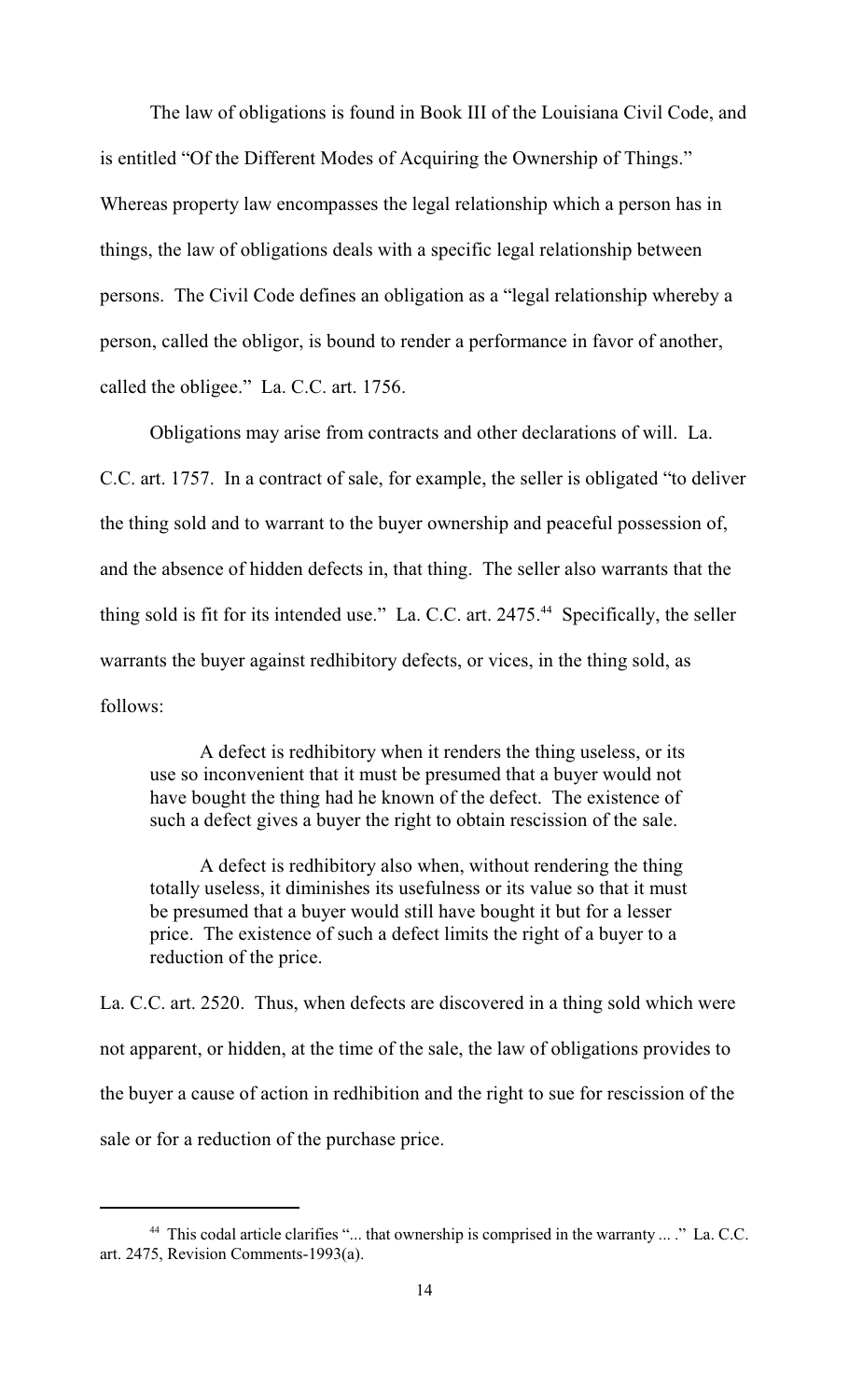However, the seller owes no warranty for defects in the thing that were known to, or should have been discovered by, a reasonably prudent buyer. La. C.C. art. 2521. When the defects of the thing sold are apparent, the law of obligations does not provide a cause or right of action to the buyer. Thus, the Civil Code makes a distinction between apparent (overt) and non-apparent (hidden) defects in a thing sold, and what rights and causes of action are provided for the buyer/new owner, within the law of obligations.

Obligations may also arise directly from the law, regardless of a declaration of will, in instances such as wrongful acts, the management of the affairs of another, unjust enrichment, and other acts or facts. La. C.C. art. 1757. An example of an obligation that arises as a matter of law is found in La. C.C. art. 2315, which establishes the basis of tort liability and provides: "[e]very act whatever of man that causes damage to another obliges him by whose fault it happened to repair it."<sup>45</sup>

In general, obligations are divided in the Civil Code into "strictly personal," "heritable," and "real." An obligation is strictly personal when its performance can be enforced only by the obligee, or only against the obligor. La. C.C. art. 1766. An obligation is heritable when its performance may be enforced by a successor of the obligee or against a successor of the obligor. La. C.C. art. 1765. A real obligation is a duty correlative and incidental to a real right. La. C.C. art.  $1763<sup>46</sup>$  Thus, a real obligation does not exist in the absence of a real right.

<sup>&</sup>lt;sup>45</sup> Art. 2315 is found in Book III (Obligations Law), Title V (entitled "Obligations Arising Without Agreement"), Chapter 3 (entitled "Of Offenses and Quasi Offenses").

<sup>&</sup>lt;sup>46</sup> Former La. C.C. Art. 2012 (1870) described the methods of creating real obligations, but this article was not included in the 1984 revision of the Civil Code, having been deemed unnecessary. *See* La. C.C. art. 1764, Revision Comments-1984, (g).

Former Art. 2012 provided that real obligations could be created in three ways: (1) by the alienation of immovable property, subject to a real condition, either expressed or implied by law; (2) by alienating to one person the immovable property, and to another, some real right to be exercised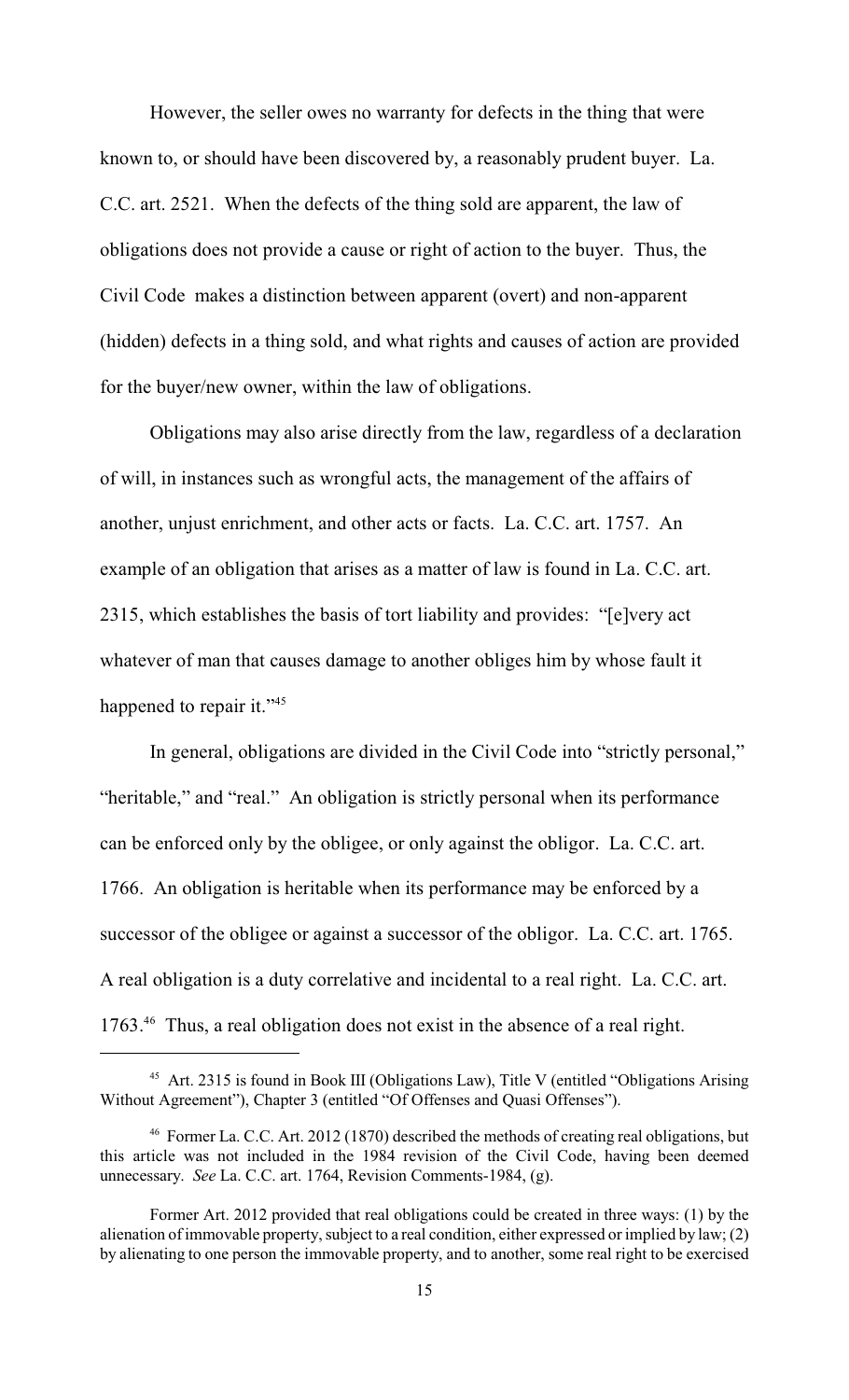Real obligations are pertinent to our discussion of the present issue because

a real obligation and real right both attach to a thing. La. C.C. art. 1764, Revision

Comments–1984, (b). La. C.C. art. 1764 explains the effects of a real obligation:

A real obligation is transferred to the universal or particular successor who acquires the movable or immovable thing to which the obligation is attached, without a special provision to that effect.

But a particular successor is not personally bound, unless he assumes the personal obligations of his transferor with respect to the thing, and he may liberate himself of the real obligation by abandoning the thing.

The nature of a real obligation has been thus described:

Real obligations are always duties incidental and correlative of real rights. They are obligations in the sense that they are duties imposed on a particular person who owns or possesses a thing subject to a real right, and they are real in the sense that, as correlative of a real right, these obligations attach to a particular thing and are transferred with it without the need of an express assignment or subrogation. They are also real in the sense that the responsibility of the obligor may be limited to value of the thing. $47$ 

Both real rights and real obligations may be contrasted with personal rights.

The legal right that a person has against another person to demand the

performance of an obligation is called a personal right.<sup>48</sup> Distinct from a real right,

which can be asserted against the world, a personal right is effective only between

the parties. La. C.C. art.  $1758<sup>49</sup>$  This court has declared that "a personal right ...

- <sup>48</sup> Yiannopoulos, at  $\S$ § 201 and 203, pp. 384, 386.
- <sup>49</sup> *See also* Yiannopoulos, at  $\S$  214, p. 411.

upon it; and (3) by the creation of a right of mortgage upon the immovable property. Former Art. 2012 also stated: "All these contracts give rise to obligations purely real on the part of those who acquire the land, under whatever species of title they possess it; they are not personally liable, but the real property is, and, by abandoning it to the obligee, they relieve themselves from all responsibility. A sale subject to a rent charge, or to a right of redemption as consideration of the sale, are examples of the first kind of obligations; servitudes, the right of use and habitation and usufruct, are examples of the second; and the several kinds of mortgages, and the creation of a rent charge, of the third."

After the 1984 revision, the *effects* of real obligations were continued in Art. 1764, as discussed in the body of the opinion.

<sup>&</sup>lt;sup>47</sup> Yiannopoulos, at  $\S$  212, p. 407.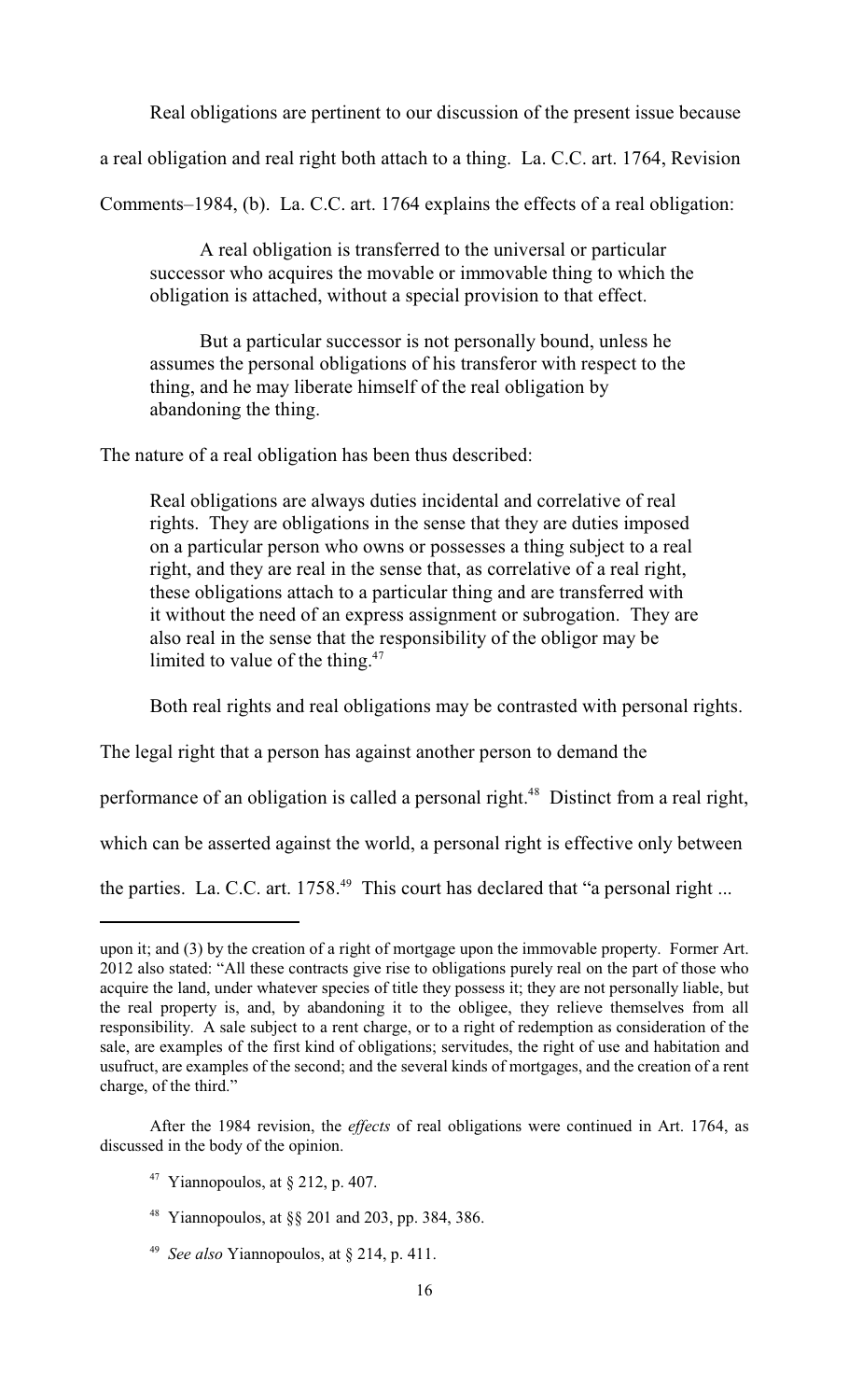defines man's relationship to man and refers merely to an obligation one owes to another which may be declared only against the obligor." *Harwood Oil & Mining Co.*, 240 La. at 651, 124 So.2d at 767, *citing Reagan*, 235 La. at 541, 105 So.2d at 214.

In some instances, a real right and a personal right may appear to be the

same, but the underlying nature of the rights distinguishes them. For example,

[a]ccording to appearances, a usufructuary and a lessee seem to have the use and enjoyment of a house in much the same way. But, technically, the usufructuary has a right in the enjoyment of a house; the lessee has a right against the owner of a house to let him enjoy it. One has a real right and the other a personal right.<sup>50</sup>

This court has held "[u]nder the civil law concept, a lease [a contract about

property] does not convey any real right or title to the property leased, but only a

personal right." *Richard v. Hall*, 2003-1488, p. 17-18 (La. 4/23/04), 874 So.2d

131, 145. "That a lease is not a real right under the civil law is well settled."

*Reagan*, 235 La. 529, 541, 105 So.2d 210, 214. This concept was further

explained:

The rights of use, enjoyment, and disposal are said to be the three elements of property in things. They constitute the *jura in re*: The right of a lessee is not a real right, *i.e.*, a *jus in re*. In other words, the lessee does not hold one of the elements of property in the thing. His right is a *jus ad rem*, a right upon the thing.

*Reagan*, 235 La. at 541, 105 So.2d at 214, *citing In Re Morgan R.R. & S.S. Co.*,

32 La. Ann. 371 (1880).

Real rights, and real obligations pass to a subsequent acquirer of the thing

to which it is attached without the need of a stipulation to that effect. La. C.C. art.

<sup>&</sup>lt;sup>50</sup> Yiannopoulos, at § 201, p. 384. Although recordation, for instance of a lease, enables the lessee to assert his right against third parties, the nature of the right of the lessee is not altered. The lessee has a personal right against the owner to let him enjoy the thing. The lessee's remedy for a breach of obligation is an action for damages or termination of the lease. Yiannopoulos, at § 226, p. 441.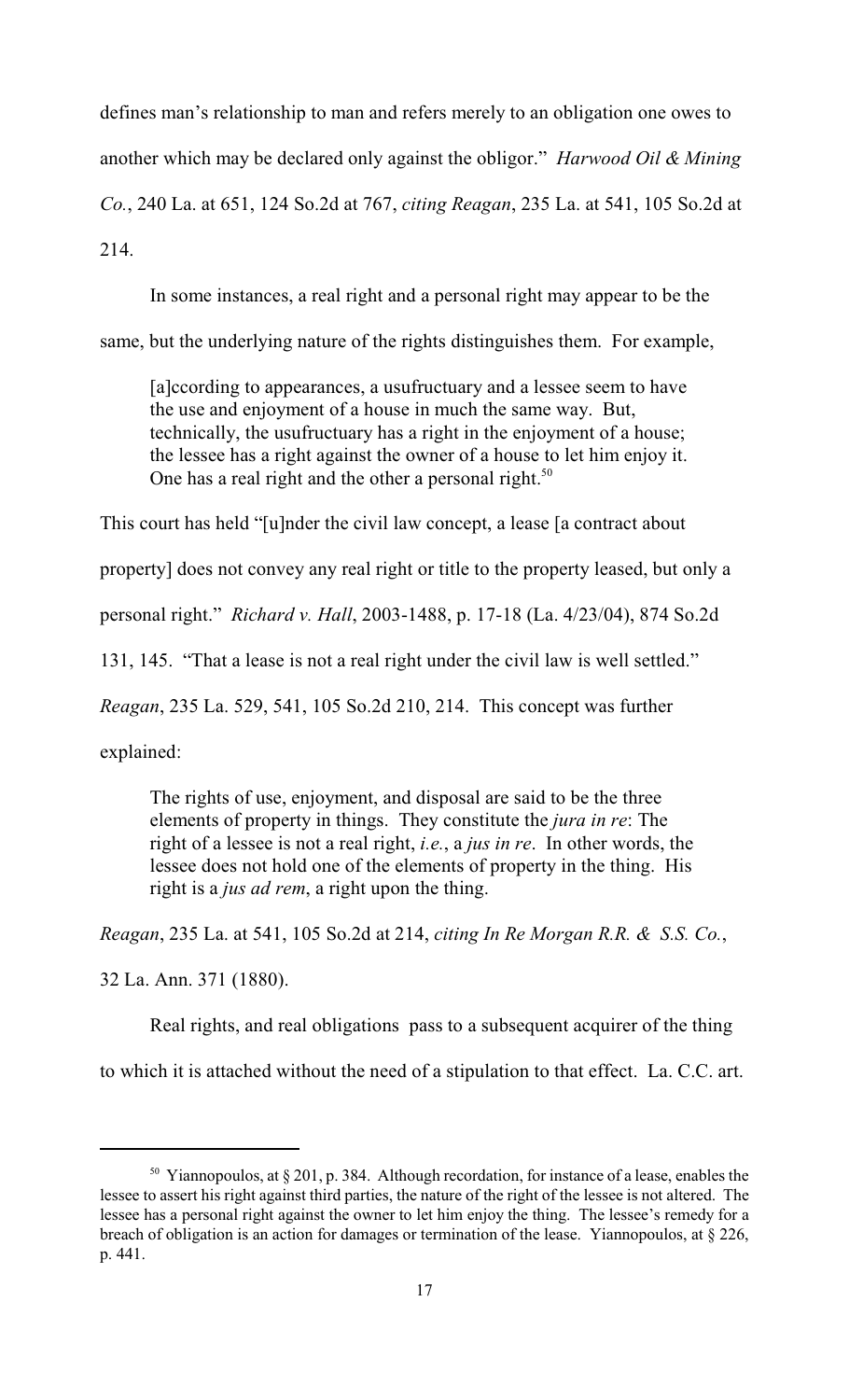1764, Revision Comments–1984,  $(c)$ .<sup>51</sup> A personal right, by contrast, cannot be asserted by another in the absence of an assignment or subrogation. La. C.C. art. 1764, Revision Comments–1984, (d) and  $(f)$ .<sup>52</sup>

We now examine the jurisprudential rule at issue in light of the principles of property law and the law of obligations.

# *Subsequent Purchaser Rule and its Development*

*a. Clark v. Warner* 

A hundred and sixty years ago, in *Clark v. J.L. Warner Co. et al.*, 6 La.

Ann. 408 (1851), the plaintiff, who had purchased property which included a twostory brick house, kitchen and outhouses, sued the owner of the adjoining property and his lessee, who ran an ice house depot. The plaintiff claimed damage to his

 $52$  La. C.C. art. 1764, Revision Comments-1984, (d) and (f) provide, in pertinent part:

 $51$  La. C.C. art. 1764, Revision Comments-1984, (c) provides:

A real obligation passes to a subsequent acquirer of the thing to which it is attached without need of a stipulation to that effect. Thus, when an estate burdened with a servitude is transferred, the real obligation that is correlative of the right of servitude is also transferred. See C.C. Art. 650(2) (Rev. 1977). It is otherwise with respect to personal obligations.

<sup>(</sup>d) A particular successor, that is, one who acquires a thing by particular title, is not bound by the personal obligations of his author with respect to the thing, unless he has assumed these obligations by delegation. **Conversely, a particular successor does not acquire, without stipulation to that effect, any personal rights that his author has with respect to the thing**. For example, if the owner of an immovable who has made a contract for its repair sells the immovable, the purchaser is not bound to perform the obligation of the owner under the repair contract unless he assumes that obligation. Conversely, the purchaser does not acquire any right under the repair contract unless such a right is assigned to him. . . . \*\*\*

<sup>(</sup>f) **Louisiana courts have held that the indemnity due to the owner of an immovable for the expropriation of a part of that immovable, and damages due to the owner of a thing for its partial destruction or for an interference with the owner's rights, belong to the person who was owner at the time of the expropriation, destruction, or interference. These are personal rights that are not transferred to a successor by particular title without a stipulation to that** effect. *Rogers v. Louisiana Power and Light Co.*, 391 So.2d 30 (La. App. 3<sup>rd</sup> Cir. 1980); Yiannopoulos, *Predial Servitudes* § 147 (1983).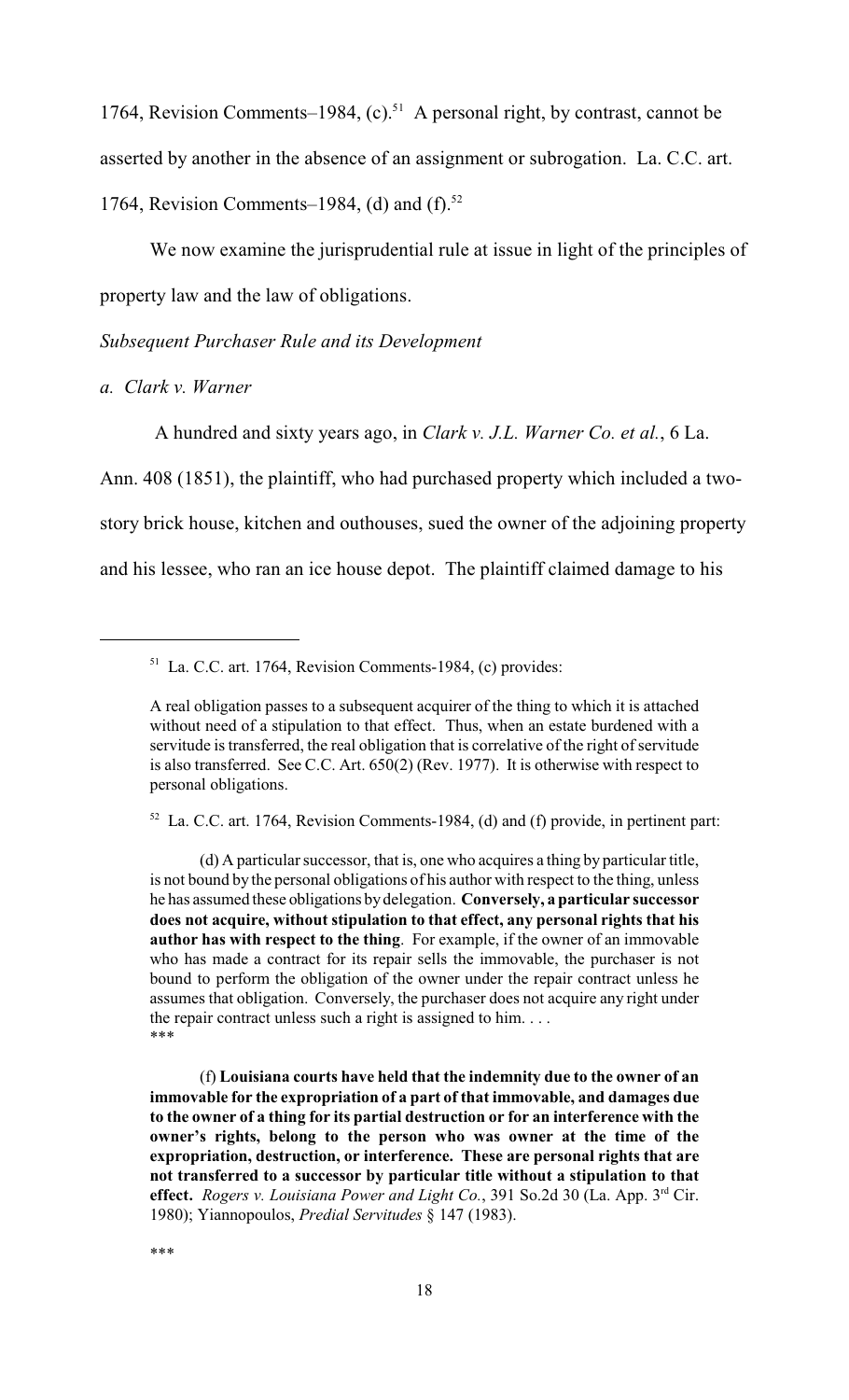house was caused by the pressure, moisture and other destructive effects of the ice on his buildings. The trial court rendered a money judgment in favor of the plaintiff.

This court reversed, finding the district court erred in awarding to the plaintiff all the damages caused to the premises while they belonged to the former property owner, and indeed, to several preceding owners. We held "as to damages actually suffered before the purchase," general tort principles would require that each preceding owner would have a right to recover for the damages which occurred while he or she owned the premises. *Clark*, 6 La. Ann. at 409. The claim for damages belonging to each preceding owner was described as "an incorporeal right, and strictly personal property." *Clark*, 6 La. Ann. at 409.

This personal right was not explicitly transferred by the former owner in the bill of sale to the plaintiff, as the bill of sale, examined by the court, was found to be in its usual form for the conveyance of real estate and its appurtenances. Consequently, this court held the plaintiff did not have a right to assert a claim for damage to the property before the date of the act of sale whereby he purchased the property, either by operation of law or contract. *Clark*, 6 La. Ann. at 409. However, since the plaintiff might have been able to furnish more explicit testimony as to any damages actually suffered by him from the time he became the property owner, the court entered a judgment of non-suit against him.

The plaintiff, and the court of appeal on rehearing, have cited to selected language in the *Clark* opinion as support for the position that a right of action exists for the plaintiff in the present matter. In *Clark*, we said:

It is true, that the purchaser of property is presumed to purchase all actions appurtenant to the property, and necessary to its perfect enjoyment; but as to damages actually suffered before the purchase, we know of no other principles governing the case than those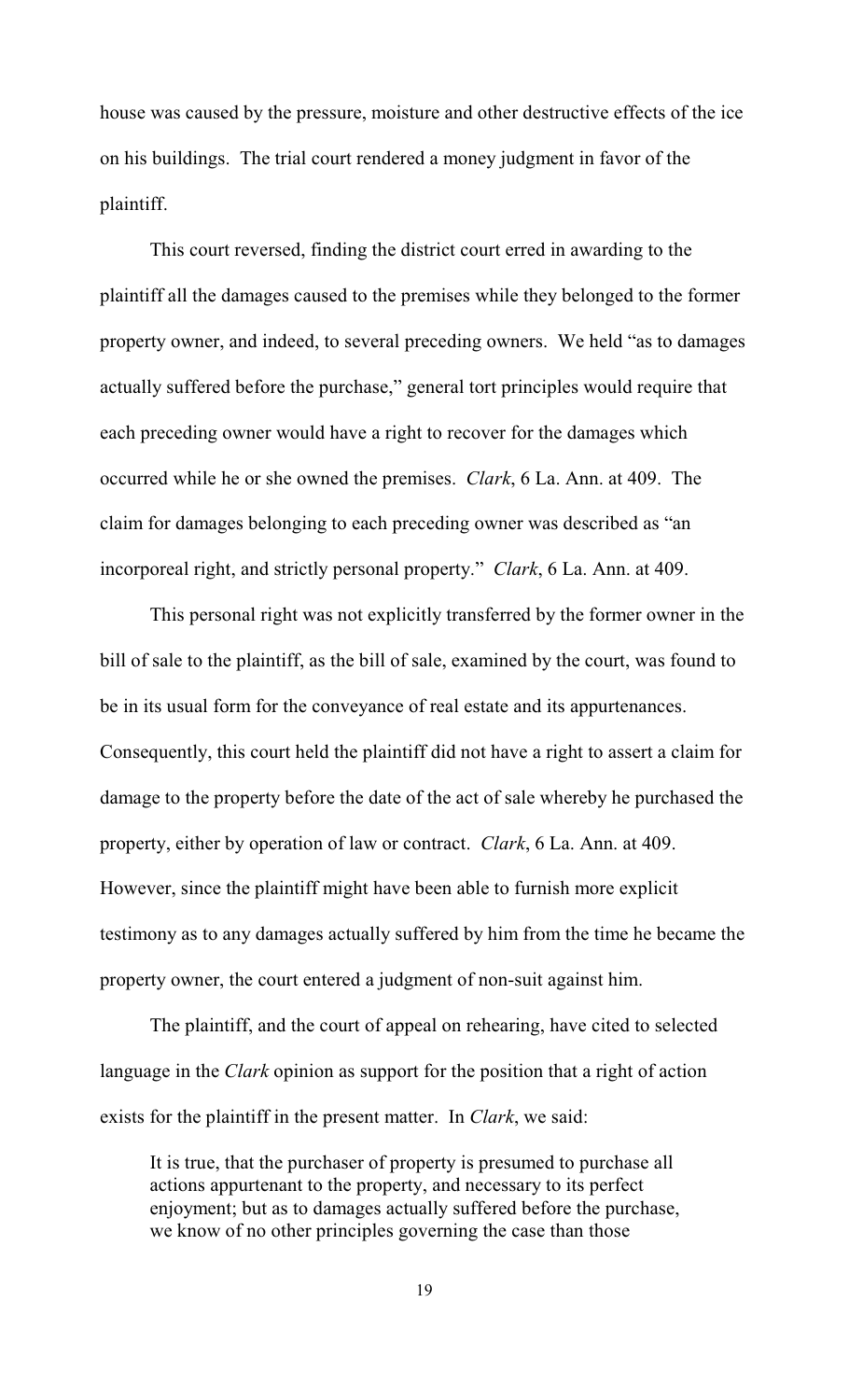referrable to this general provision of the code, that every act of man that causes damage to another obliges him by whose fault it happened to repair it. It is a mere corollary, that the reparation must be made to him who suffered the injury. And the principle is strikingly illustrated by this case. The plaintiff, after possessing the property twenty months, claims one-third more damages than he gave Mrs. Springer [the immediate former owner] for his lot with all the buildings and improvements. This leads to the impression, that the modicity of the price he gave for the premises may, perhaps, be attributed to their dilapidated and dangerous situation, on account of the erection of the ice house and other causes. It is impossible, from the law, to concur with the district court, that these damages, which probably caused the moderate price given for the house and kitchen, should be a source of profit to the purchaser, who had a perfect knowledge of their existence when he purchased.

#### *Id.*, 6 La. Ann. at 409.

The plaintiff, and the court of appeal on rehearing, rely on this language to contend and assert, respectively: (1) Eagle Pipe is the only party which has suffered damage because the sellers here, the Former Property Owner Defendants, did not have to accept a reduced price for apparently damaged property; (2) Art. 2315 provides a remedy to a damaged party; therefore, (3) Eagle Pipe has a right of action to seek damages. The plaintiff and the court of appeal on rehearing are in error.

The language in *Clark*, understood in context and giving effect to subsequent portions of the opinion, as well as principles of property law and obligations law, shows that such an interpretation is unsound. Louisiana law provides that when property is damaged through the actions of another, the owner of the property (obligee) obtains a personal right to demand that the tortfeasor (obligor) repair the damage to the property. La. C.C. art. 2315 ("Every act whatever of man that causes damage to another obliges him by whose fault it happened to repair it."). This personal right of the property owner arises because his real rights in the ownership of the property have been disturbed–his use,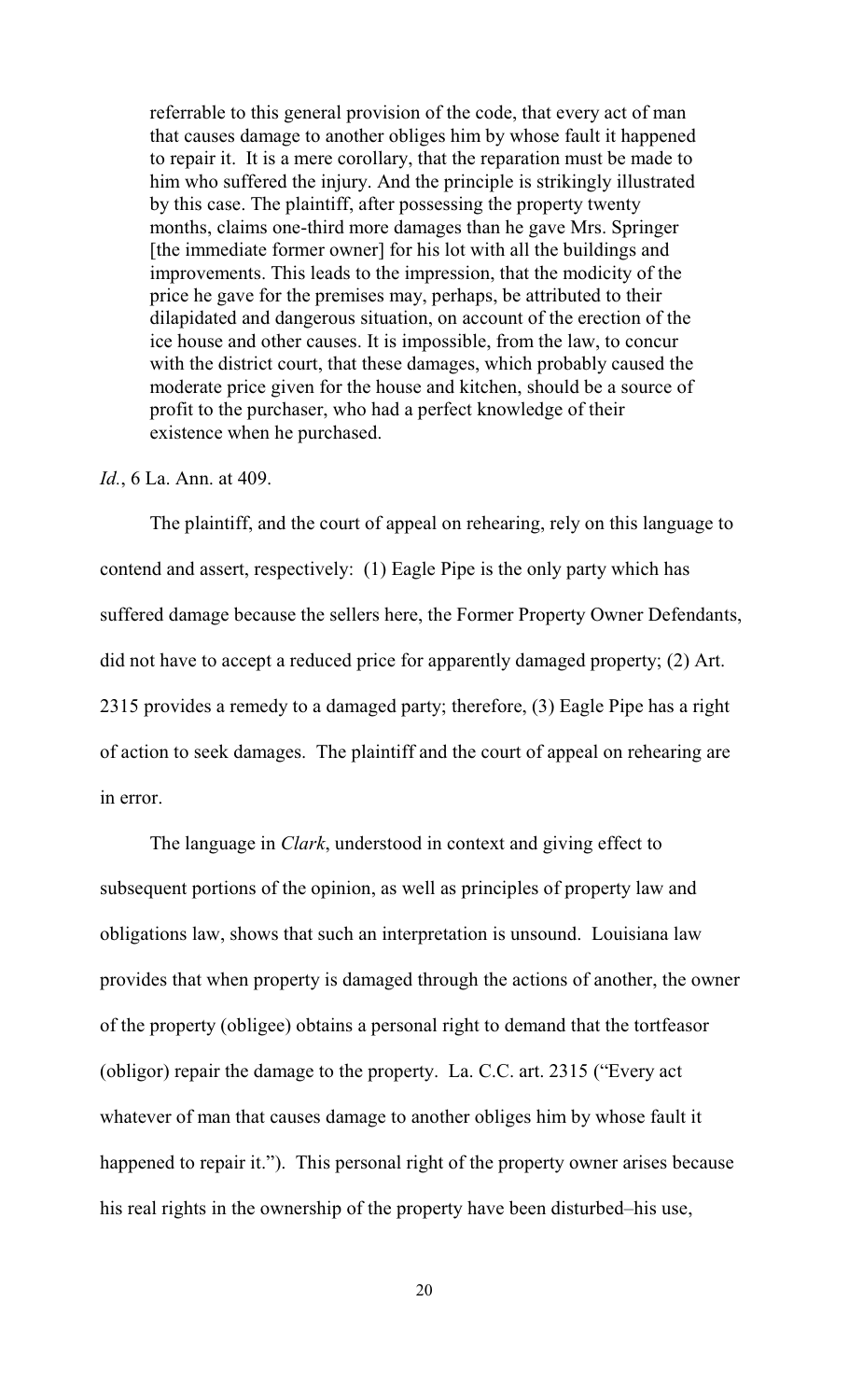enjoyment or disposal of the property.

The analysis in *Clark* continued beyond the portion above-cited, making clear that each successive owner of the property was recognized as having a right to sue for the damage to the property which occurred during his or her ownership. This right of action arose when the real rights of the owners were disturbed by the operation of the adjoining business:

The damages which occurred while *Herriman* owned the premises, belong to him; a part belongs to *Gregg* in like manner; and *Mrs. Springer* is entitled to what happened while she owned the property. Did she or they transfer their claim to damages to the plaintiff? The claim is an incorporeal right, and strictly personal property.

*Id.*, 6 La. Ann. at 409. *Clark* makes clear that the former property owners still have a personal right of action against a tortfeasor for the damage he inflicted on the property while they were the owners, *despite the fact that they no longer own the property.*

*Clark* explicitly states the personal right of the property owner to demand

damages for the injury to the property must be assigned or subrogated if the

personal right is to survive a change of ownership in the property:

[The former owner's] bill of sale to the plaintiff is in the usual form for the conveyance of real estate and its appurtenances. It does not transfer her claim for damages, expressly, nor is there any thing in it which indicates a transfer by implication. The rights and appurtenances mentioned in the bill of sale have always been considered real rights. It does not appear, therefore, either by law or contract, that the plaintiff has any claim for damages previous to the 16th of May, 1848, when he purchased the property.

*Id.*, 6 La. Ann. at 409.

The plaintiff in *Clark* brought suit against a third-party tortfeasor seeking damages for the condition of the property, not a suit against his vendor. We have already discussed that the Civil Code provides a cause of action in redhibition for a buyer who discovers defects in the purchased property which were not apparent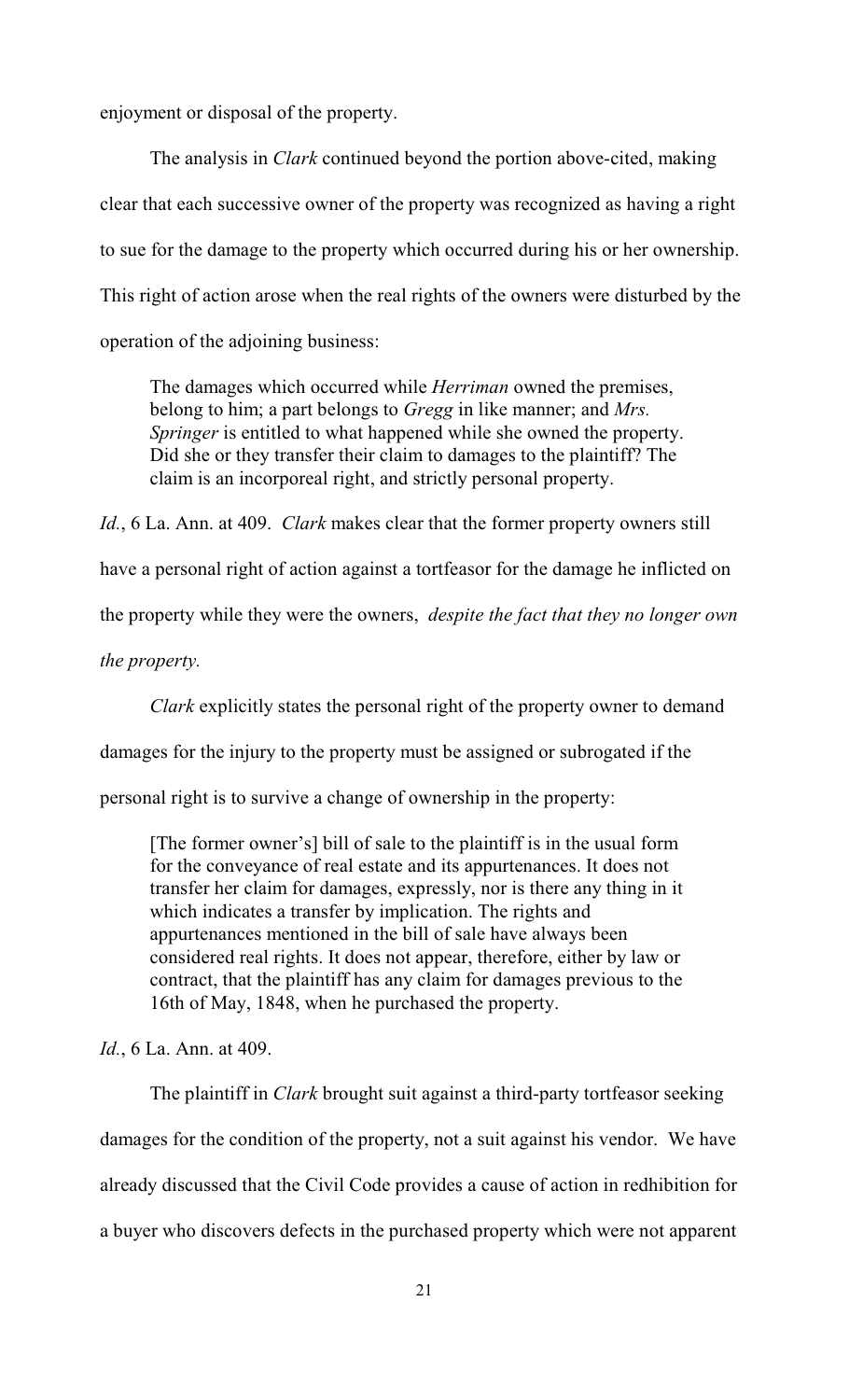at the time of the sale. When the defect is not apparent, the buyer may seek rescission of the sale or a reduction in the purchase price. However, the Civil Code does not provide a cause of action or a right to rescission or a reduction in the purchase price for the buyer against his seller where the damage to the property is apparent at the time of the sale.

Consequently, Clark, who had a "perfect knowledge" of the dilapidated and dangerous condition of the premises when he purchased the property, had no right of action for damages, or for reduction of the purchase price, against his vendor for a breach of the warranty against defects or vices in the thing sold which were known to him at the time of sale. But neither did Clark have a right of action for damages against the tortfeasor responsible for the condition of the property before Clark was the owner. As *Clark* explains, the apparent damage was taken into consideration for the purchase price and the court would not allow the known damage to be "a source of profit to the purchaser" by allowing the buyer a further right of action against the tortfeasor who damaged the property before his purchase. *Clark*, 6 La. Ann. at 409. Instead, the personal right of action for damages belonged to the former owners of the property, each having the right of action to sue for damages inflicted on the property during their term of ownership.

The rule enunciated in *Clark* was described in a subsequent case, as follows:

the purchaser of property is presumed to acquire all actions appurtenant to the property, and necessary to its perfect enjoyment; but, as to damages actually suffered by the vendor before the sale, they are personal to him, and cannot be recovered by the purchaser, without an express subrogation.

*Payne v. James*, 42 La. Ann. 230, 234, 7 So. 457, 458 (1890). This subsequent expression of the rule does not indicate a requirement that the damage to the property be apparent in order for the rule to apply.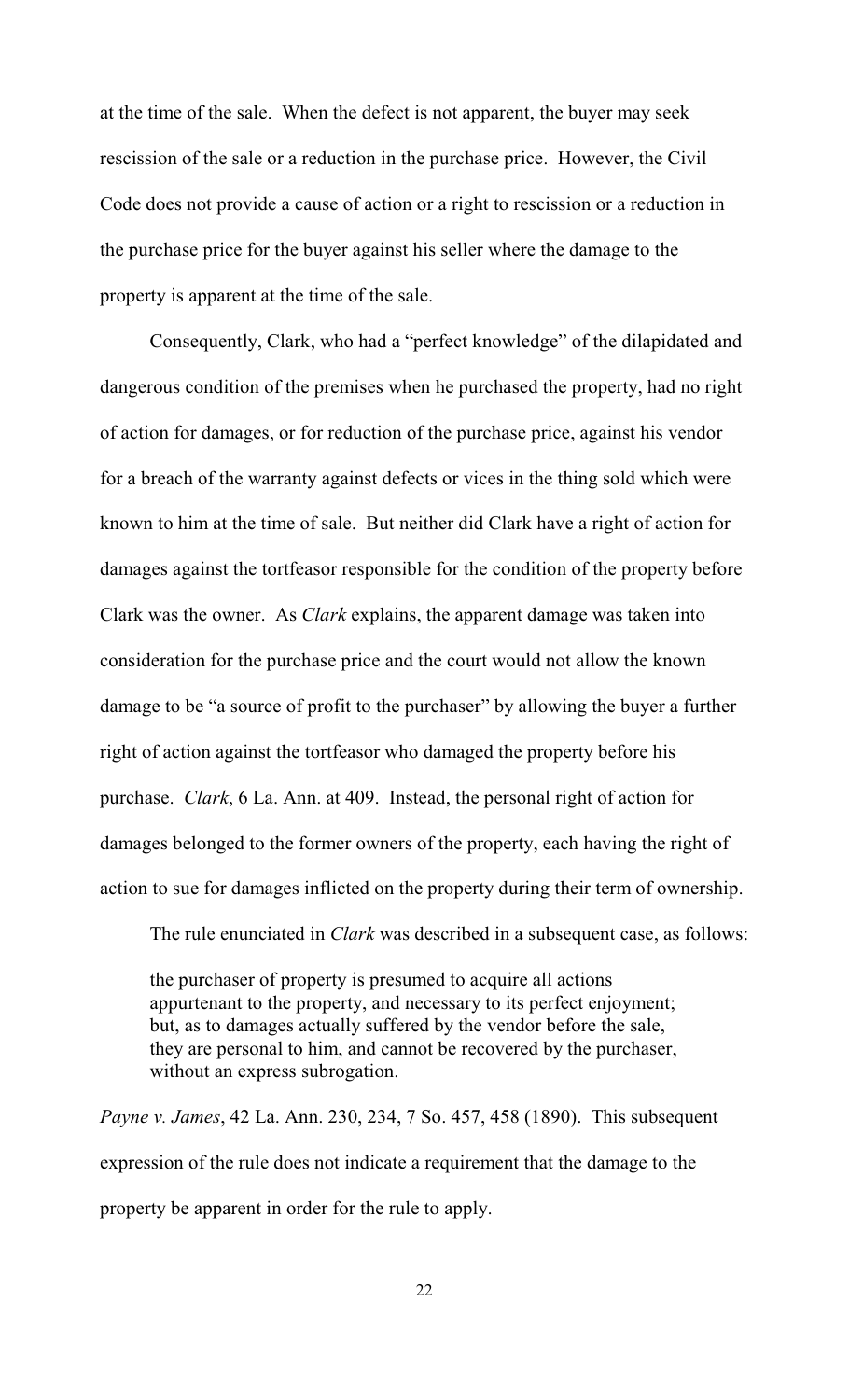# *b. Other early cases*

In *Payne, supra*, a property owner sold property during the term of a lease. Thereafter, the former owner/lessor sued his former lessees for failure to surrender the leased property in the like condition, good order, and repair in which they received the property. The lessees excepted to the suit on the ground that the lessor had no interest in the value of the repairs which should be made to property he did not now own. The court acknowledged the lessor had an actionable interest in bringing suit on the ground that, owing to the dilapidated condition of the property, which was the result of the lessees' violation of their obligation, he was compelled to accept a much lower purchase price than the property would have brought had it been in proper repair. *Payne*, 42 La. Ann. at 233-234, 7 So. at 457. Thus, even though the former property owner no longer owned the property, the court found "such allegations unquestionably disclose an actionable interest in the complaining lessor." *Payne*, 42 La. Ann. at 234, 7 So. at 457.

The record further disclosed even stronger grounds on which to base its holding. At the time of the sale, the former owner/lessor specially reserved all his rights and claims as lessor in the act of sale to the new owners, including in explicit terms the right to sue for the recovery from his lessees all damages which the property sustained while in the lessees' possession prior to the sale. *Id.*, 42 La. Ann. at 234, 7 So. at 458. *Payne* exemplifies the balance in the former owner's retention of the personal right to sue for damage to property to compensate for his acceptance of a lower sales price for apparent damage to property inflicted by another.

In *Matthews v. Alsworth*, 45 La. Ann. 465, 12 So. 518 (1893), property was sold subject to an existing lease. The new owner filed suit against the lessee for a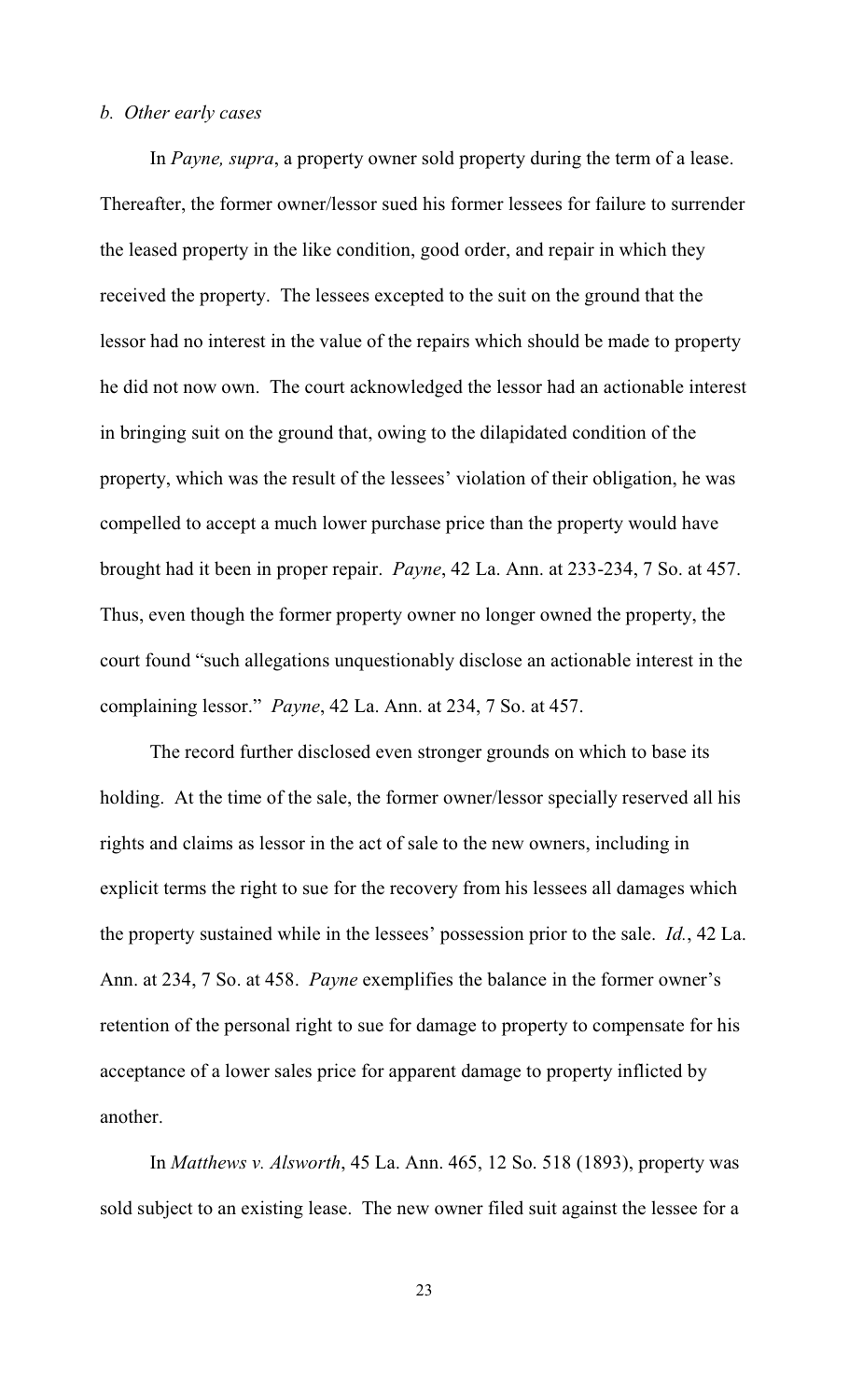dissolution of the lease based on the lessee's violation of his obligations, for compensation for the diminution in the value of the property for the lessee's damage to the property, and for the rent for the year which accrued in the year before the sale. This court found the new owner had no right of action to sue for damages from the lessee for damage to the property before the sale, either under the lease contract or in tort. Instead, the right to sue for damage to the property inflicted before the sale was a personal right of the former owner/lessor which arose from the lessee's breach of the contractual obligations of the lease during the time the lessee owed those obligations to the former owner/lessor.

The former owner had not assigned or subrogated this personal right to the new owner in the act of sale. The deed contained the following language:

Said lease and all the aforesaid conveyors' rights in, to, or under the same are transferred hereby, and simultaneously herewith, to the conveyee herein. This conveyance is made with complete transfer and subrogation of all rights and all actions of warranty or otherwise against all former claimants, proprietors, tenants, or warrantors of the property herein conveyed.<sup>53</sup>

By this language, the court held the new owner/lessor was subrogated to the lease provisions, but only from the date of his purchase of the property. "The lessee is liable on the covenants of his lease, and to these, unquestionably, plaintiff [the new property owner] is subrogated from the date of his purchase. By the use of the words 'right in, to, or under the lease, the plaintiff did not become an assignee of damages of date prior to the sale." *Matthews*, 45 La. Ann. at 469, 12 So. at 519.

The personal right of the owner to sue for damages was not explicitly assigned in the act of sale, and additionally was not an accessory right which passed with the title without description of, or reference to, the claim. In the act of

<sup>&</sup>lt;sup>53</sup> Matthews, 45 La. Ann. at 466, 12 So. at 518.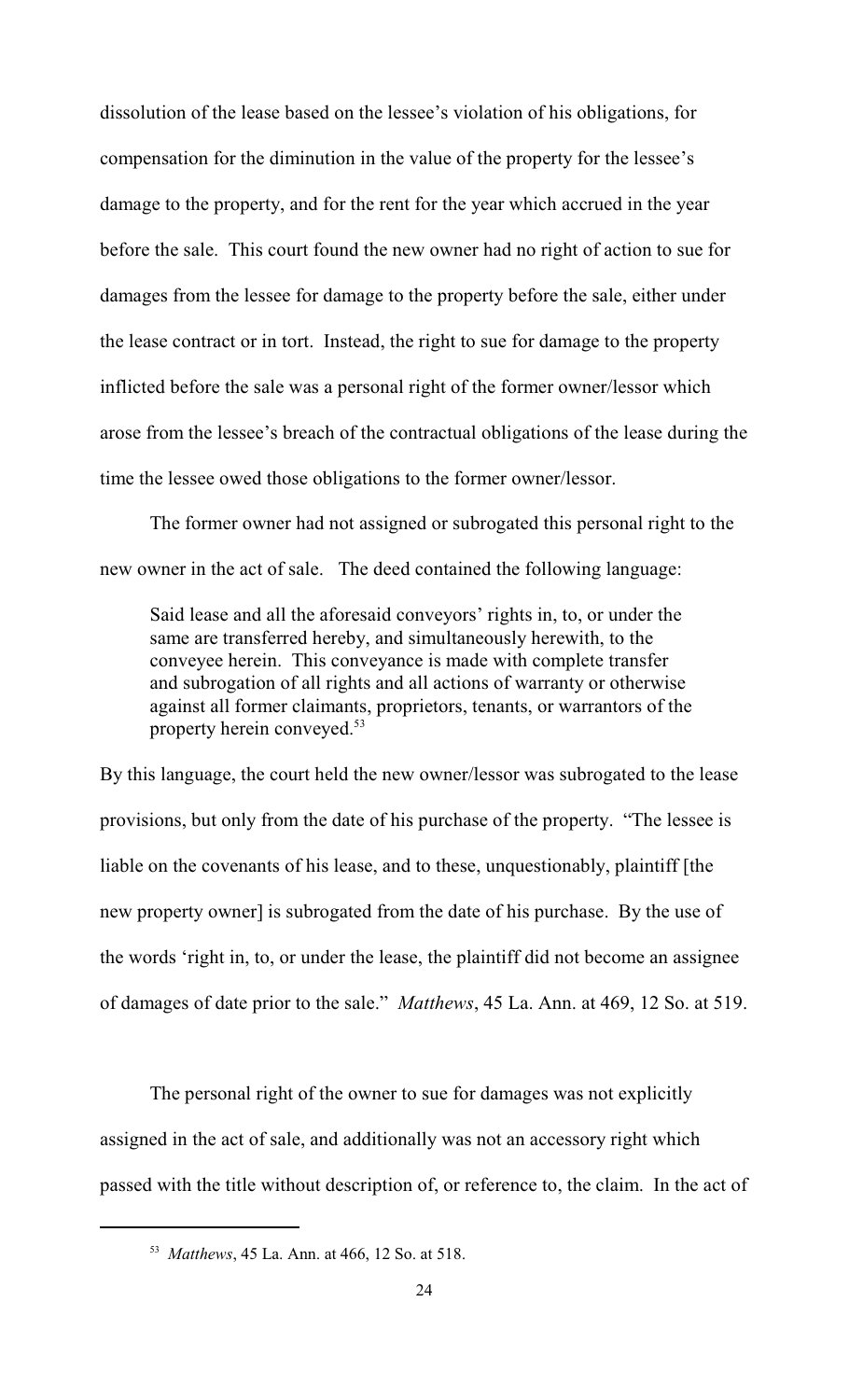sale, the property was specifically described, and there was no mention of a claim for damages. The court held it could not "presume that there were additional rights in the nature of damages, the deed being silent as to damages." *Matthews*, 45 La. Ann. at 469, 12 So. at 519. *Matthews* reinforces the proposition that personal rights of the former owner do not pass with the property in an act of sale unless specifically assigned or subrogated to the new owner.

Similarly, in *Bradford v. Richard*, 46 La. Ann. 1530, 16 So. 487 (1894), the court found the new owner of property was not assigned or subrogated to the former owner's right to sue for damages for the cutting of timber from the property, which occurred prior to the sale, because such assignment or subrogation was not specifically described in the act of sale. The court noted the new owner's familiarity with the property and the almost immediate filing of suit after the purchase. The court found that, if the parties to the sale of the property intended for the new owner, and not the property owner at the time the damages were inflicted, to be compensated for the damage to the property *via* a suit against an alleged tortfeasor, the right to claim damages would have been transferred through assignment or subrogation in the act of sale:

[i]f the price of one dollar per acre is to be considered as a low price for the land, it is to be presumed that the taking off the timber and other damages were estimated in fixing the price, and we cannot believe that the price was so fixed in order to permit the plaintiff to reap a rich reward in the way of profits for damages and loss of timber prior to the sale. If so, the specific claim transferred would have been mentioned.

*Bradford*, 46 La. Ann. at 1533-1534, 16 So. at 487. Here, as in *Clark*, the court discussed the presumption that apparent damage to the property is taken into account in negotiating the purchase price, and the fact that a buyer who has obtained a lower purchase price due to apparent damage or deterioration of the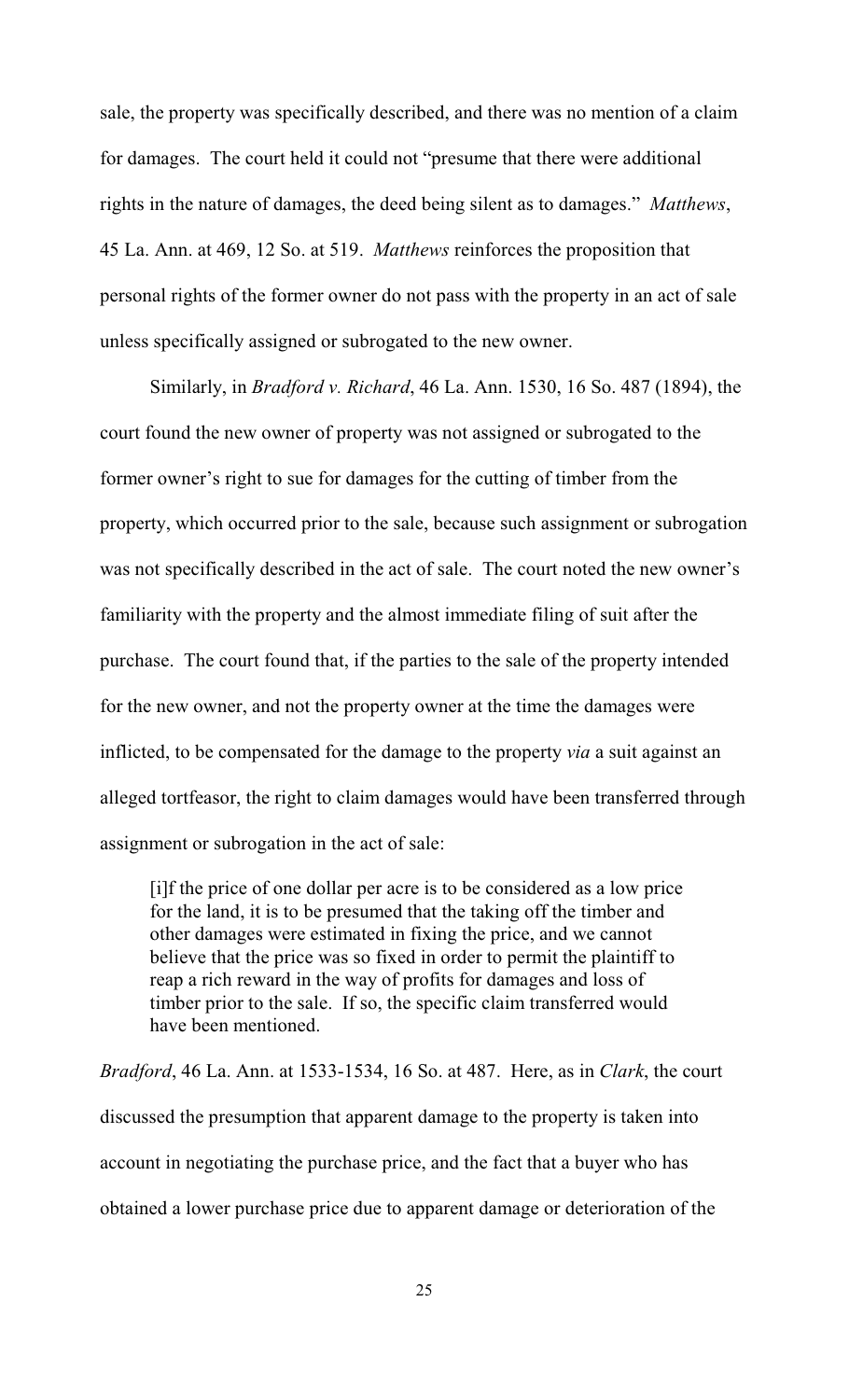property at the hands of a lessee, or third party, will not be entitled to further benefit by the imputation to him of the seller's personal right to sue for damages.

In examining related jurisprudence, we find the rights and liabilities of the parties are similar to those involving the servitudes obtained by railroad companies in appropriation-servitude cases.<sup>54</sup> In *McCutchen v. Texas & P. Ry. Co.*, 118 La. 436, 43 So. 42 (1907), a property owner sued to recover a strip of land which the railroad had used, apparently without expropriation or purchase, for more than twenty years, or to recover its value. Although the court found any right of action had prescribed, the court also held the right to sue for damage to the property did not pass to the property owner with his purchase from the prior owners, since the right was personal to his vendors and the deed by which he acquired the property contained no subrogation to that right. *McCutchen*, 118 La. at 438-439, 43 So. at 42.

Counsel for the property owner raised an exception to the rule which arises when the entry or taking of the land is in the nature of a trespass, and applies to the demand for the value of the land as distinguished from the claim for damages incidental to such trespass. The court denied the applicability of the exception since the facts showed the entry was made, and the land was occupied, with the acquiescence of the owner of the property at the time the entry and occupation

<sup>&</sup>lt;sup>54</sup> The following cases belong in a long line of cases dealing with the jurisprudentiallyrecognized theory involving the creation of a servitude by "unopposed use and occupancy" by a corporation with the power of expropriation. This came to be known as the *St. Julien* doctrine, after one of the first of these cases, *St. Julien v. Morgan Louisiana & Texas Railroad Co.,* 35 La. Ann. 924 (1883). In that case, the court, relying on common law authorities, held that public policy required "that in such case the owner shall not be permitted to reclaim his property free from the servitude he has permitted to be imposed upon it, but shall be restricted to his right of compensation." *St. Julien*, 35 La. Ann. at 926. The *St. Julien* doctrine was ultimately overruled in *Lake, Inc. v. Louisiana Power & Light Co.*, 330 So.2d 914 (La. 1976), and the court returned to the Civil Code provisions for the establishment of servitudes for the benefit of the "clarity and predictability of the law." *Lake, Inc.*, 330 So.2d at 918. The cases cited herein with a connection to the *St. Julien* doctrine are not cited for the later-overruled reasoning regarding the creation of a servitude, but for the unaffected rule that the personal right for compensation or damages remains with the person who was the owner of the property at the time the land was taken or damaged.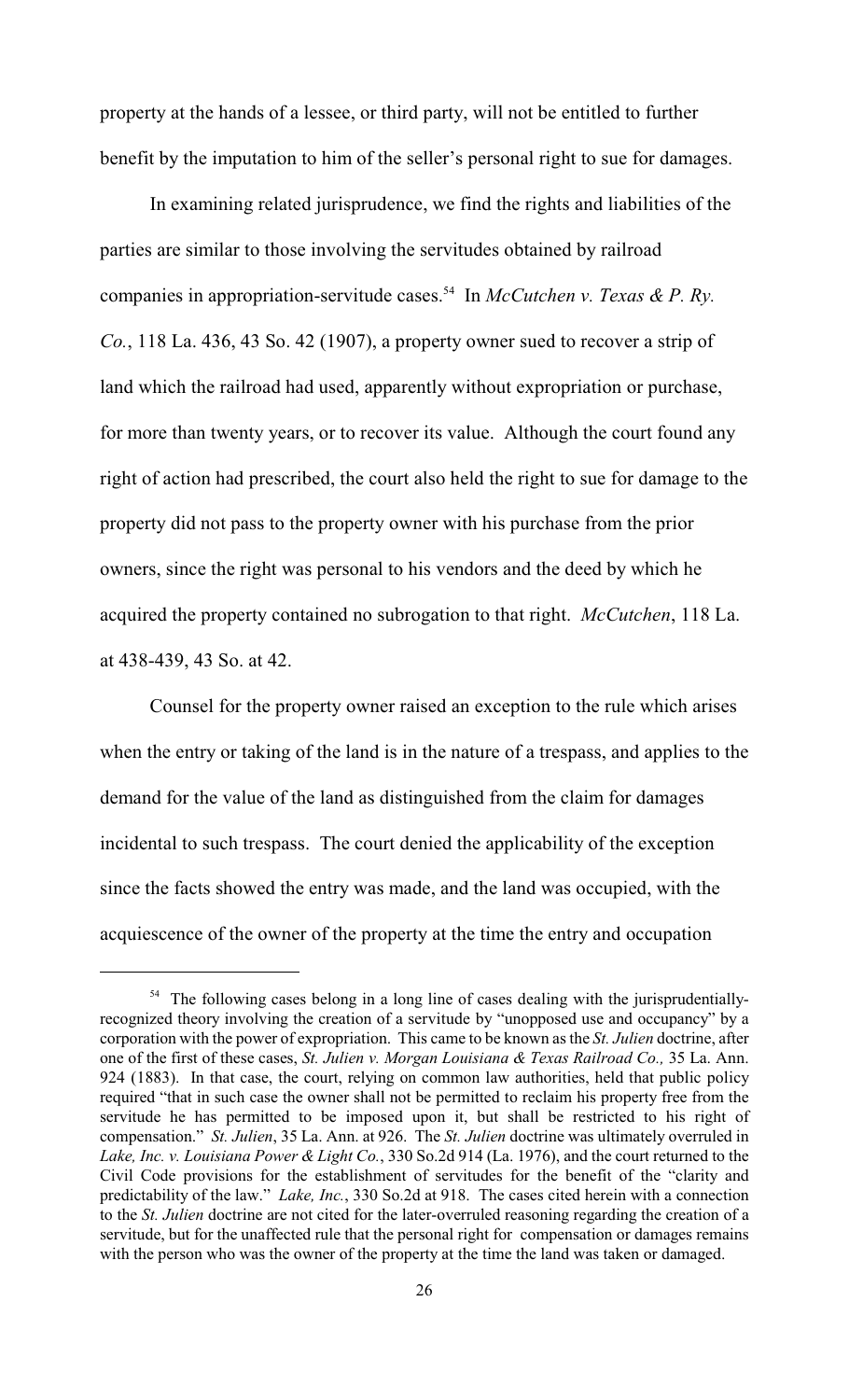occurred. *McCutchen*, 118 La. at 439, 43 So. at 43.

*Taylor v. New Orleans Terminal Co.*, 126 La. 420, 52 So. 562 (1910) is a similar case. Land was taken by the railroad and used for a switch track with the tacit consent of the then-owner of the property . A subsequent property owner sued for the value of the appropriated land and damages. The trial court rendered judgment in favor of the new property owner, but this court reversed, holding:

By defendant's appropriation with the tacit consent of the owner at the time, the right to the strip of land passed from the owner to the appropriator–the right became segregated from the property, and the owner became a creditor for the value of the property taken.

The right was personal. The owner at the time had a claim personally for the amount.

The purchaser by the act of purchase does not become invested with a right to the value of the property taken unless the right is transferred with the property.

*Taylor*, 126 La. at 422-423, 52 So. at 561-562.

In *Taylor*, however, the railroad had agreed in a deed to a former landowner to make improvements to the property, i.e. to fence and drain the land and to construct crossings. With regard to these claims, the court found the former property owner acquired the right as a servitude for the benefit of the estate and not for his own personal benefit. A servitude, being a real right, follows the property without the necessity of its inclusion in an act of sale, unlike a personal right. As such, the new property owner had a right under the servitude to bring suit for enforcement of the obligations established in the former deed. *Taylor*, 126 La. at 426, 52 So. at 564. The right followed the property and was not personal to the owner of the property, whomever it might be. *Id.*, 126 La. at 425, 52 So. at 564.

*Gumbel v. New Orleans Terminal Co.*, 197 La. 439, 1 So.2d 686 (1941),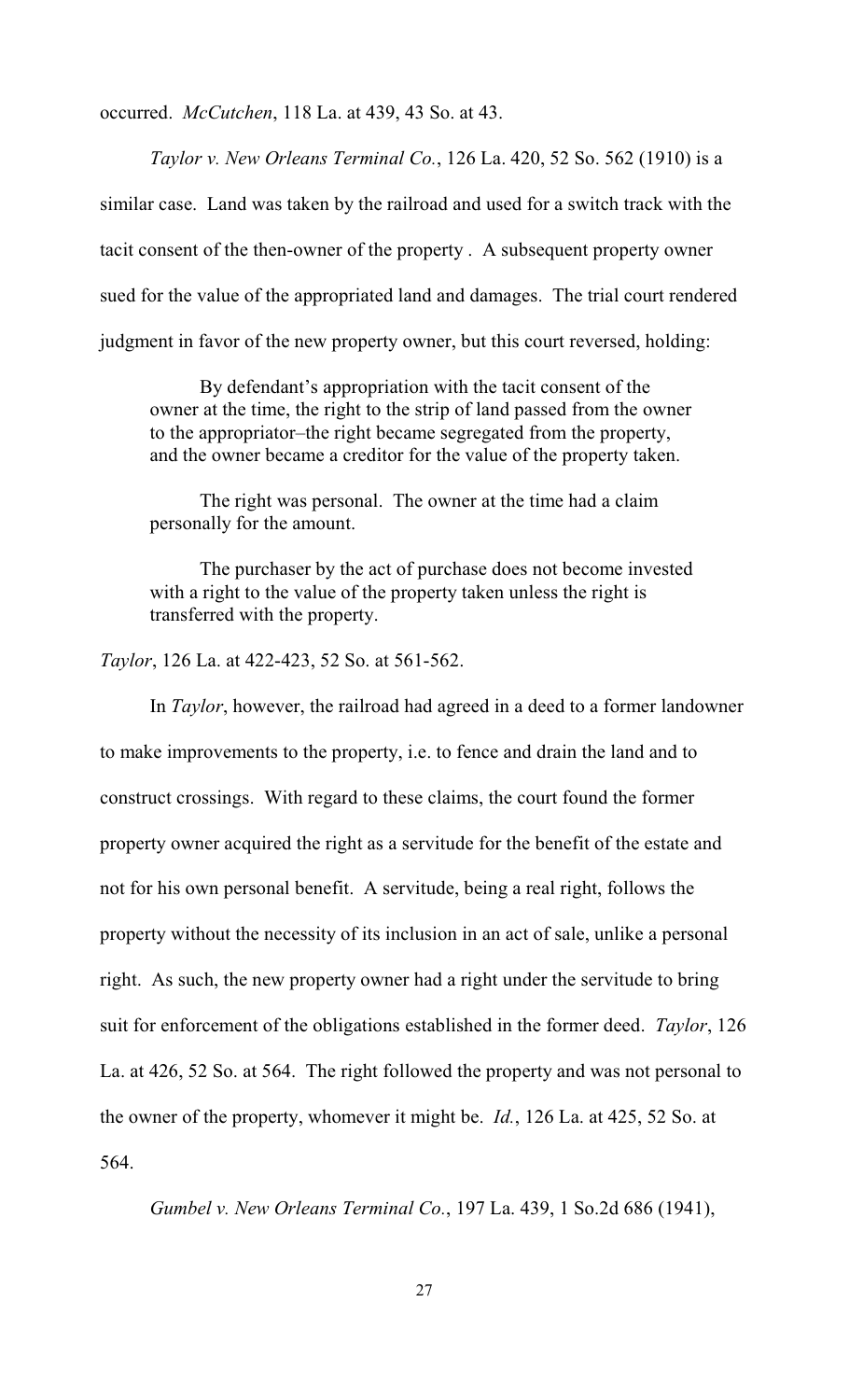*overruled on other grounds, Lake, Inc. v. Louisiana Power & Light Co.*, 330 So.2d 914 (La. 1976), was another case where a railroad company appropriated property without expropriation or payment. The owner of the property and his vendee acquiesced in the railroad's laying of tracks across the property. Years later, a new owner of the property complained and ultimately filed suit to recover compensation for the value of the land appropriated or damages to his remaining property. This court found neither the landowner at the time the railroad appropriated the property nor his vendee (the plaintiff's vendor) ever assigned or subrogated to the new owner any rights of action against the railroad to recover compensation for the value of the land taken, occupied and used, or for damages for the remaining land. *Gumbel*, 197 La. at 444-445, 1 So.2d at 687. After reviewing its decisions in *McCutchen, supra,* and *Taylor, supra*, the court held:

Under the facts of this case and in view of the foregoing authorities, it is clear that whatever right of action [the owner of the property at the time of the appropriation] had against the defendant for compensation and damages for appropriating his property did not pass to the plaintiff when he purchased the title to the square of ground, because there was neither an assignment nor a subrogation of that right by [the owner of the property at the time of the appropriation] to [the plaintiff's vendor] and by [plaintiff's vendor] to him.

*Gumbel*, 197 La. at 444, 1 So.2d at 688. So finding, this court affirmed the rulings of the trial court.

*c. Prados v. South Central Bell*

In *Prados v. South Central Bell Tel. Co.*, 329 So.2d 744 (La. 1975) (on

rehearing), a property owner leased land to the South Central Bell Telephone

Company ("Bell"). In a series of leases, Bell was granted the right to construct

improvements on the property, namely buildings, sheds, fences, etc., as well as the

privilege of removing them. In a lease terminating in April, 1973, the

owner/lessor again granted Bell the right to construct buildings and also granted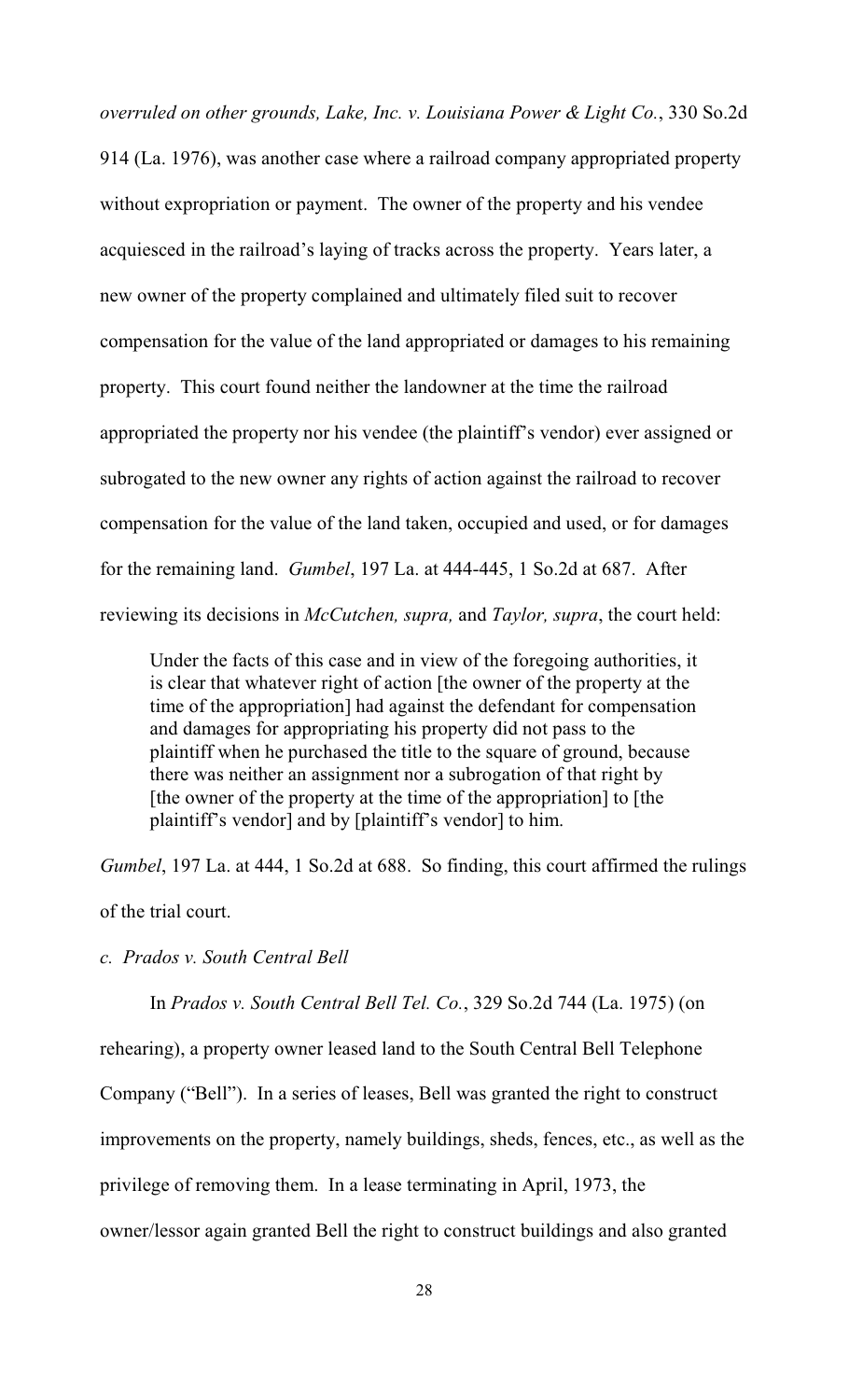Bell the corresponding "privilege of removing same at the conclusion of this lease or renewals thereof." *Id.*, 329 So.2d at 745. At that time, the Civil Code required that a lessee restore the property to its owner in its original condition, unless the contrary had been established in the lease contract. <sup>55</sup>

After the lease expired, Bell did not remove the improvements it had made to the property and the owner/lessor did not request that Bell remove them, either under the terms of the lease contract or the Civil Code. A few months thereafter, the owner sold the property to another. After acquiring title, the new owner demanded that Bell remove the concrete structures and other improvements it had built on the property. When Bell refused, the new owner had the improvements removed and restored the property to its condition at the commencement of the lease.

The new owner filed suit against Bell, seeking to recover the amount which had been necessary to restore the property. Both the trial court and court of appeal held in favor of the new owner, finding he could recover the cost of removing the improvements from the property under the provisions of the lease between his ancestor in title and Bell.<sup>56</sup>

 $55$  Former Articles 2719 and 2720 obliged a lessee to return the premises to the lessor in the same condition in which they were received, excepting normal usage, unless the lease contract provided otherwise. Former La. C.C. art. 2719 provided: "If an inventory has been made of the premises in which the situation, at the time of the lease, has been stated, it shall be the duty of the lessee to deliver back everything in the same state in which it was when taken possession of by him, making, however, the necessary allowance for wear and tear and for unavoidable accidents." Former La. C.C. art. 2720 provided: "If no inventory has been made, the lessee is presumed to have received the thing in good order, and he must return it in the same state, with the exceptions contained in the preceding article."

<sup>&</sup>lt;sup>56</sup> The facts in *Prados* contain a complicating factor not found in our present case. Under the lease in *Prados,* the lessee was authorized by the lessor to build on the land leased. Ordinarily, buildings and other constructions permanently attached to the ground are component parts of the land under Louisiana law, when they belong to the owner of the ground. La. C.C. arts. 463 and 465. In addition, a building may be a separate immovable when it belongs to a person other than the owner of the ground. La. C.C. art. 464. In the absence of any agreement to the contrary, the building constructed by the lessee would have belonged to the lessor/owner of the ground after the expiration of the lease, but the lessee would have had an action to recover reimbursement. The lease provision which authorized the lessee to build also gave the lessee the right to remove the building, or not, at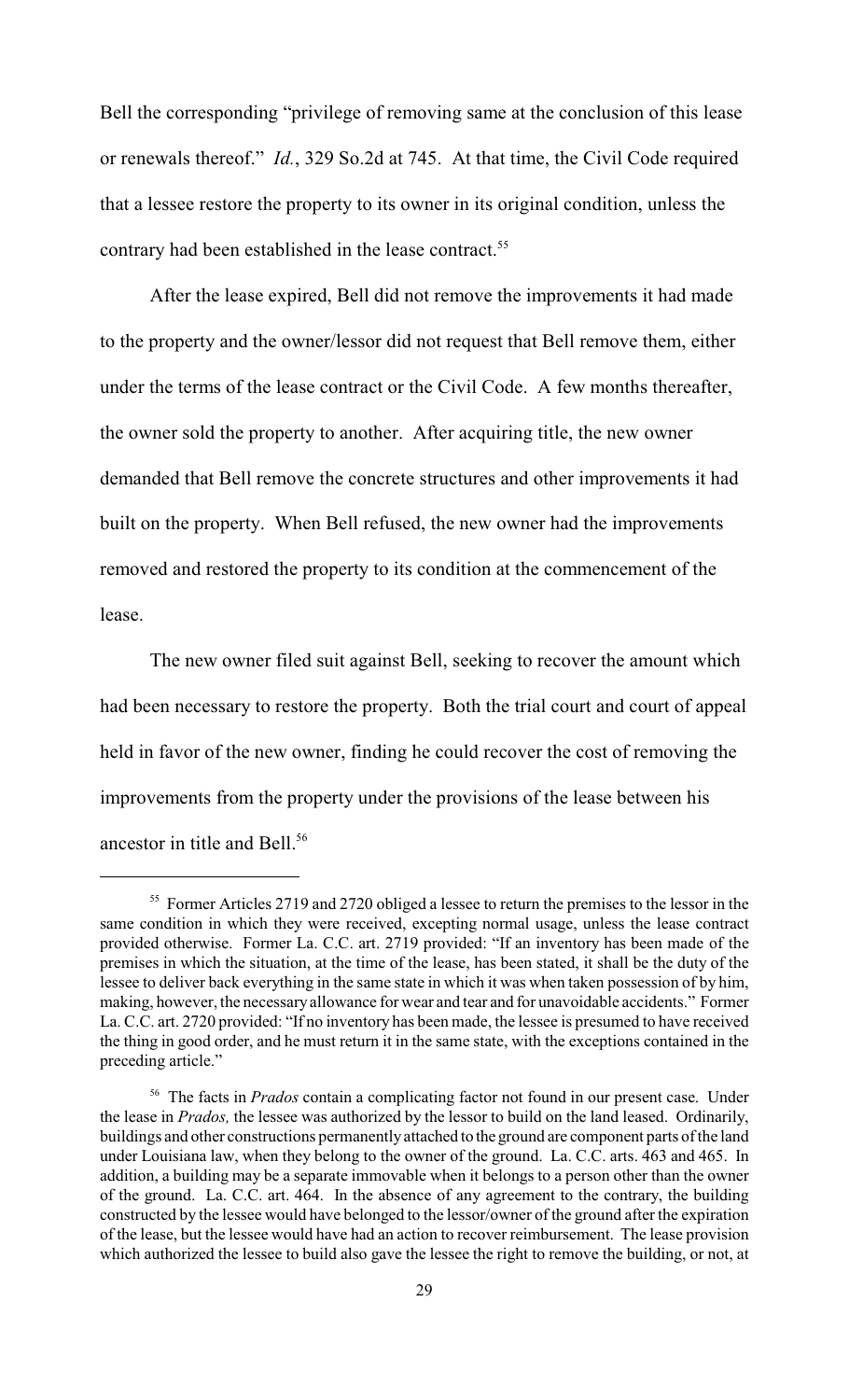On original hearing, this court affirmed, finding the lease provisions imposed real obligations on the property which were consistent with the provisions of the Civil Code regarding a lessee's obligation to restore property.

Upon re-examination, the court found it had erroneously considered the matter in its original opinion as though the property had been sold during an existing lease. Under those circumstances, the new owner would have been bound to perform the obligations of the lessor stated in the lease in the absence of a contrary stipulation, and would have been entitled to receive the benefit of the obligations of the lessee (such as rent) from the time of his acquisition of the property. *Id*., 329 So.2d at 749. Here, however, the lease between the former owner and Bell expired before the property was sold to the new owner, and the seller conveyed the property free of any lease.

 Consequently, the court determined "the question of liability must be resolved in the light of the rules governing the assignment and subrogation of rights." *Id*. In other words, in order for the new owner of the property to assert the former owner's right to insist on Bell's performance of its lease obligations, the new owner must have been assigned or subrogated to those rights. The court found the nature of the former owner/lessor's rights, which arose from the obligations found in the lease provisions, were personal rights, rather than real rights. *Id.*57

the end of the lease term. One of the underlying questions at issue in *Prados* was whether this lease provision overrode the codal requirements that the lessee return the land to its original condition.

*See also Leonard v. Lavigne*, 245 La. 1004, 1008, 162 So.2d 341, 343 (1964) where the <sup>57</sup> court held that a covenant in a recorded lease prohibiting landlords from using adjoining property for business purposes that would compete with those engaged in by their tenant expressly bound the heirs and assigns of the landlords, but was not a real obligation on the land itself. "The stipulation in the contract of lease does not create a real obligation upon the land itself, but is clearly an obligation the lessors placed upon themselves." In *Calhoun v. Gulf Refining Co.*, 235 La. 494, 507, 104 So.2d 547, 551 (1958), the court held "[t]he lessee under a lease contract does not obtain a real right in the sense of absolute dominion, and a lease is not one of those real obligations which attach as a burden to the land, as does a servitude; in other words, a lease is not a *Jus in re*, but a *Jus in rem*,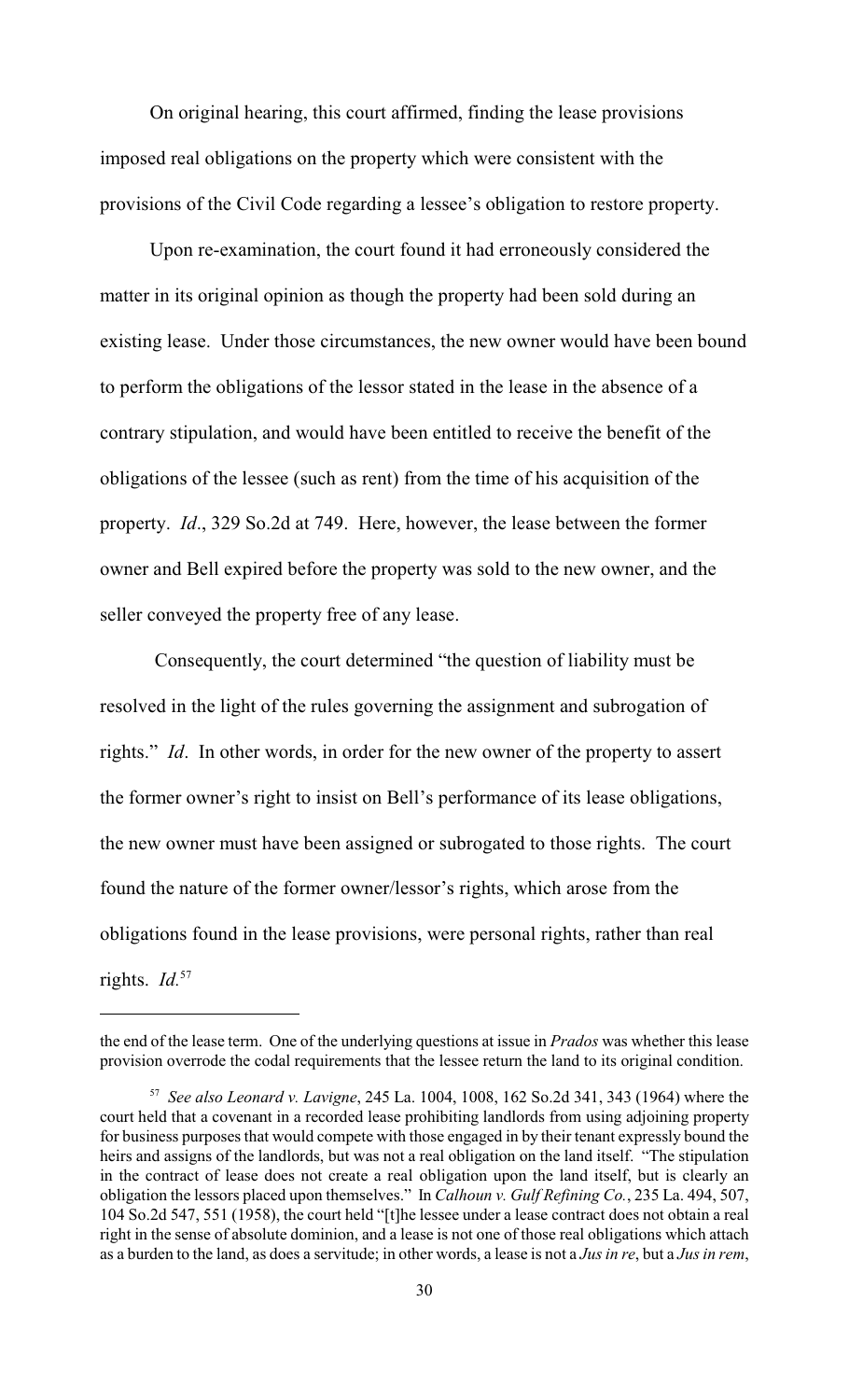The next step for the court was to determine whether the former

lessor/owner expressly assigned or subrogated his personal right to the new owner. The court reviewed the act of sale and found the conveyance and subrogation clauses therein made "no reference to the expired lease, nor to the right of the seller to a restoration of the property to its original state, nor to the right of damages." *Id.*, 329 So.2d at 750. Instead, the subrogation clause in the act of sale was directed to the rights and actions of warranty against previous owners:

... [the seller] does by these presents, grant, bargain, sell, convey, transfer, assign and set over with full guarantee against all mortgages, liens, claims, evictions, or other encumbrances or alienations whatsoever, and with subrogations to all her rights and actions of warranty against all previous owners, and with full guarantee of title, unto  $[buyer] \dots$ .

*Id.*, 329 So.2d at 749-750. Thus, there was no express assignment to the new

owner of the right to sue the former lessee for damages based on violations of the

expired lease.

Since there was no express assignment or subrogation of the former owner's right to sue for damages, the court then questioned whether the personal right was impliedly or tacitly assigned to the new owner as an "accessory" of the land, as the sale of immovable property included its "accessories and dependencies." *Id.*, 329 So.2d at 750.<sup>58</sup> Moreover, former law recognized an implied assignment of

a right upon the thing."

<sup>&</sup>lt;sup>58</sup> Former La. C.C. art. 2461 (1870) provided "[t]he sale of a thing includes that of its accessories, and of whatever has been destined for its constant use, unless there be a reservation to the contrary." Former La. C.C. art. 2490 (1870) provided "[t]he obligation of delivering the thing includes the accessories and dependencies, without which it would be of no value or service, and likewise everything that has been designed to its perpetual use."

The "inclusion of accessories" to a sale is now found in La. C.C. art. 2461: "The sale of a thing includes all accessories intended for its use in accordance with the law of property." According to the revision comments, the new codal article changes the law in part, "since according to Articles 2461 and 2490 of the Louisiana Civil Code of 1870 the sale of a thing also includes its accessories, while under property law the solution depends on whether the thing is movable or immovable." La. C.C. art. 2461, Revision Comment – 1993.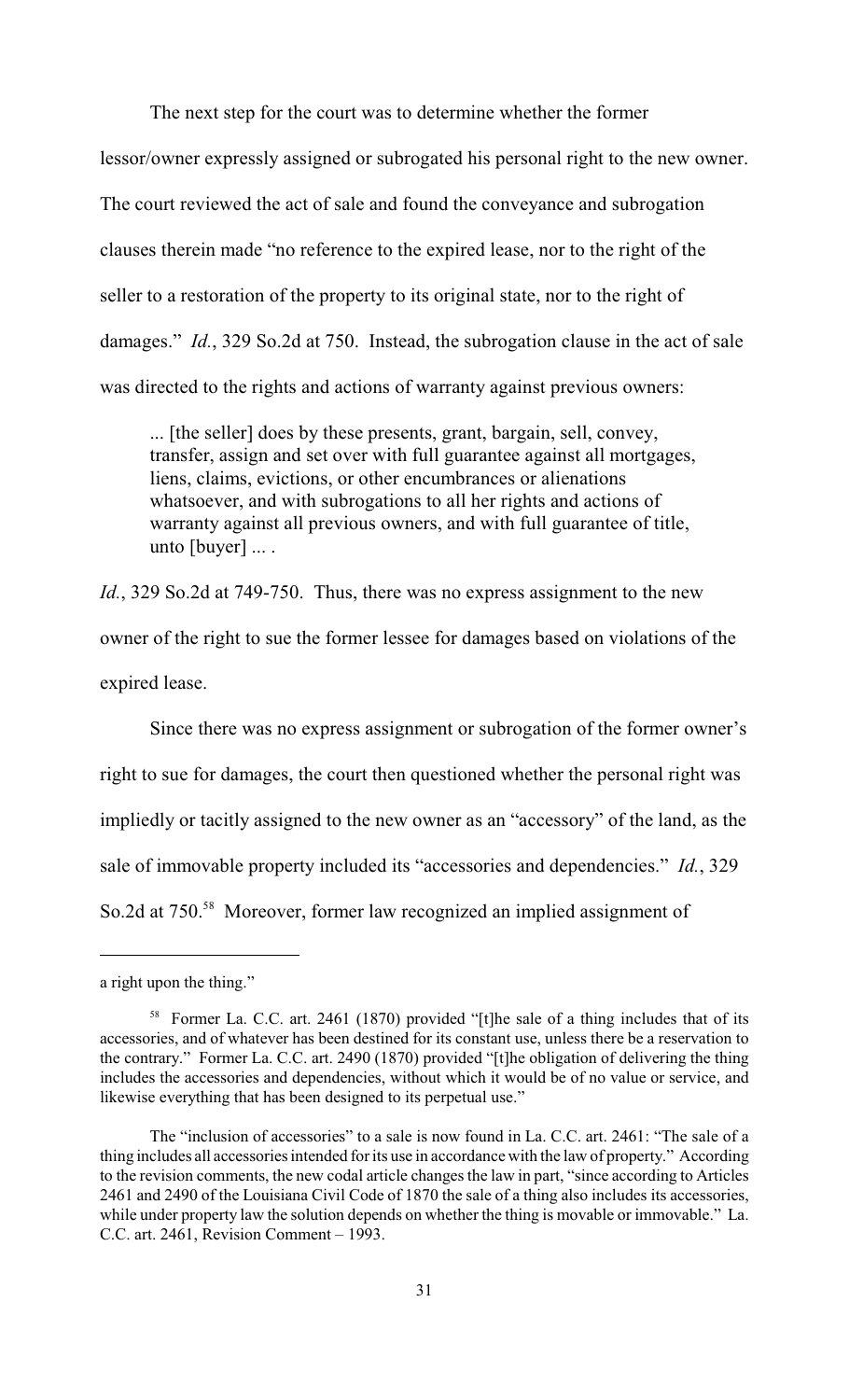heritable rights from the conveyance of the property to which the rights were attached. <sup>59</sup>

The court held there had been no implied or tacit assignment of the personal right in the act of sale because the law was clear that "accessories" to a sale do not include personal rights belonging to the seller. "Under the article [former La. C.C. art. 2490], however, Accesories [sic] do not include personal rights of the seller." *Id.*, 329 So.2d at 750. The court cited as authority *Gumbel, supra, Clark, supra,* and Planiol to hold: "Personal rights belonging to the seller can never be considered as accessories sories [sic] of the immovable sold."<sup>60</sup>

The court could have ended its analysis at that point, having found no explicit or implicit assignment to the new owner of the personal rights of the former owner to sue for damages against the former lessee.Instead, the court embarked on a discussion of accessory rights, addressing other fact situations where no accessory rights passed in the sale of property without assignment.

La. C.C. art. 469 now provides: "The transfer or encumbrance of an immovable includes its component parts." The revision comments to that article explains: "Under the regime of the Louisiana Civil Code of 1870, the transfer of an immovable included, specifically, its accessories that were classified as immovables by destination. In this revision, the transfer of an immovable includes its accessories though classified as movables. Article 508, *infra*, [which discusses things principal and accessory] defines the accessories of a movable. The same definition may be applied by analogy to define the accessories of an immovable." La. C.C. art. 469, Revision Comments-1978(g).

<sup>&</sup>lt;sup>59</sup> According to former La. C.C. art. 2009 (1870): "All rights, acquired by a heritable obligation, may be assigned (and transferred); this assignment may be made, expressly by contract granting such right, *or impliedly by the conveyance of the property to which they are attached*." (Emphasis added).

The heritable obligation is now defined in La. C.C. art. 1765, which reproduces the substance of former La. C.C. arts. 1997, 1999 and 2009 (1870). *See* La. C.C. art. 1765, Revision Comments – 1984. La. C.C. art. 1765, regarding heritable obligations, provides: "An obligation is heritable when its performance may be enforced by a successor of the obligee or against a successor of the obligor. Every obligation is deemed heritable as to all parties, except when the contrary results from the terms or from the nature of the contract. A heritable obligation is also transferable between living persons."

<sup>&</sup>lt;sup>60</sup> Prados, 329 So.2d at 750 n.1, *citing* Marcel Planiol and Georges Ripert, Traite Pratique de Droit Civil Francais, Contrats Civils, Vol. 10, Sec. 87, p. 89-90 (2<sup>nd</sup> ed. 1956) ("Des droits personnels appartenant au vendeur ne peuvent jamais être considérés comme des accessoires de l'immeuble vendu.").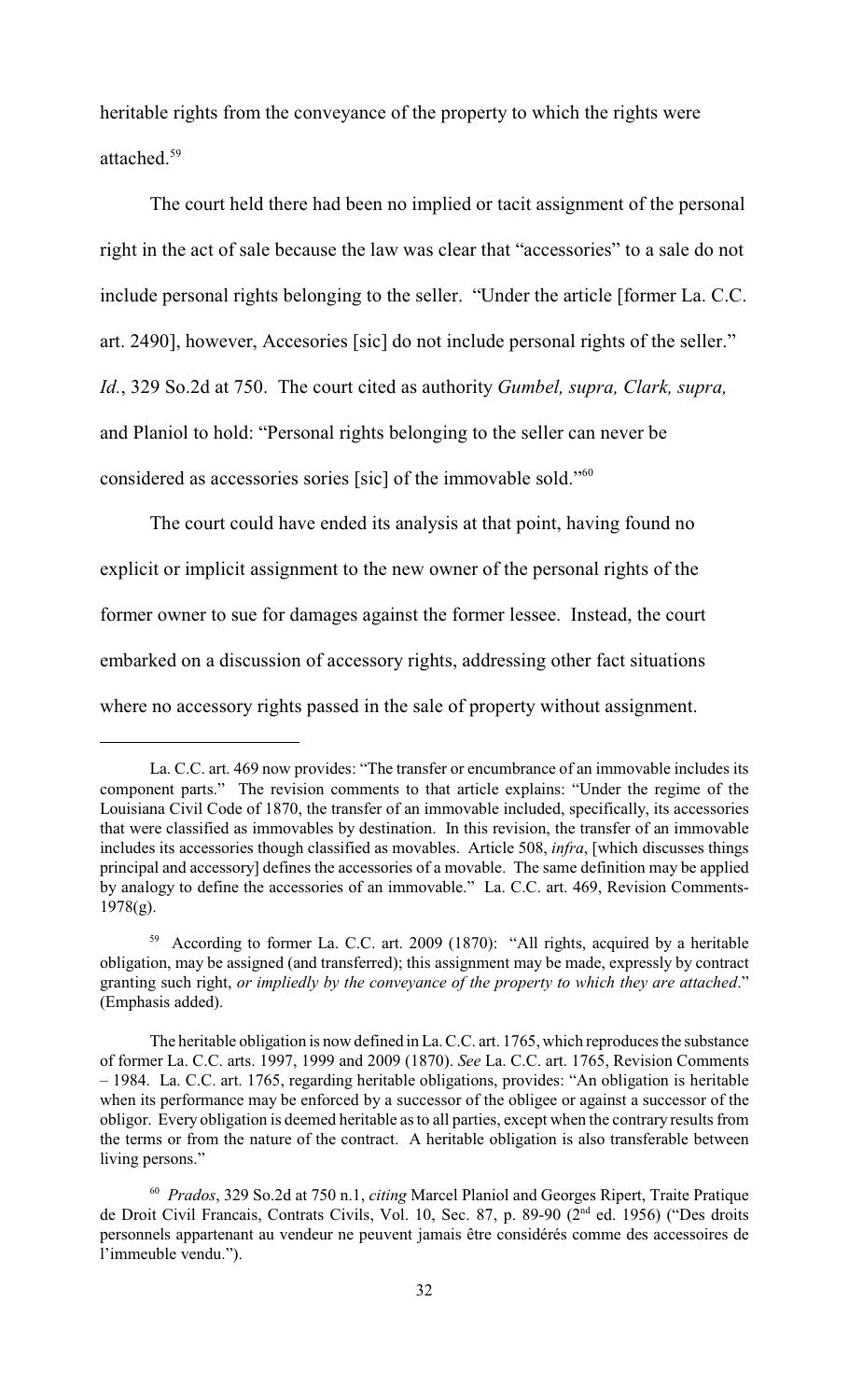First, the court noted that rents which accrued before the sale of property under an existing lease cannot be recovered by the new owner, citing among other cases, the *Matthews* decision discussed earlier. The court then stated the general rule at issue here: "Likewise, a purchaser cannot recover from a third party for damage to the property incurred prior to the sale." *Prados*, 329 So.2d at 750. Cited as authority for this rule were *Gumbell, supra; Taylor, supra; McCutchen, supra; Bradford, supra; and Clark, supra.* Next, the court stated the purchaser of immovable property sold during an existing lease acquired no right to sue the lessee for property damage which occurred before the sale. To illustrate this example, the court again referred to *Matthews, supra*, and included a passage from that opinion which emphasized that a buyer is presumed to buy the accessory rights to property, but does not obtain in the transfer the personal rights of the vendor, acquired by the vendor before the sale, without an express subrogation. *See Prados*, 329 So.2d at 750-751. Thereafter, the court stated:

The general principle, we think, is that a buyer is presumed to know the overt condition of the property and to take that condition into account in agreeing to the sales price. See LSA-C.C. Art. 2521; Aubry & Rau, Droit Civil Francais, supra, p. 76 (f.n. 6).

*Id.*, 329 So.2d at 751.

This statement has been widely misinterpreted. The plaintiff and the court of appeal have interpreted this statement as containing the "general principle" of the subsequent purchaser rule itself, *i.e.* that the rule applies only when damage is apparent and when a purchaser has been able to negotiate a lower sales price due to the obvious deterioration or damage to the property. Looking at the court's statement in context, however, the comment was merely a part of the court's discussion of accessory rights in a sale of property under an existing lease, the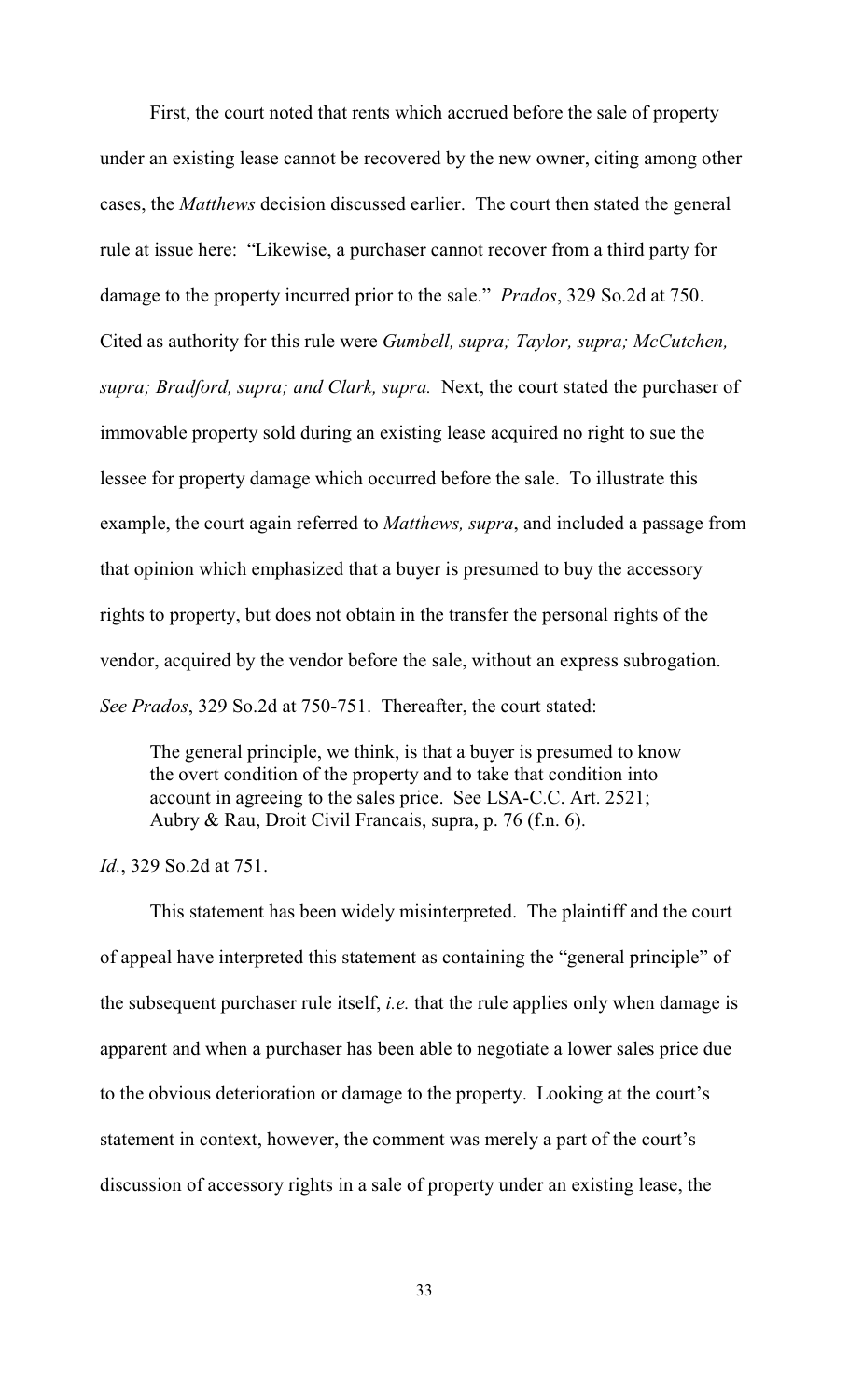subject matter under discussion.<sup>61</sup>

At the conclusion of the discussion of accessory rights, the court reaffirmed that the personal right of the former owner obtained under the now-expired lease had not passed to the new owner with the title:

The rationale of the foregoing decisions applies more strongly to the present case. Here, as we have noted, the conveyance was made after the termination of the lease. The property passed to the buyer unencumbered. *The right to damages accrued to the lessor prior to the sale. It was a personal right, as distinguished from a real right. Under no sound theory can it be considered as attached to or accessory to the immovable property.* Hence, in the conveyance, the plaintiff received no assignment of the right.

*Id.*, 329 So.2d at 751 (emphasis added).

A careful reading of the *Prados* opinion clearly distinguishes between the discussion of accessory rights and the court's holding. Only after finding that the new owner did not acquire the former owner's personal rights explicitly, in the act of sale; implicitly, by a transfer of accessory rights; or under any other theory, did the court state: "We hold that the present owner has no right to recover damages against the former lessee." *Id.*, 329 So.2d at 751.

*d. Post-Prados cases*

In *St. Jude Medical Office Bldg. Ltd. Partnership v. City Glass and Mirror, Inc.*, 619 So.2d 529 (La. 1993), the owner of property, which included a medical office building and retail complex, sued its contractor and others for construction

 $61$  The authority for the court's statement was, in part, Aubrey & Rau, Droit Civil Francais, An English Translation by the Louisiana State Law Institute, Vol. 2,  $\S$  176, p. 76 (7<sup>th</sup> ed. 1961). Found on the page indicated in Section 176 is No. 69 entitled "Rights accessary to the transferred property." In Aubrey & Rau, the example under discussion concerned property sold during an existing lease, which was not at issue in *Prados* and is not at issue here.

The other authority was the code article in redhibition providing that a seller owes no warranty for defects that were known, or should have been known, at the time of the sale. La. C.C. art. 2521.

Even if the comment was directed at the general rule expressed in the subsequent purchaser rule, the statement merely reiterates the observation made in earlier cases that obvious or apparent damage to property is generally taken into account in setting the purchase price.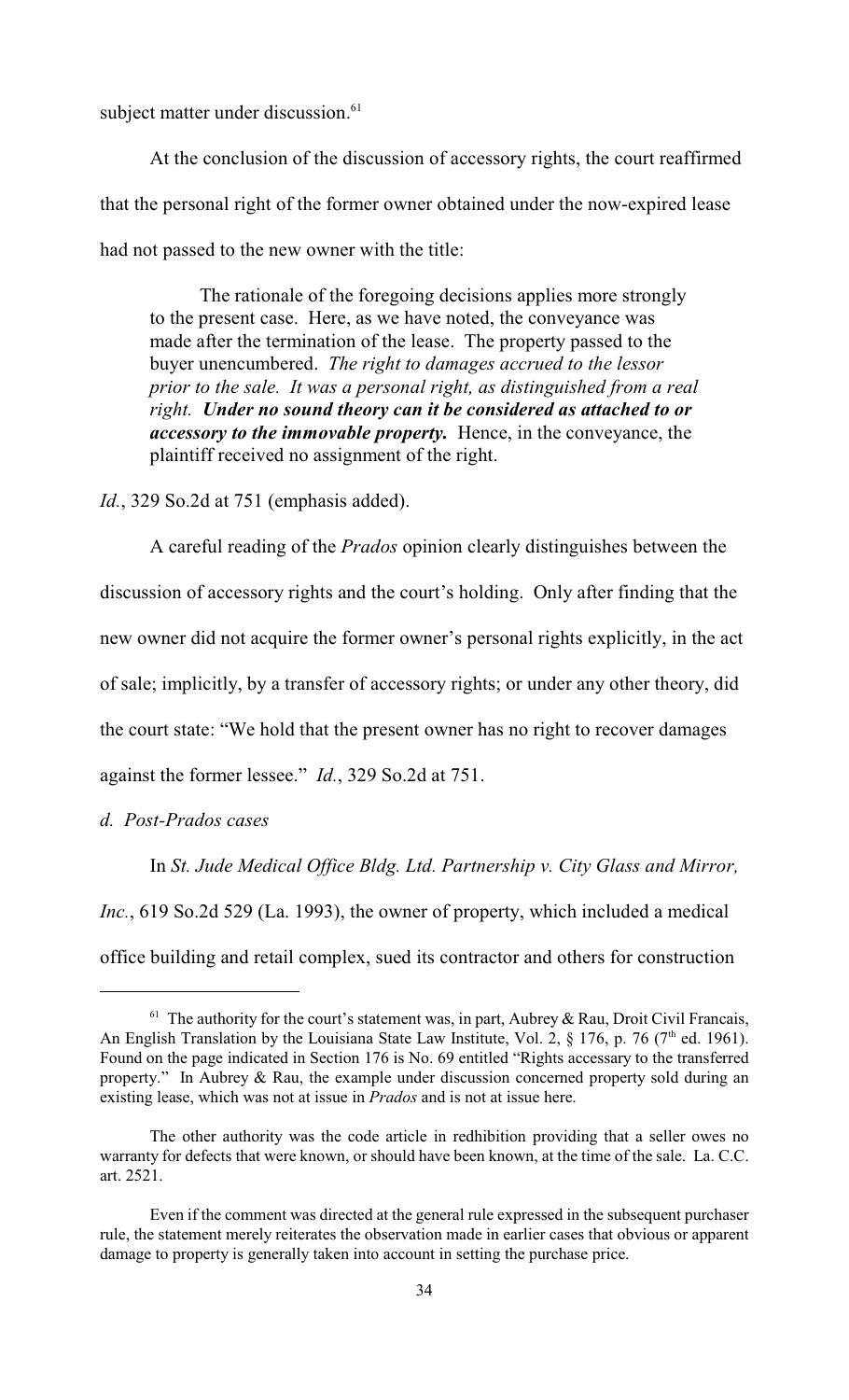defects. The owner defaulted on its mortgage and the mortgagee obtained a judgment in its favor. The building was seized when the mortgagee executed on its judgment. After the building was seized, the mortgagee petitioned to intervene in the owner's suit against the contractors after purchasing the property at judicial sale, asserting its right as the new owner to sue third parties for damage to the property which occurred before its purchase. In making this claim, the mortgagee/subsequent owner relied on jurisprudence from this court which held: "that a subsequent purchaser was subrogated to the implied warranty of materials and workmanship in a building contract. Despite lack of privity, the purchaser of immovable property was allowed to enforce a property improvement contract made by the previous owner." *St. Jude*, 619 So.2d at 531.<sup>62</sup>

This court denied the subsequent purchaser's claim and held the mortgagee's authority was based on law which had since been repealed. $63$  In addition, the court found the mortgagee purchased its building and property at a

*See St. Jude*, 619 So.2d at 531 (emphasis in original).

According to *St. Jude*, the holding in *Aizpurua* was "in derogation of the general rule of nonrecovery." *St. Jude*, 619 So.2d at 531.

<sup>&</sup>lt;sup>62</sup> See Aizpurua v. Crane Pool Co., Inc., 449 So.2d 471 (La. 1984), *superceded by statute*, *as recognized in St. Jude Medical Office Bldg. Ltd. Partnership v. City Glass and Mirror, Inc.*, 608 So.2d 236 (La. 1993).

<sup>&</sup>lt;sup>63</sup> Aizpurua was based on former La. C.C. art. 2011 (1870), which held:

Not only the obligation, but the right resulting from a contract relative to immovable property, passes with the property. Thus, the right of servitude in favor of immovable property, passes with it, *and thus also the heir or other acquirer will have the right to enforce a contract made for the improvement of the property by the person from whom he acquired it.*

This former codal provision was subsequently repealed and replaced with La. C.C. art. 1764, which describes the effects of real obligations. *See* Art. 1764, Revision Comments-1984(a). Art. 1764, Revision Comment (d) explains former Art. 2011 was "suppressed because its provisions are conceptually inconsistent with other provisions of Louisiana law." La. C.C. art. 1764, Revision Comments-1984(d) explains further: "A particular successor, that is, one who acquires a thing by particular title, is not bound by the personal obligations of his author with respect to the thing, unless he has assumed these obligations by delegation. Conversely, a particular successor does not acquire, without stipulation to that effect, any personal rights that his author has with respect to the thing. For example, if the owner of an immovable who has made a contract for its repair sells the immovable, the purchaser is not bound to perform the obligation of the owner under the repair contract unless he assumes that obligation. Conversely, the purchaser does not acquire any right under the repair contract unless such a right is assigned to him."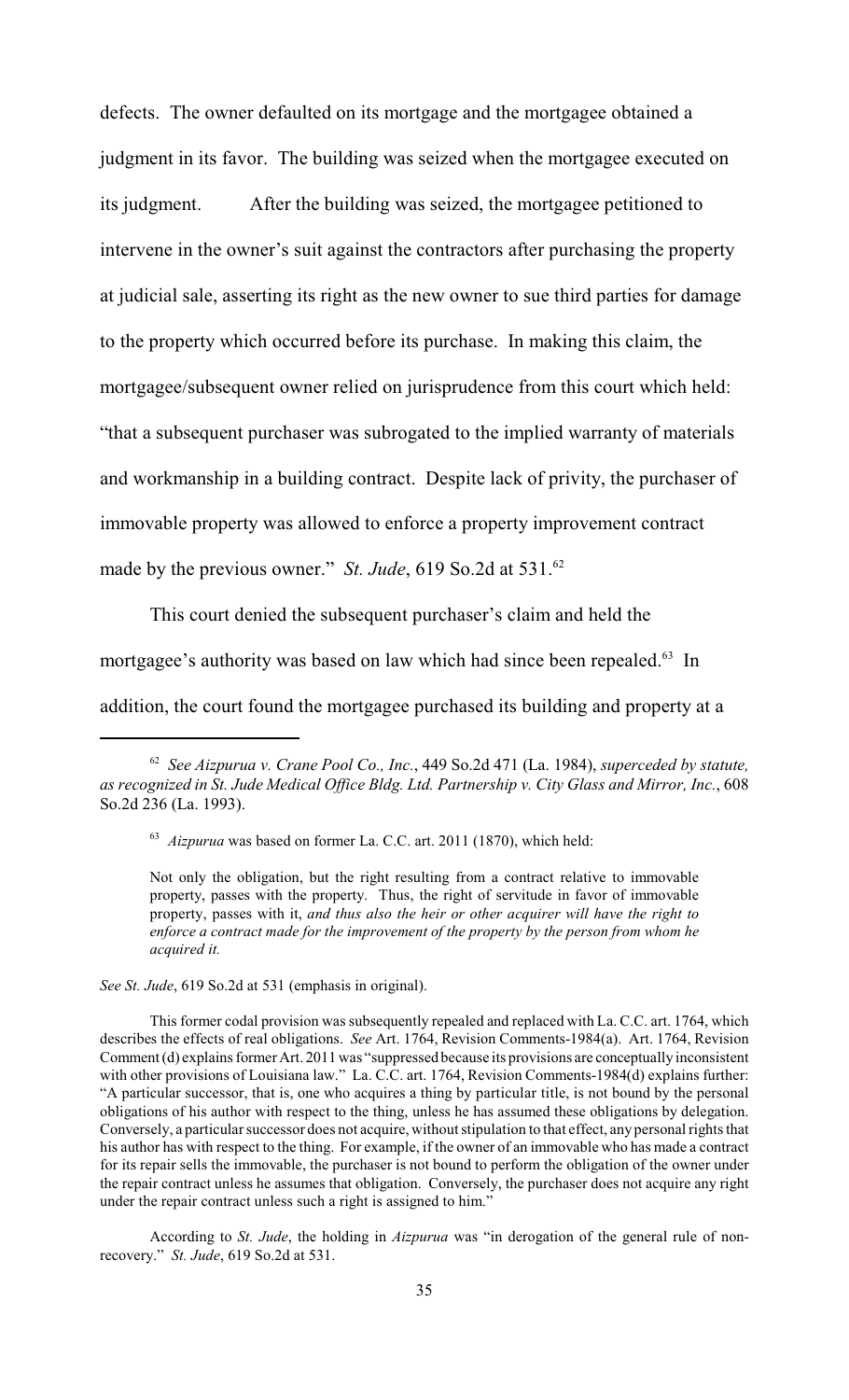judicial sale and knew of the defects in the building at the time of the purchase. On both of those grounds, the court noted the mortgagee had no right to seek redhibition.  $Id^{64}$  Finding the underlying obligation in the construction contracts was a personal right and not a real right in the property, the court held the mortgagee had no right of action to intervene in the former owner's suit in the absence of a stipulation or assignment. *Id*. *St. Jude* reaffirmed the general rule that, in the absence of an assignment or subrogation, "a purchaser cannot recover from a third party for property damage inflicted prior to the sale." *Id.*, 619 So.2d at 530.

Another source of confusion in the interpretation of the subsequent purchaser rule was inadvertently engendered by our brief *per curiam* opinion in *Hopewell, Inc. v. Mobil Oil Co.*, 2000-3280 (La. 2/9/01), 784 So.2d 653. The underlying facts of the case are presented in its appellate decision.<sup> $65$ </sup> Briefly, in 1921, the Pugh family granted to Fortuna Oil Company ("Fortuna") the right to construct a casing head gas plant on a 70 acre tract of land. Fortuna already owned a mineral lease on this tract. In 1922, the Pughs sold to Fortuna the surface rights, as well. Oil and gas operations were conducted on the property by Fortuna. Fortuna subsequently sold the property to Magnolia Oil Company ("Magnolia"). The 70 acre tract was later conveyed back to the Pugh family in 1945 in settlement of a lawsuit with Magnolia. Thereafter, the Pughs leased the surface rights back to Magnolia. The gas plant ceased operations in the 1950's. At some unspecified time, Mobil Oil Co. ("Mobil") acquired Magnolia and assumed its liabilities.

Hopewell, Inc.("Hopewell") purchased a 442 acre tract from the Pugh

 $10<sup>64</sup>$  In *Aizpurua*, the former property owners were sued in redhibition; however, the claim was dismissed as having been prescribed. *Id.*, 449 So.2d at 471-472.

<sup>&</sup>lt;sup>65</sup> See Hopewell, Inc. v. Mobil Oil Co., 33,774, p. 1-2 (La. App. 2 Cir. 11/1/00), 770 So.2d 874, 875-876.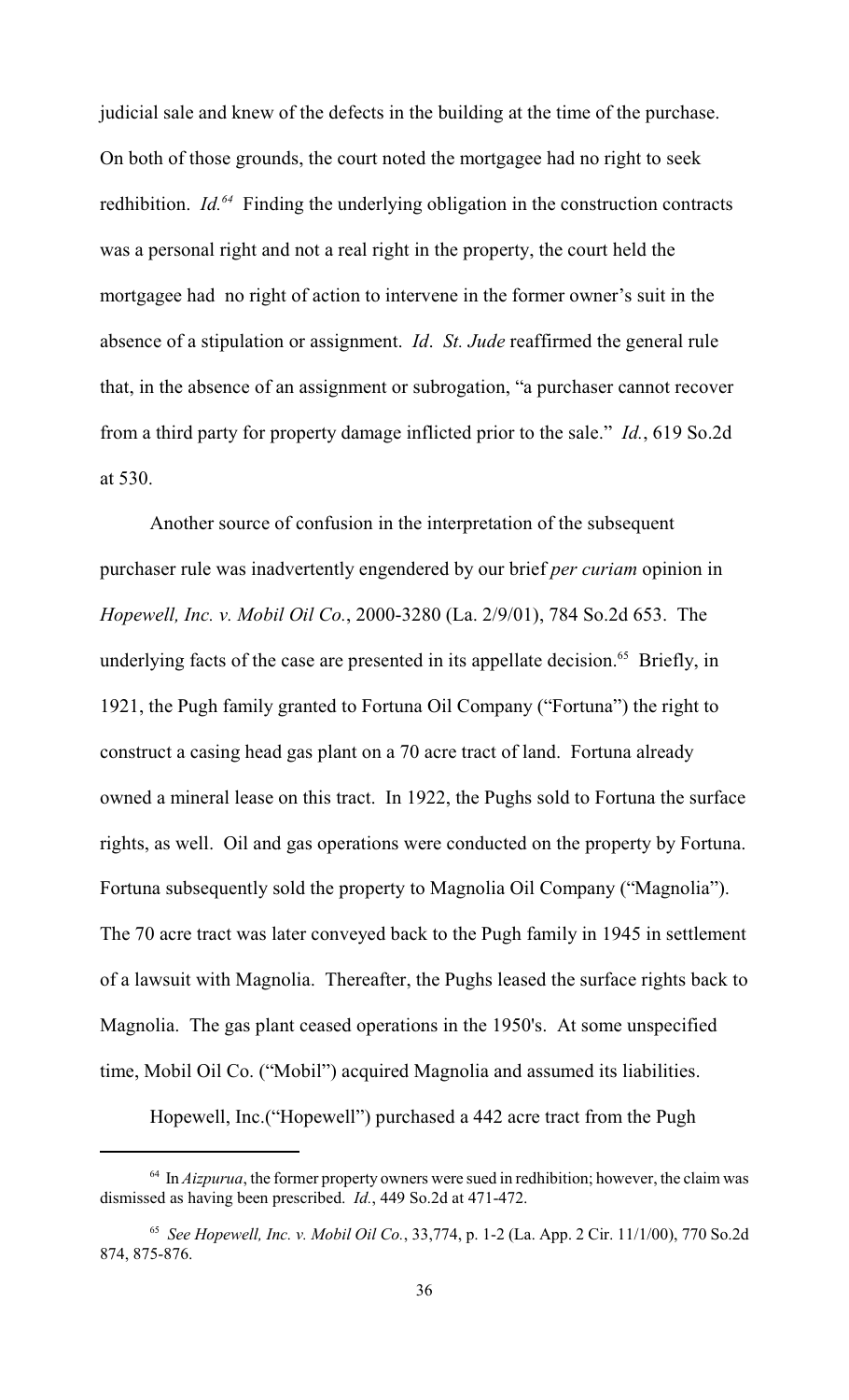family in 1994, which included the 70 acre tract already discussed. On January 2, 1997, Hopewell filed suit for damages against Mobil and the Pugh family, contending the property was contaminated by hazardous and toxic substances deposited on the ground during the former oil and gas operations conducted on the property.

Mobil filed, *inter alia*, an exception of no right of action, contending the right to recover for damage to the property was personal to the owner of the property at the time the damage occurred and did not transfer with the sale to Hopewell. The trial court denied Mobil's exception of no right of action, but the court of appeal reversed. The court of appeal explicitly found the holding in *Prados* was controlling, and that the right to recover for damages was personal to the owners of the property at the time the damage occurred.<sup>66</sup> Hopewell sought writs from this court, which were granted. Thereafter, the court issued a brief *per curiam* opinion reversing the court of appeal:

Granted. Judgment of the Court of Appeal is reversed. Judgment of the trial court denying defendant's exception of no right of action is reinstated. *Prados v. South Central Bell Telephone Company*, 329 So.2d 744 (La. 1975) (on rehearing), which the Court of Appeal relied upon, involves rights arising under a lease and is distinguishable from the instant facts. Case remanded to the trial court for further proceedings.<sup>67</sup>

*Hopewell* has been cited as authority by lower courts, and the court of appeal in this case, for the proposition that *Prados* is limited to actions for damages by a subsequent purchaser against a former lessee for damages arising out of violations of a lease, and where the damage to the property is apparent. Such an interpretation is a misunderstanding of the very limited nature of the *Hopewell* ruling due, admittedly, to the abbreviated nature of the *per curiam*.

<sup>&</sup>lt;sup>66</sup> Hopewell, 33,774, p. 5, 770 So.2d at 878.

<sup>&</sup>lt;sup>67</sup> Hopewell, 2000-3280, p. 1, 784 So.2d at 653.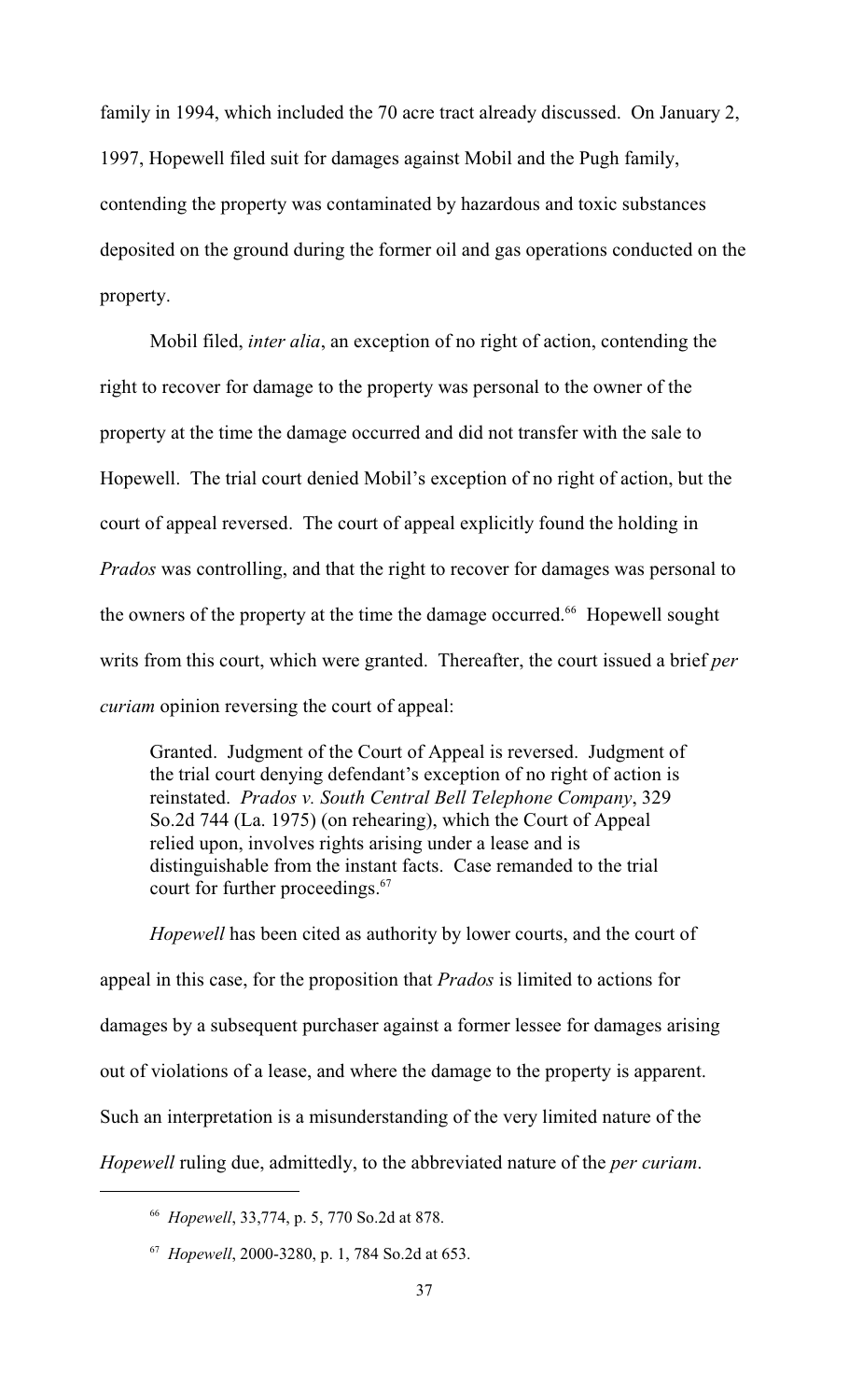Although the *per curiam* mentions the facts of *Hopewell* are distinguishable, the brief ruling does not articulate what the distinguishing facts may be. *Hopewell* was never intended to repudiate the central holding in *Prados*, or to limit that holding to damage claims against former lessees or where the damage to property is apparent. To the extent *Hopewell* has been so interpreted, that interpretation is expressly renounced.

Finally, in *Marin v. Exxon Mobil Corporation*, 2009-2368 (La. 10/19/10), 48 So.3d 234, this court granted writs, in part, to consider the very question presented in the instant matter: "whether a subsequent purchaser has the right to sue for property damages that occurred before he purchased the property, particularly where the damage was not overt." *Id*., 2009-2368, p. 32 n. 18, 48 So.3d at 256 n. 18. The court did not reach the issue in *Marin*, however, because the court found, even assuming a right as a subsequent purchaser to sue in tort for property damage, the right had prescribed. *Id*. Consequently, writs were granted in the instant matter to consider the unanswered question.

#### *Analysis*

Although the plaintiff asserts the subsequent purchaser rule applies only when there is apparent damage to property, we think the rationale also extends to the situation where the damage to property is not apparent. Whether this should be called an extension of the subsequent purchaser rule, or simply the way in which the fundamental principles of property law operate, the result is the same. Damage to property may disturb not only the owner's rights of use of, and enjoyment in, the property (the *usus* and *fructus* rights in ownership), but may also disturb his right to alienate the property, or to dispose of the property, completely and without disturbance (the *abusus* right in ownership).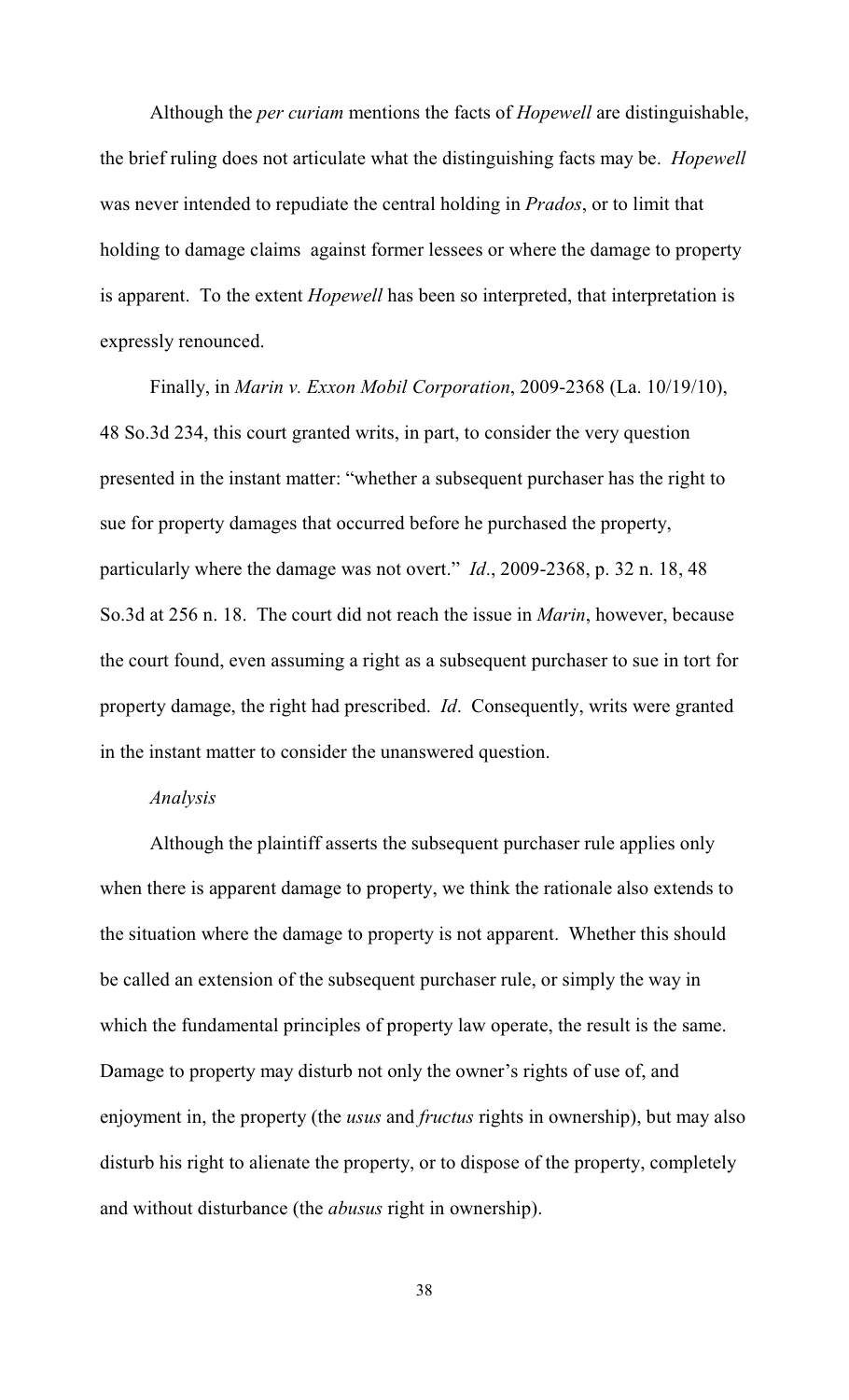The property owner at the time the damages were inflicted has a personal right of action against the tortfeasor for the disturbance of his real right in the property. When the damage is apparent, the property owner obtains the personal right of action to sue for damages to compensate for a loss of value in the property or an interference with the property's use. This personal right exists during his use and enjoyment while he owns the property. This personal right exists even during and after his disposal of the property, as it is assumed the apparent damage would result in a loss of value to the property which would be reflected in the sale price. Where damage to the property is not apparent, and the property has been sold, the law provides the purchaser with the right to seek rescission of the sale or a reduction in the purchase price. In that instance, the former owner's right to dispose of the property without disturbance has been affected, as the owner must now defend against an action in redhibition or take some other action to repair, remedy or correct the defect.<sup>68</sup>

With apparent damage to property, the law does not provide to the subsequent purchaser a source of profit by allowing him to negotiate a low purchase price based on the condition of the property *and* the right to seek damages from the tortfeasor who is responsible for the property's poor condition.

#### **Art. 2531. Liability of seller who knew not of the defect**

<sup>&</sup>lt;sup>68</sup> La. C.C. art. 2531 provides specific rules when the seller did not know of the defect:

A seller who did not know that the thing he sold had a defect is only bound to repair, remedy, or correct the defect. If he is unable or fails so to do, he is then bound to return the price to the buyer with interest from the time it was paid, and to reimburse him for the reasonable expenses occasioned by the sale, as well as those incurred for the preservation of the thing, less the credit to which the seller is entitled if the use made of the thing, or the fruits it has yielded, were of some value to the buyer.

A seller who is held liable for a redhibitory defect has an action against the manufacturer of the defective thing, if the defect existed at the time the thing was delivered by the manufacturer to the seller, for any loss the seller sustained because of the redhibition. Any contractual provision that attempts to limit, diminish or prevent such recovery by a seller against the manufacturer shall have no effect.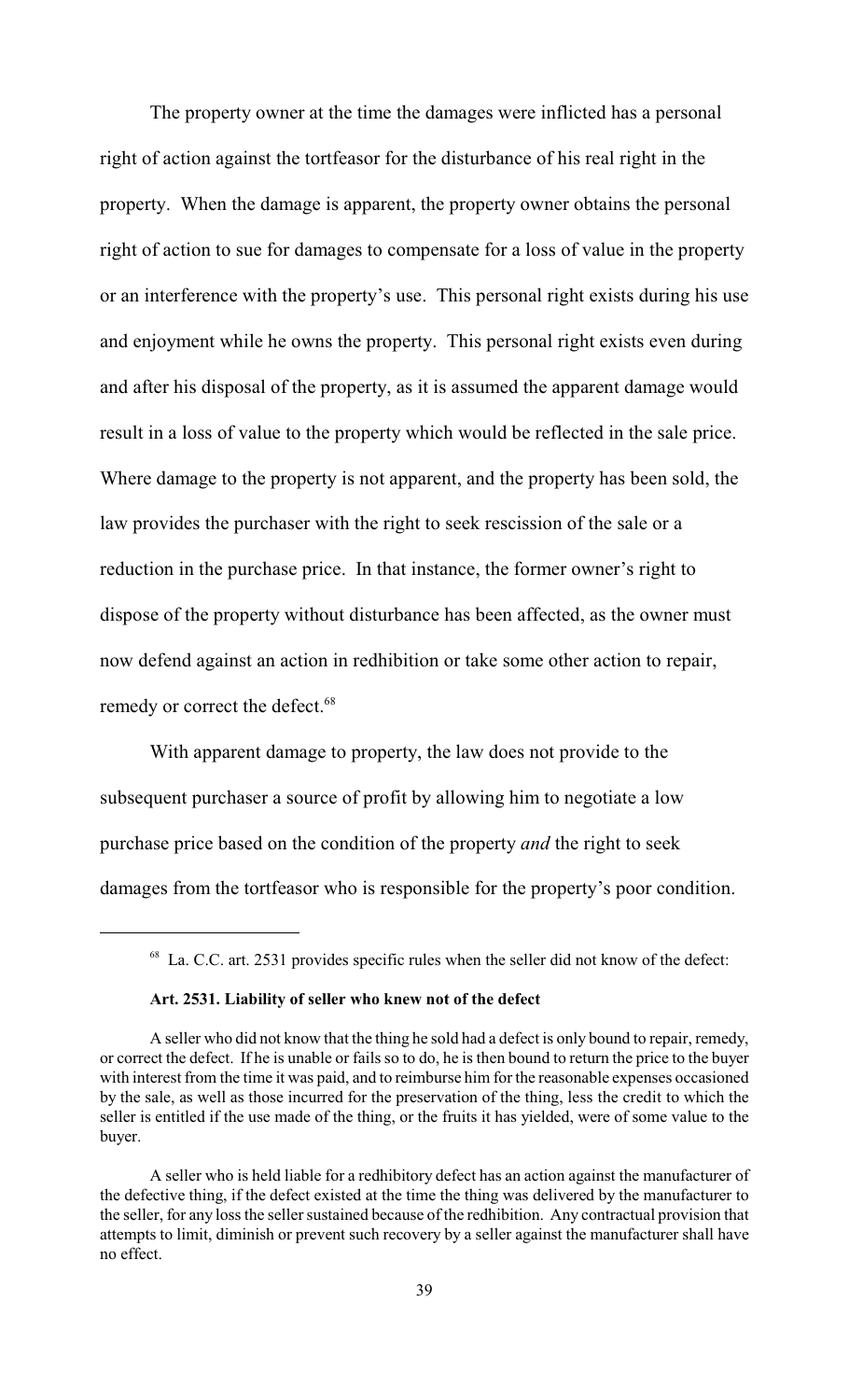With damage that is not apparent, the law does not provide the subsequent purchaser with both the right to sue for rescission of the sale, or a reduction in the purchase price, *and* the right to sue for damages against the tortfeasor. Instead, whether damage to the property is apparent or not, the personal nature of the right of the landowner at that time does not change, and remains with the landowner unless the right is explicitly assigned or subrogated to another.

We are not unaware of the effects which the rules of discovery and prescription will have on certain fact situations under this analysis,  $69$  especially where the damage to property occurred in the distant past, where property rapidly changes hands, or where ancestors in title are non-existent.<sup>70</sup> We find the rules of discovery and prescription are deliberate legislative choices which ultimately limit otherwise imprescriptable torts and which maintain certainty in transactions involving immovable property. The legislature, if it chose, could have created a right of action to seek damages against tortfeasors for damage to property which affects current property owners no matter when the damage occurred, or could have made an exception to prescription rules for long-term contamination of property. But such legislation has not been enacted. Instead, the legislature has decided the only addition to current legal remedies is a mechanism for remediating the property. $71$ 

Nor are we indifferent to criticisms of the remediation procedures of the La. DEQ raised by the plaintiff and *amicus curiae*. However, these assessments of the

 $^{69}$  *See ex.* La. C.C. art. 2534, which provides for prescription for the right of redhibition, and La. C.C. art. 3493, which provides for prescription for damage to immovable property.

<sup>&</sup>lt;sup>70</sup> Marin is such a case, where this court found even if the plaintiff had a right to bring an action, the action would be prescribed due to the passage of time.

<sup>&</sup>lt;sup>71</sup> See La. R.S. 30:2026 (Citizen suits), La. R.S. 30:6(F) (interested persons have the right to have the commissioner of conservation call a hearing for the purpose of taking action); La. R.S. 30:16 (suit by interested party upon commissioner of conservation's failure to sue); *see also generally* La. R.S. 30:2001 *et seq.* (Louisiana Environmental Quality Act).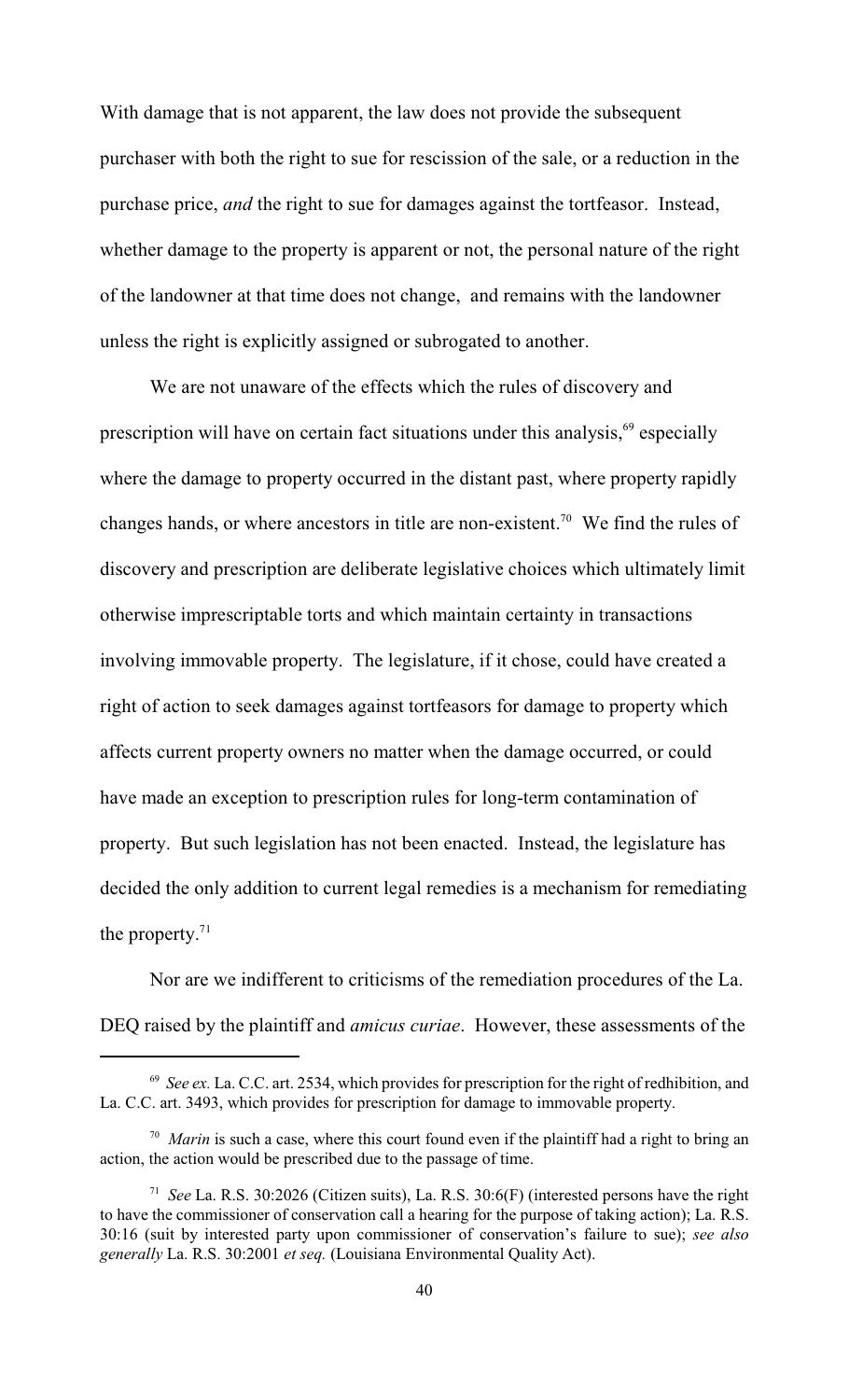current legislative scheme for property remediation are also matters best addressed to the legislature. What we discern from the current legislative scheme is a determination by the legislature to remediate property to put it back into use and commerce.<sup>72</sup> In the absence of legislative action, we cannot supply a right of action through jurisprudence which the law does not.

With this analysis of the law in mind, we review the reasoning of the court of appeal *de novo*.

# *Court of Appeal Opinion*

On original hearing, before a three-judge panel, the Fourth Circuit denied the plaintiff's claims under both tort and contract theories.<sup>73</sup> Citing to the general rule, the appellate court held Eagle Pipe could not assert a right of action under tort principles. The court of appeal noted the act of sale did not explicitly include an assignment of the former owner's personal right to damages and correctly interpreted that *Hopewell* had not changed the law. The court of appeal also denied any exception to the general rule based in trespass under the facts presented here.

Next, the court of appeal considered and rejected Eagle Pipe's contentions of entitlement to a right of action as a third party beneficiary. The court found Eagle Pipe failed to identify a contract or contracts which established its status as a third party beneficiary. Instead, the allegations cited in the petition referenced benefits incidental to the contracts discussed. The court additionally found that any obligation to repair the land which might have been found in contracts entered

 $12<sup>72</sup>$  In the absence of legislative action in this regard, we note our rejection of the analysis of the concurring opinion on rehearing. We find nothing in the federal or state governments' actions in creating a mechanism for remediation of property which would necessarily result in a right of action by the current landowner to claim damages.

<sup>&</sup>lt;sup>73</sup> *Eagle Pipe*, 2009-0298, p.1-9, 47 So.3d at 431-435.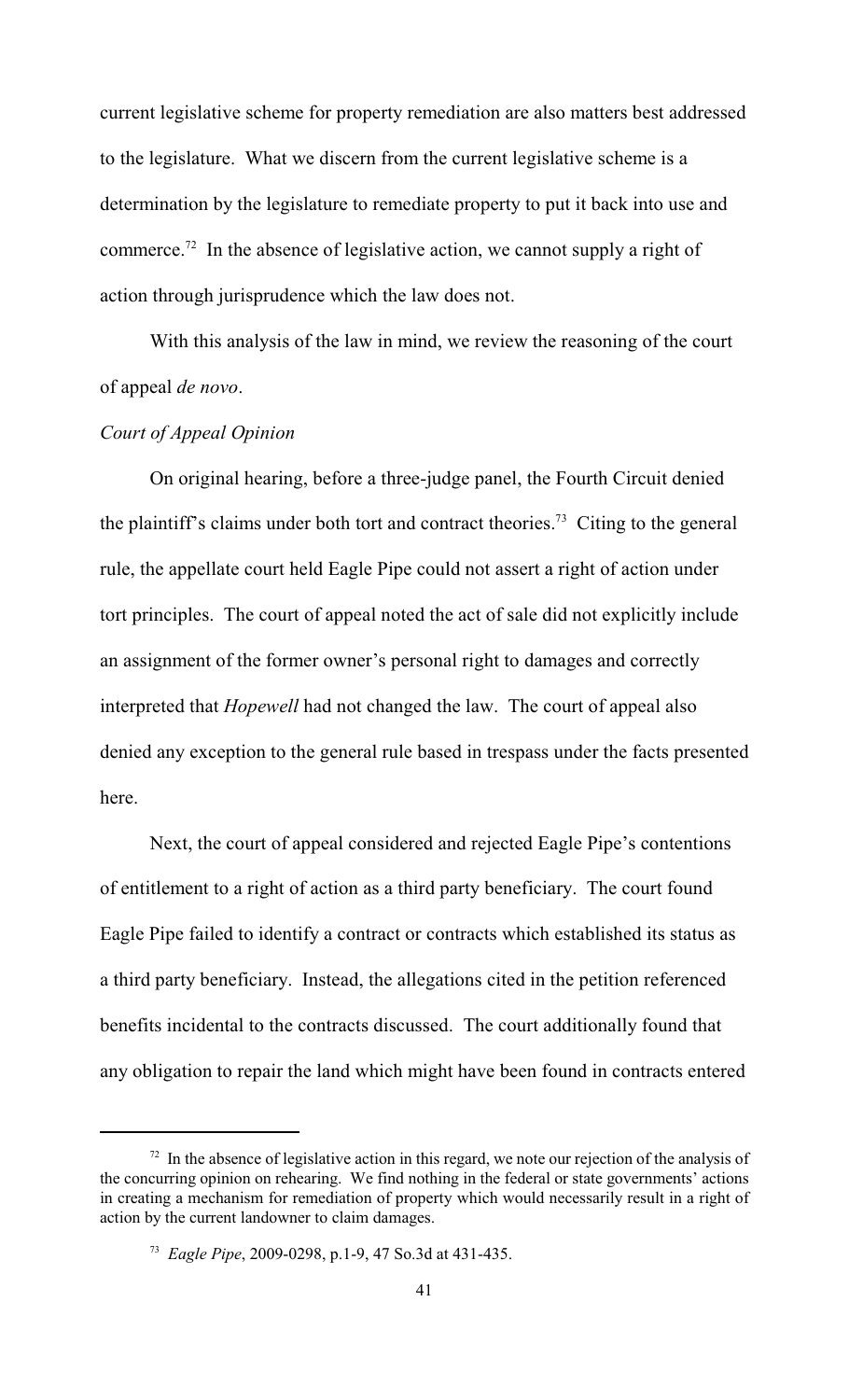into by the Oil Company Defendants was a personal right which inured to the previous landowners, which was not assigned to Eagle Pipe. Consequently, on original hearing, the court of appeal found no abuse of the trial court's discretion in denying the plaintiff's motion for new trial which sought leave to amend the petition, finding: "[t]here are no facts to cure the causes of action alleged in the petition because the causes of action pertain to alleged damages to the land prior to Eagle's ownership and Eagle lacks an assignment of rights."<sup>74</sup>

Rehearing was granted before a five-judge panel. The opinion on original hearing was vacated and a new opinion on rehearing was rendered. Based on our review of the jurisprudence and the law discussed herein, we find the reasoning of the court of appeal on rehearing to be fundamentally unsound.

The rehearing panel majority found that our brief *per curiam* in *Hopewell* changed the law, limiting *Prados* to fact situations where a subsequent purchaser files an action against a former lessee arising out of a terminated lease. Moreover, the court of appeal, in failing to read *Prados* carefully, relied on the "general principle" in the discussion of accessory rights as authority to find the subsequent purchaser rule did not apply where damage to property was not apparent at the time of its sale. As our previous analysis shows, the Fourth Circuit's analysis on rehearing with regard to our holdings in *Hopewell* and in *Prados* was flawed.

The rehearing panel majority next failed to thoroughly read *Clark*, as has already been discussed; the court of appeal on rehearing held that where there is injury, there must be reparation in the form of a tort right of action. Although La. C.C. art. 2315, the general authority for tort liability, was discussed in *Clark* as the basis for the subsequent purchaser's claim, the rest of the analysis in the *Clark*

<sup>&</sup>lt;sup>74</sup> *Id.*, 2009-0298, p. 9, 47 So.3d at 435.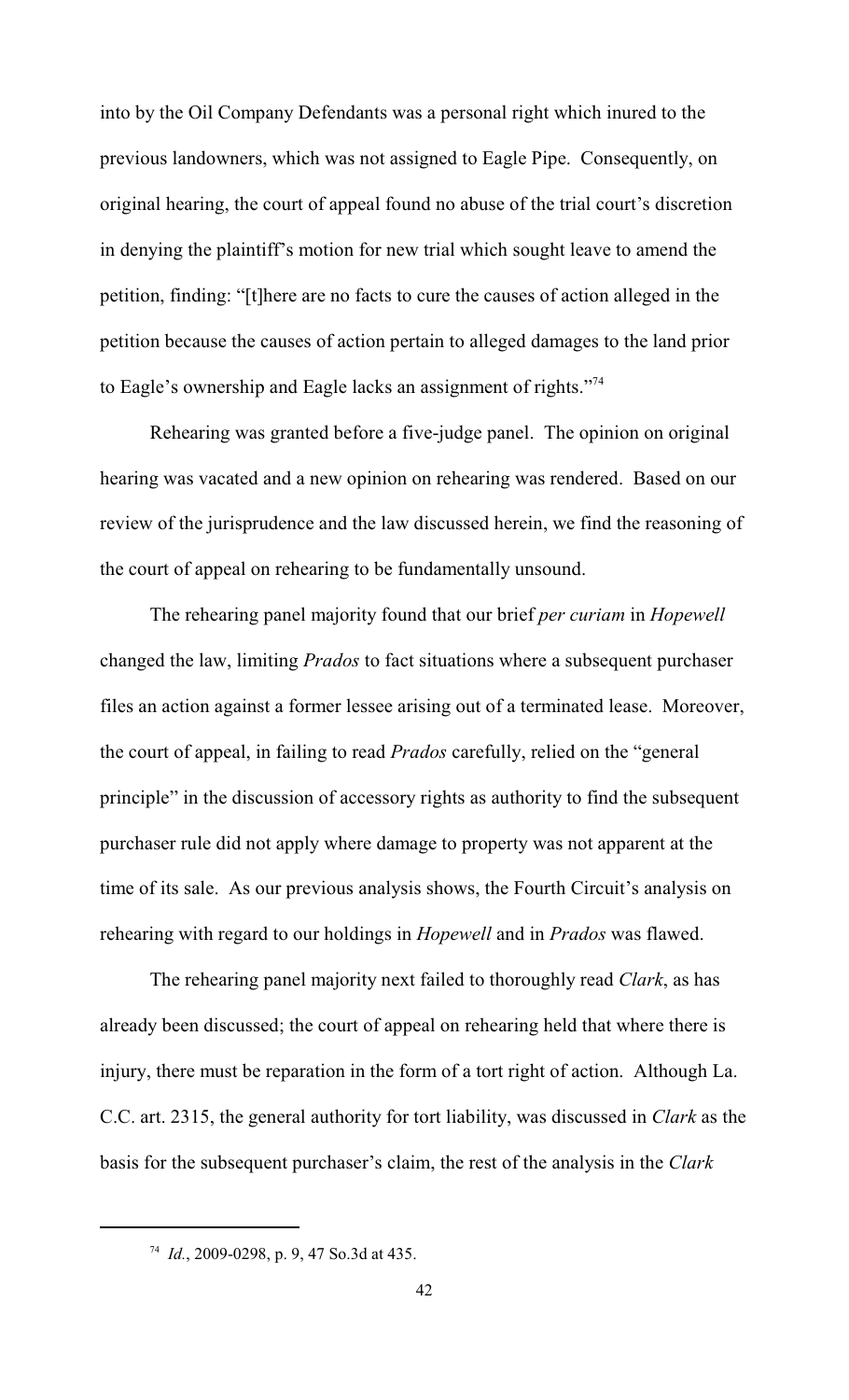opinion made clear that each succeeding owner had the right of action to sue for damages inflicted on the property while he or she was the owner, that this right was a personal right, and that the right remained with each owner unless assigned.

The court of appeal on rehearing approached the present problem by focusing on the concept of injury, rather than analyzing the current matter under the principles of Louisiana property law or understanding that under Louisiana law the damage to property is considered as damage to the owner's rights in the property. In support of its flawed reasoning, the rehearing panel majority undertook the novel, although incorrect, approach of relying on jurisprudence regarding the occurrence of property damage under contractual language in insurance cases.<sup>75</sup> While this analysis may have superficial appeal, it is not the

 $75$  Cases interpreting whether an "occurrence" occurs during a policy period of insurance coverage have considered both the exposure theory and the manifestation theory.

Under the exposure theory, damage would be considered to have occurred when the act which resulted in the damage took place, not when the damage was discovered. Thus, where damage develops over a period of time from continuous or repeated exposure to injurious conditions, courts have determined that the occurrence took place either at the inception of the exposure period or continuously during the entire course of exposure, as in asbestos cases. Even where the damage or injury was not manifested until after an insurer's policy period, if the insurer's policy period fell either at the inception or during the course of exposure, the insurer would be liable.

Under the manifestation theory, property damage would be considered to have occurred when it became manifest, regardless of when the act from which it resulted occurred. *Oxner v. Montgomery*, 34,727, p. 11 (La. App. 2 Cir. 8/1/01), 794 So.2d 86, 93, *writ denied*, 2001-2489 (La. 12/7/01), 803 So.2d 36, *citing Korossy v. Sunrise Homes, Inc.*, 1994-0473 (La. App. 5 Cir. 3/15/95), 653 So.2d 1215, *writs denied*, 1995-1536, 1995-1522 (La. 9/29/95), 660 So.2d 878.

In this case, the court of appeal relied on *Ricks v. Kentwood Oil Co., Inc.*, 2009-0677 p. 11-12 (La. App. 1 Cir. 2/23/10), 38 So.3d 363, 371-372, *appeal denied*, 2010-1733 (La. 10/15/10), 45 So.3d 1112 (trigger for emotional/mental distress damages under insurance contract was after damage became known; interpretation of "occurrence"); *Rando v. Top Notch Properties, L.L.C.*, 2003-1800 p. 4-18 (La. App. 4 Cir. 6/2/04), 879 So. 2d 821, 825-834 (defects in construction that result in damage subsequent to completion are "occurrences" under insurance contract when they manifest); *Oxner*, 34,727 p. 11-12, 794 So.2d at 93 (property damage considered to have occurred when it became manifest, regardless of when the act from which it resulted occurred; insurance coverage excluded by other insurance provisions); and *James Pest Control, Inc. v. Scottsdale Ins. Co.*, 1999-1316 p. 12 (La. App. 5 Cir. 6/27/00), 765 So.2d 485, 491,*writ denied*, 2000-2285 (La. 10/27/00), 772 So.2d 657 (manifestation of termite damage triggered insurance coverage) as authority for its conclusion that injury is deemed to occur when the damage "manifests." *See Eagle Pipe*, 2009-0298 p. 8-9, 47 So.3d at 441. These theories of insurance contract interpretation, deriving from personal injury concepts, are not applicable here.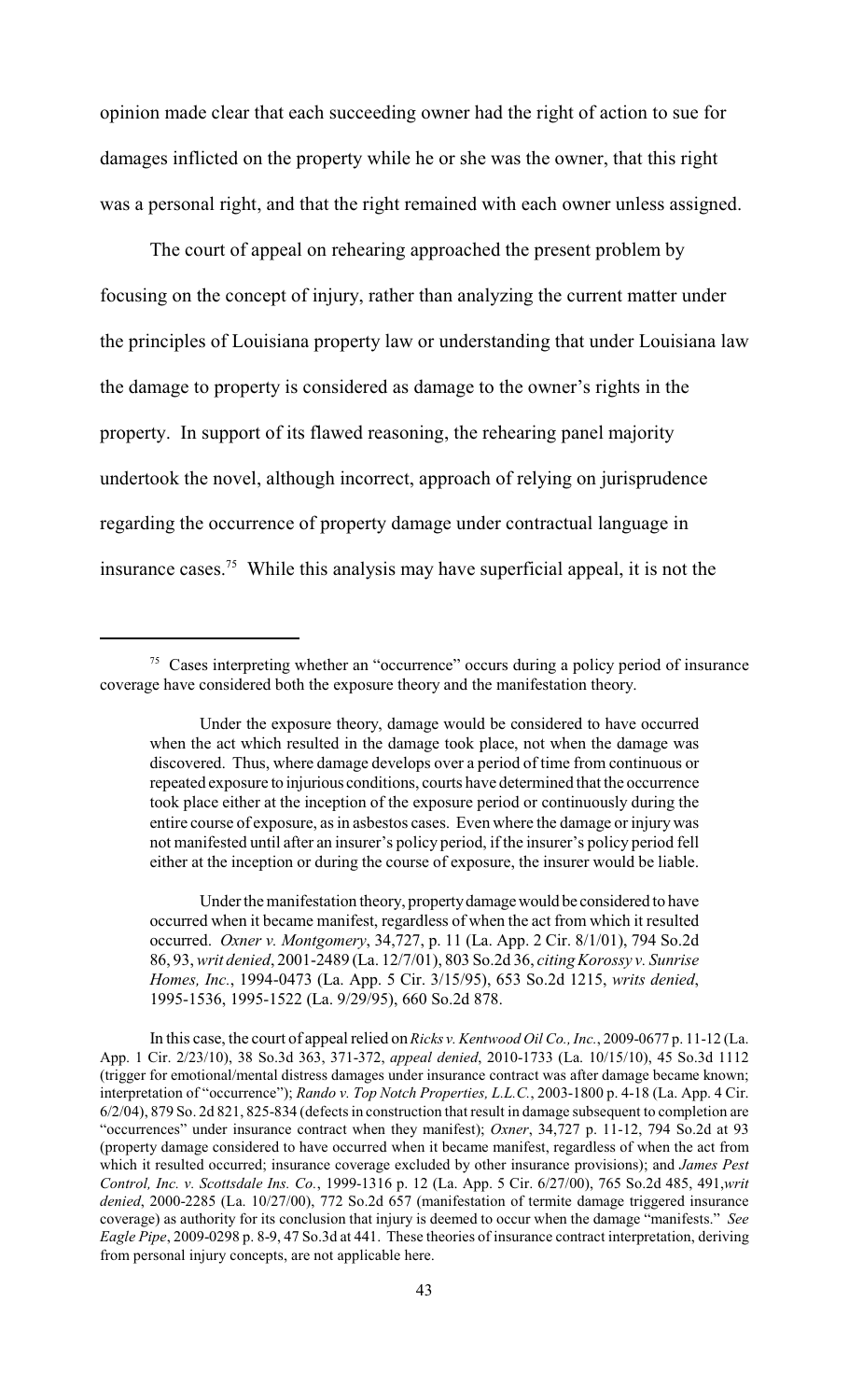correct approach to resolve the present issue.

Finally, the court of appeal on rehearing confused the right to bring an action with a cause of action. In the first of its four "findings," the rehearing panel majority held: "(1) the manifestation of radioactive contamination allegedly caused by defendants constitutes an injury *giving rise to a legitimate cause of action* ... .<sup>"76</sup> What is at issue here is whether Eagle Pipe has the *right* to bring a suit seeking damages for injury to its property which occurred before the plaintiff became owner of the property. The court of appeal's focus was incorrect.

 For the foregoing reasons, we find the ruling of the court of appeal on rehearing was erroneous. We now turn to our own review of the plaintiff's claims. *Allegations of the Petition*

Reviewing the allegations of the petition *de novo*, and assuming the petition states a valid cause of action for some person, we must now determine whether the plaintiff belongs to the class of persons to whom the law grants the causes of action asserted in the suit. In reviewing the causes of action asserted by the plaintiff, we find they fall into two general categories, those arising in tort and those arising under contract.

# *a. Tort claims*

Eagle Pipe raises a tort cause of action, claiming the defendants are strictly liable and liable for their negligence in damaging the property. Eagle Pipe claims a right of action as the current property's owner who is injured by the contamination of the property by TENORM. Although Eagle Pipe argues the distinction between real and personal rights is irrelevant, our analysis shows that this distinction is at the very core of the Louisiana property laws which resolve

*Eagle Pipe*, 2009-0298, p. 9, 47 So.3d at 442 (emphasis added). <sup>76</sup>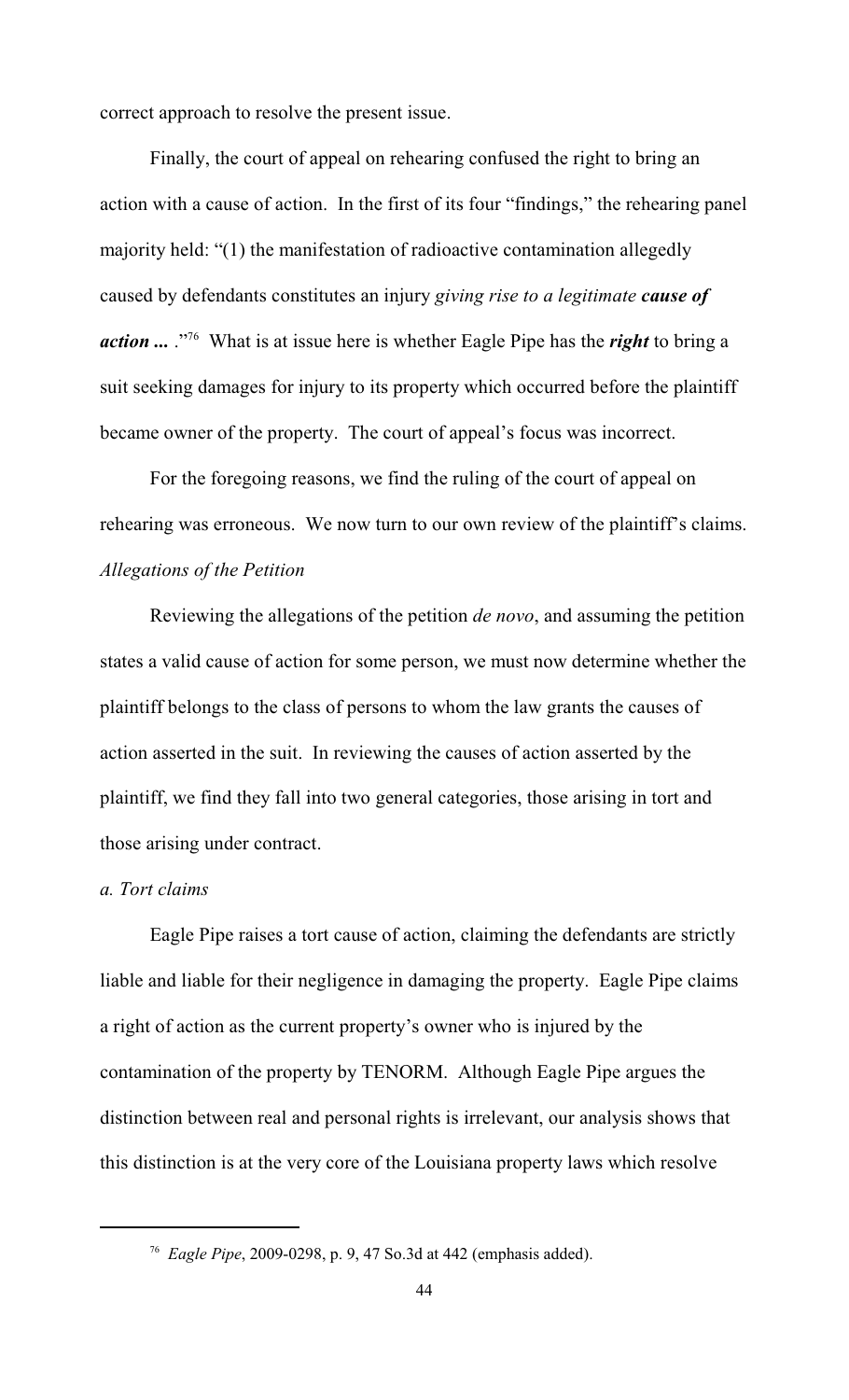this dispute.

As we have explained, injury to property must be understood as damage to the real rights in the property. A tortfeasor who causes injury or damage to a real right in property owes an obligation to the owner of the real right. This relationship arises as a matter of law and provides to the owner of the real right a personal right to sue the tortfeasor for damages. In the absence of an assignment or subrogation of this personal right, a subsequent purchaser of the property cannot recover from a third party for property damage inflicted prior to the sale. Insofar as Eagle Pipe claims a right to sue based on the damage to the property which occurred before its ownership, we hold the plaintiff has no right of action to assert as a matter of law.

To the extent the plaintiff claims the damage to the property is continuing, such that Eagle Pipe asserts its own right of action to sue for damages, we find the law is clear that the allegations of the plaintiff's petition cannot constitute a continuing tort. In *Crump v. Sabine River Authority*, 1998-2326, p. 7 (La. 6/29/99), 737 So.2d 720, 726, this court noted "the theory of continuing tort has its roots in property damage cases and requires that the operating cause of the injury be a continuous one which results in continuous damages." We have held "[a] continuing tort is occasioned by continual unlawful acts and for there to be a continuing tort there must be a continuing duty owed to the plaintiff and a continuing breach of that duty by the defendant." *Id.*, 1998-2326, p. 10, 737 So.2d at 728.

The inquiry as to whether there is continuous tortious conduct "is essentially a conduct-based one, asking whether the tortfeasor perpetuates the injury through overt, persistent, and ongoing acts." *Hogg v. Chevron USA, Inc.*, 2009-2632, p. 16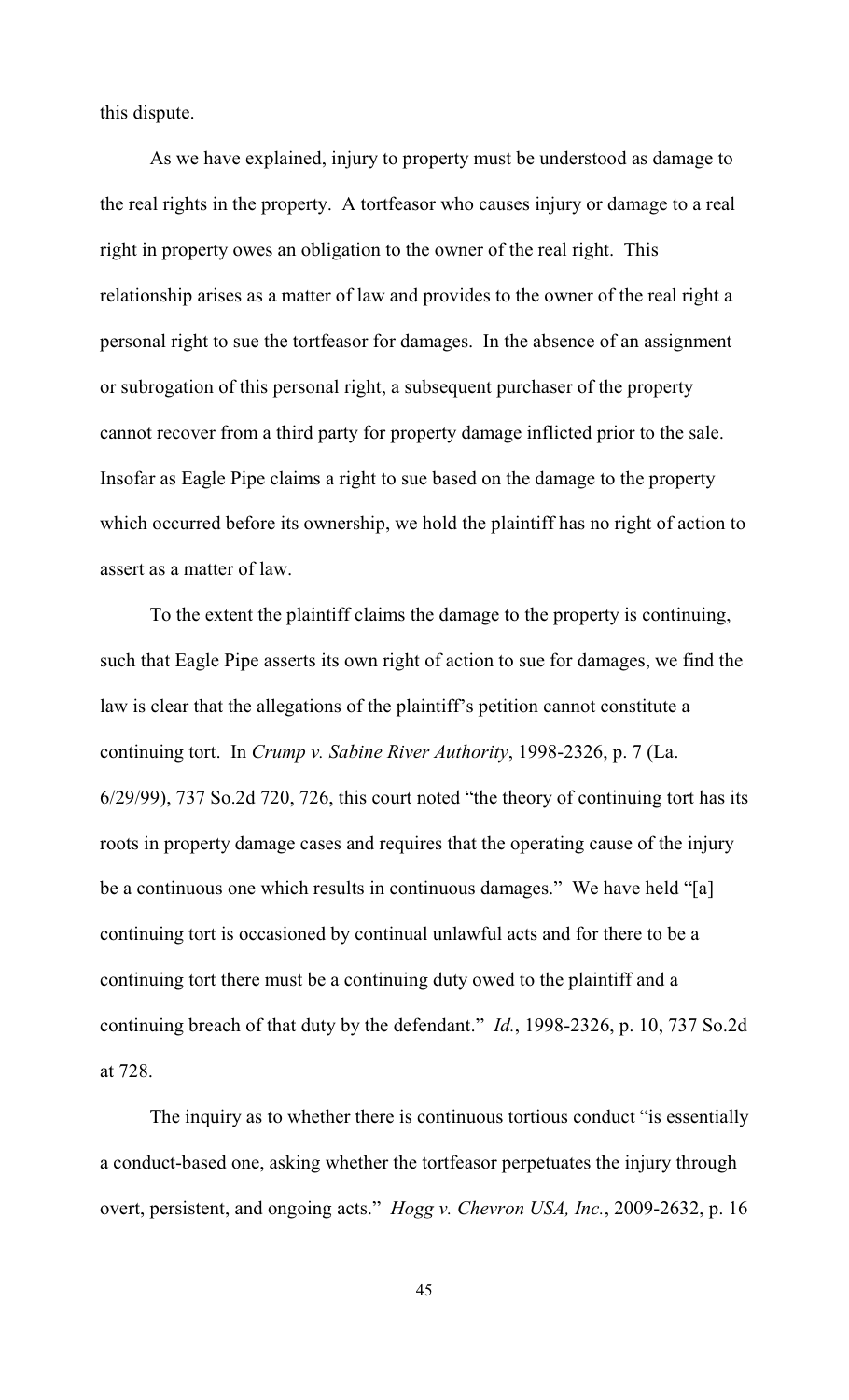(La. 7/6/10), 45 So.3d 991, 1003. In *Hogg*, we cited with approval the following analysis:

... courts look[] to the alleged injury-producing conduct of the tortfeasors to determine whether that conduct was perpetuated through overt, persistent, and ongoing acts. Where the wrongful conduct was completed, but the plaintiff continued to experience injury in the absence of any further activity by the tortfeasor, no continuing tort was found. *Id*., 2009-2632, p. 21, 45 So.3d at 1005.

We find the operating cause of the injury claimed in the petition here was the tender of allegedly contaminated oilfield equipment from the Oil Company Defendants and the Trucking Company/Transporter Defendants to Union Pipe, the lessee of the Former Property Owner Defendants. The petition does not claim that there have been continual or ongoing unlawful acts; instead, the petition asserts the alleged tortious acts ceased as of 1988. We also find the continued presence of the alleged contamination, the injury claimed, is simply the continuing ill effect from the original tortious acts. *Crump*, 1998-2326, p. 9, 737 So.2d at 727-728. The fact that a subsequent purchaser "discovers" the continuing ill effects of the original tortious acts does not give rise to a new, discrete right of action in tort.

Similarly, to the extent the allegations in the petition could be construed to assert a cause of action under trespass, as alluded to in the plaintiff's brief and urged by *amicus*, we find the law does not extend a right of action to Eagle Pipe under the facts alleged. The plaintiff cites to *McCutcheon, supra*, where this court noted in ruling that the current landowner could not recover for damages to the land that occurred prior to purchase that "[t]he exception to this rule (to which the learned counsel calls attention) arises when the entry or taking of land is in the nature of a trespass, and applied to the demand for the value of the land as contradistinguished from the claim for damages incidental to such trespass." 118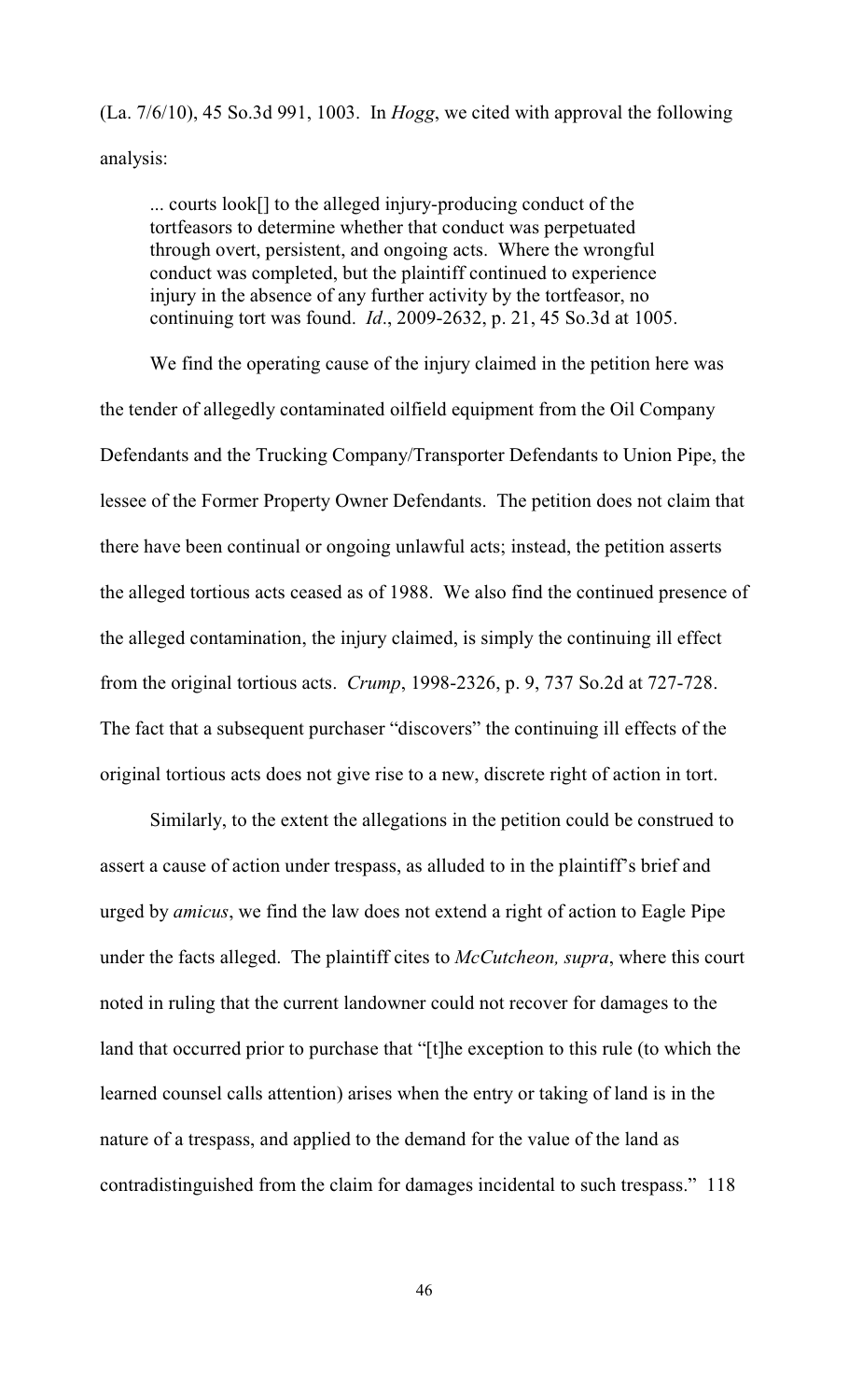La. at 439, 43 So. at 42 (parenthetical in original).<sup>77</sup> However, Eagle Pipe does not include the court's conclusion in *McCutcheon*, which found: "[i]n the instant case we find as a fact that the entry was made and the land occupied with the acquiescence of the owner. The case does not, therefore, fall within the exception." *Id.*

A civil trespass is a tort. Even if the facts alleged in the petition could be considered tortious acts which constituted a trespass which caused damage to the property, the principles of Louisiana property law would still provide the owner of the property at the time the injury occurred with a personal right to sue the trespasser for damages, and not the subsequent owner. Moreover, not all trespasses are continuous acts giving rise to successive damages.

In *Hogg*, we observed "the concept of continuing tort finds its origins in trespass and nuisance cases." *Id.*, 2009-2632, p. 16, 45 So.3d at 1003.

A continuous trespass is a continuous tort; one where multiple acts of trespass have occurred and continue to occur; where the tortious conduct is ongoing, this gives rise to successive damages. . . . That situation, our courts have cautioned, is to be distinguished from a trespass which causes continuing injury by permanently changing the physical condition of the land. *When a trespass which permanently changes the physical condition of the land is concluded, no additional causes of action accrue merely because the damage continues to exist or even progessively worsens. Id.*, 2009-2632, p. 17, 45 So.3d at 1003 (citation omitted).

Thus, to determine whether a trespass is continuous, a court must use the same inquiry used to determine the existence of a continuing tort. As we have already seen, the injury alleged in the petition was not perpetuated through overt, persistent, and ongoing acts. Consequently, even if the allegations in the petition could be considered as asserting a trespass claim, Eagle Pipe would not have a right of action to assert that claim.

 $\frac{77}{7}$  Opposition Brief of the Plaintiff-Respondent, p. 15.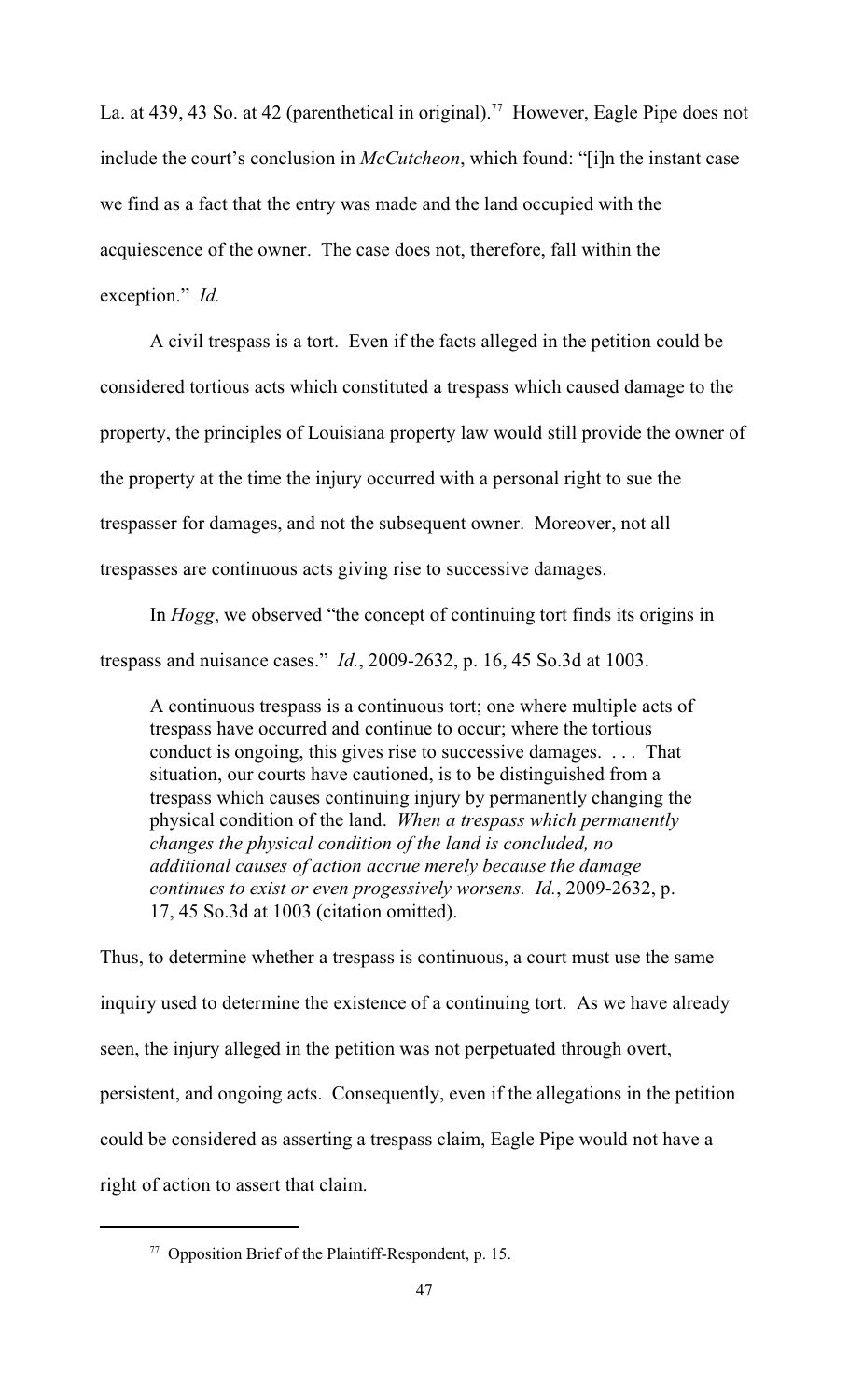Finally, Eagle Pipe relies upon a Civil Code comment for the proposition that "the obligation ... to restore the premises to their previous condition is a real obligation, following the immovable into the hands of any acquirer." La. C.C. art. 1764, Revision Comments-1984(f). Although the language used in the comment certainly appears to provide relief for the plaintiff, a closer look at the paragraph in which this statement is made and the authorities cited for the proposition reveal the comment is referring to a real obligation to restore premises correlative and incidental to a predial servitude. *See* Yiannopoulos, *Predial Servitudes*, § 157 (3d ed. 2004). The paragraph in which the relied-upon statement appears is a discussion of the effects of real obligations in connection with predial servitudes.<sup>78</sup> Consequently, Eagle Pipe cannot assert a right of action under these provisions.

#### *b. Contract claims*

We have already found, absent assignment or subrogation, Eagle Pipe as a subsequent purchaser of the property does not have a right to assert a claim for damages which were inflicted on the property before the sale. Consequently, we must examine the act of sale to determine whether the Former Property Owners Defendants explicitly assigned their personal right to sue for damage to Eagle

<sup>&</sup>lt;sup>78</sup> La. C.C. art. 1764, Revision Comments-1984(f) provides, in pertinent part:

<sup>\*\*\*</sup>

When the owner of the servient estate interferes with the servitude, he violates a real obligation, and may cause damage to the owner of the dominant estate. If the owner of the dominant estate sells it, the claim for damages still belongs to him. It is a personal right that does not pass with the immovable unless assigned. Conversely, when the owner of the dominant estate abuses the servient estate, an indemnity may be due to the owner of the servient estate. If the servient estate is sold, the indemnity belongs to the vendor. It is a personal right that does not pass with the immovable unless assigned. *See Dunlap v. Red River Waterway Commission*, 405 So.2d 655 (La. App. 3<sup>rd</sup> Cir. 1981); *Dickson v. Arkansas Louisiana Gas Co.*, 193 So. 246 (La. App. 2<sup>nd</sup> Cir. 1939); Yiannopoulos, *Predial Servitudes* § 157 (1983). In contrast, the obligation to demolish works and to restore the premises to their previous condition is a real obligation, following the immovable into the hands of any acquirer. *Id.*; 3 Planiol et Ripert, Traité pratique de droit civil français 966 (2d ed. Picard 1951). (Emphasis added).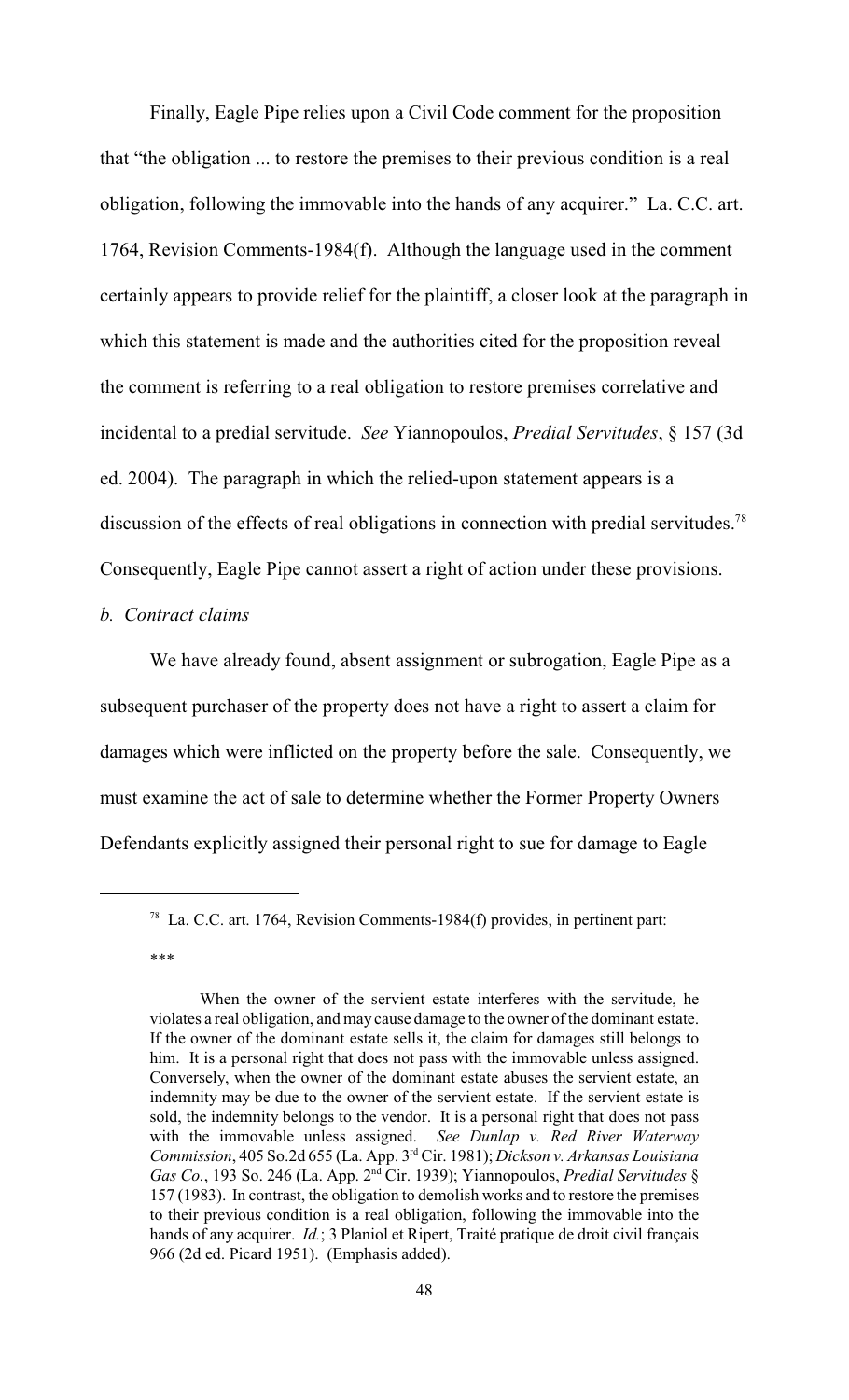Pipe. The act of sale was attached to the petition and was offered as an exhibit at the hearing on the exceptions. In pertinent part, the act of sale provides:

... [the sellers] do by these presents sell, transfer and deliver, with full guarantee of title and free from all encumbrances, and with full subrogation to all their rights and action of warranty against previous owners ...<sup>79</sup>

We find these provisions are substantially similar to those found in *Prados*, *supra*, in which we stated the subrogation clause in the act of sale was directed to the rights and actions of warranty against previous owners, and not an express assignment or subrogation of personal rights to the new owner. *Prados*, 329 So.2d at 749-750. Likewise, we find no express assignment or subrogation of the former property owners' personal right to sue for damage in the act of sale at issue here. Consequently, Eagle Pipe has no right of action based on an assignment of personal rights from its vendor.<sup>80</sup>

Eagle Pipe contends that Union Pipe and the Oil Company Defendants entered into contracts, obligations or agreements that provide for the recovery of damages caused to the property. This contention suggests earlier contracts between the lessee and its customers established a real obligation which followed the property. However, a real obligation is correlative and incidental to a real

<sup>&</sup>lt;sup>79</sup> "Act of Sale and Mortgage," Exhibit A to the Petition, Vol. 1, p. 23.

 $80\,$  We do not find the provisions of La. R.S. 30:29(H) supply a separate right of action in the absence of an express contractual provision:

H. This Section shall not preclude an owner of land from pursuing a judicial remedy or receiving a judicial award for private claims suffered as a result of environmental damage, except as otherwise provided in this Section. Nor shall it preclude a judgment ordering damages for or implementation of additional remediation in excess of the requirements of the plan adopted by the court pursuant to this Section as may be required in accordance with the terms of an express contractual provision. Any award granted in connection with the judgment for additional remediation is not required to be paid into the registry of the court. This Section shall not be interpreted to create any cause of action or to impose additional implied obligations under the mineral code or arising out of a mineral lease.

Moreover, because not factually relevant, we express no opinion as to the applicability of our holding to fact situations involving mineral leases or obligations arising out of the Mineral Code.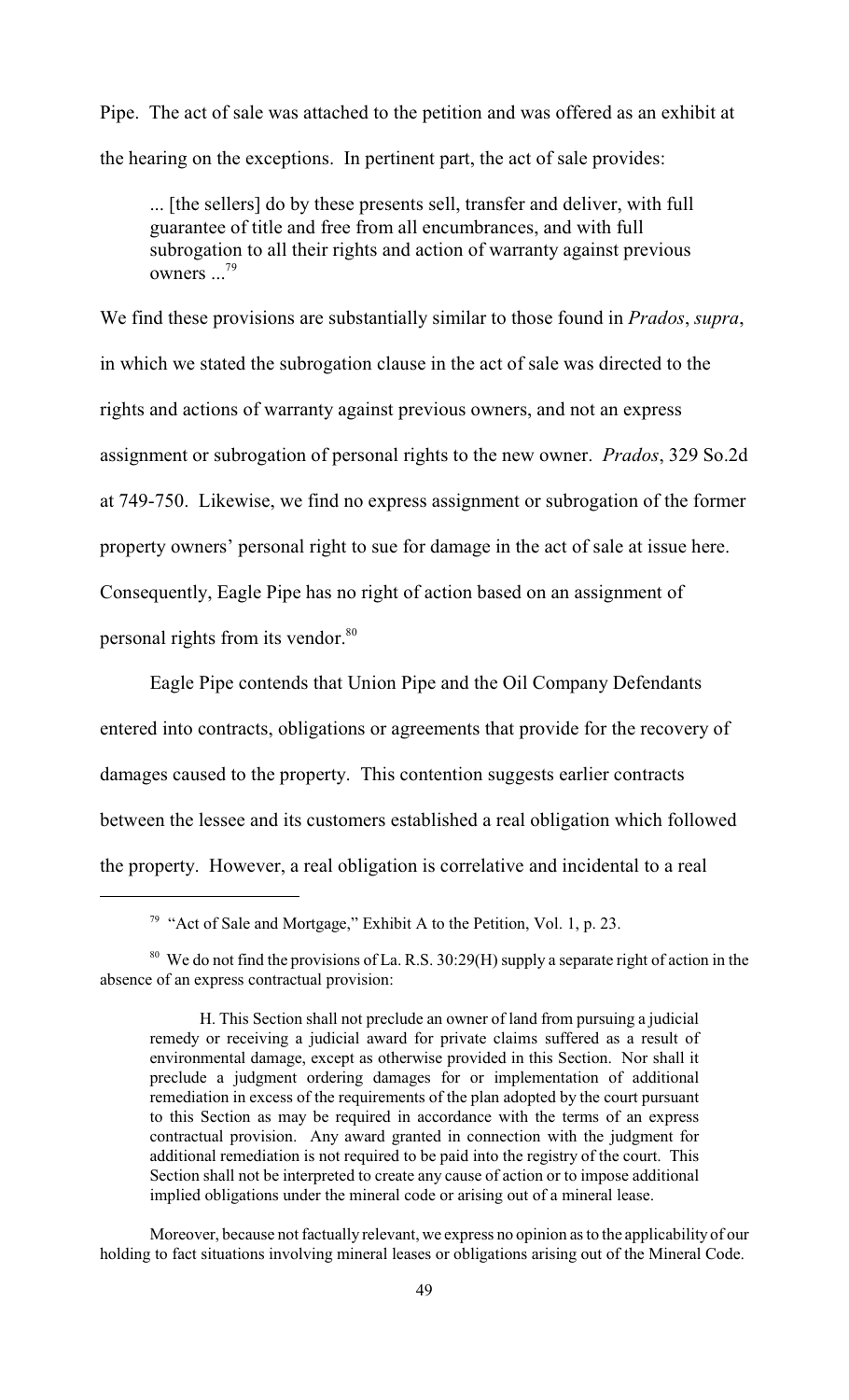right. Although Union Pipe as lessee had a right against the Former Property Owner Defendants to use and enjoy the property during the term of its lease, Union Pipe did not have a real right in the property. The Former Property Owner Defendants retained the real rights to use and enjoy the property, while the lease provided Union Pipe with a personal right against the owners to allow it to use and enjoy the property. The contracts between Union Pipe and the Oil Company Defendants, therefore, could not involve any real right in the property. It is a fundamental principle that "no one can transfer a greater right than he himself has."<sup>81</sup> If there was no real right involved in the contracts between Union Pipe and the Oil Company Defendants, then there could be established no real obligation which was correlative and incidental to that real right. Instead, the contractual rights and obligations between Union Pipe and the Oil Company Defendants established personal rights between the contracting parties. Eagle Pipe does not have a right of action based on a real obligation established by an earlier contract between a lessee of the property and its customers.

 Eagle Pipe also contends that Union Pipe entered into contracts with its customers by which the Oil Company Defendants obligated themselves to provide certain health and safety conditions and notices. Eagle Pipe asserts these contracts were similar in nature to contracts entered into by other oil companies and pipeyards. Eagle Pipe asserts it is a third party beneficiary to such contracts, and as such, has the right to demand performance from the Oil Company Defendants. The petition recites portions of these other alleged contracts which purport to

<sup>&</sup>lt;sup>81</sup> See La. C.C. art. 517, Revision Comments-1979(b); former La. C.C. art. 2015 (1870) provided in pertinent part: "no one can transfer a greater right than he himself has." The disposition of this former Civil Code article is explained in La. C.C. art. 1764, Revision Comments-1984(g): "Civil Code Article 2015 (1870) has also been eliminated without intending any change in the law. **That no one may transfer a greater right than he has is a conclusion that results from general principles.**" (Emphasis added)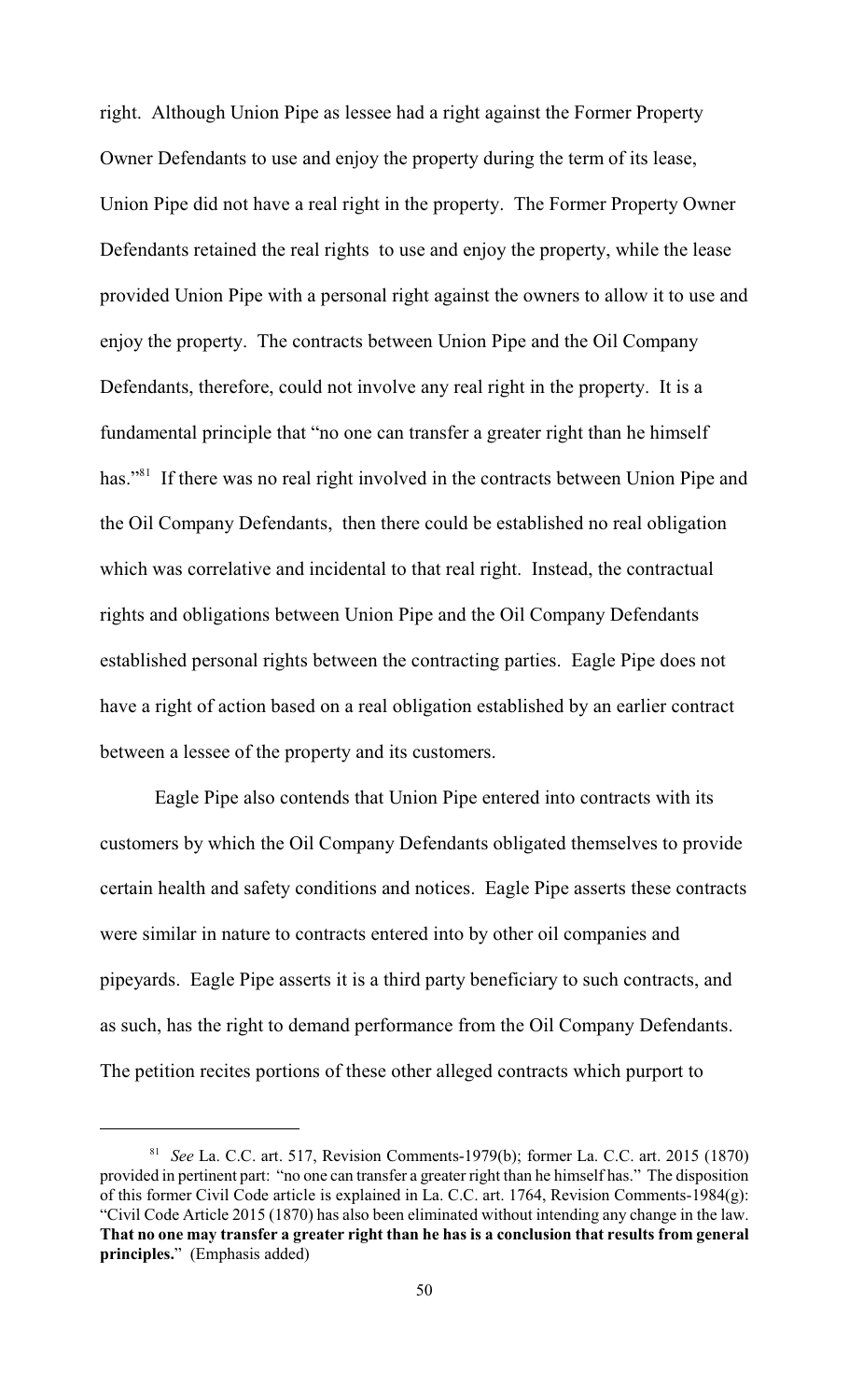show the assumption by other oil companies of "specific health and safety obligations" and "... in providing healthy and safe working conditions with adequate environmental and pollution controls... . "82

La. C.C. art. 1978 provides: "A contracting party may stipulate a benefit for a third person called a third party beneficiary. Once the third party has manifested his intention to avail himself of the benefit, the parties may not dissolve the contract by mutual consent without the beneficiary's agreement." This court has held "such a contract for the benefit of a third party is commonly referred to as a 'stipulation *pour autrui*." *Joseph v. Hospital Service Dist. No. 2 of Parish of St. Mary*, 2005-2364, p. 7 (La. 10/15/06), 939 So.2d 1206, 1211.<sup>83</sup> While the Louisiana Civil Code recognizes the existence of a third party beneficiary contract, the code provides few governing rules. *Id.,* 2005-2364, p. 8, 939 So.2d at 1211. <sup>84</sup> Instead, "[e]ach contract must be evaluated on its own terms and conditions in order to determine if the contract stipulates a benefit for a third person." *Id*., 2005-2364, p. 8, 939 So.2d at 1212.

In order to help with this determination, we found:

[o]ur study of the jurisprudence has revealed three criteria for determining whether contracting parties have provided a benefit for a third party: 1) the stipulation for a third party is manifestly clear; 2) there is certainty as to the benefit provided the third party; and 3) the benefit is not a mere incident of the contract between the promisor and the promisee. In applying these criteria, we ultimately rely on the words of Article 1978 that the contract must "stipulate a benefit for a third person." *Id.*, 2005-2364, p. 8-9, 939 So.2d at 1212.

In addition, a stipulation *pour autrui* can never be presumed and the party

*See* Petition, ¶¶ VIII(17-19); Vol. 1, p. 13-14. <sup>82</sup>

<sup>&</sup>lt;sup>83</sup> As noted in *Joseph*, BLACK'S LAW DICTIONARY 1724 (7<sup>th</sup> ed. 1999) defines a stipulation *pour autrui* as a French civil law term meaning a stipulation "for other persons." *Joseph*, 2005-2364, p. 7 n.5, 939 So.2d at 1211 n.5.

<sup>&</sup>lt;sup>84</sup> *See* La. C.C. arts. 1978-1982.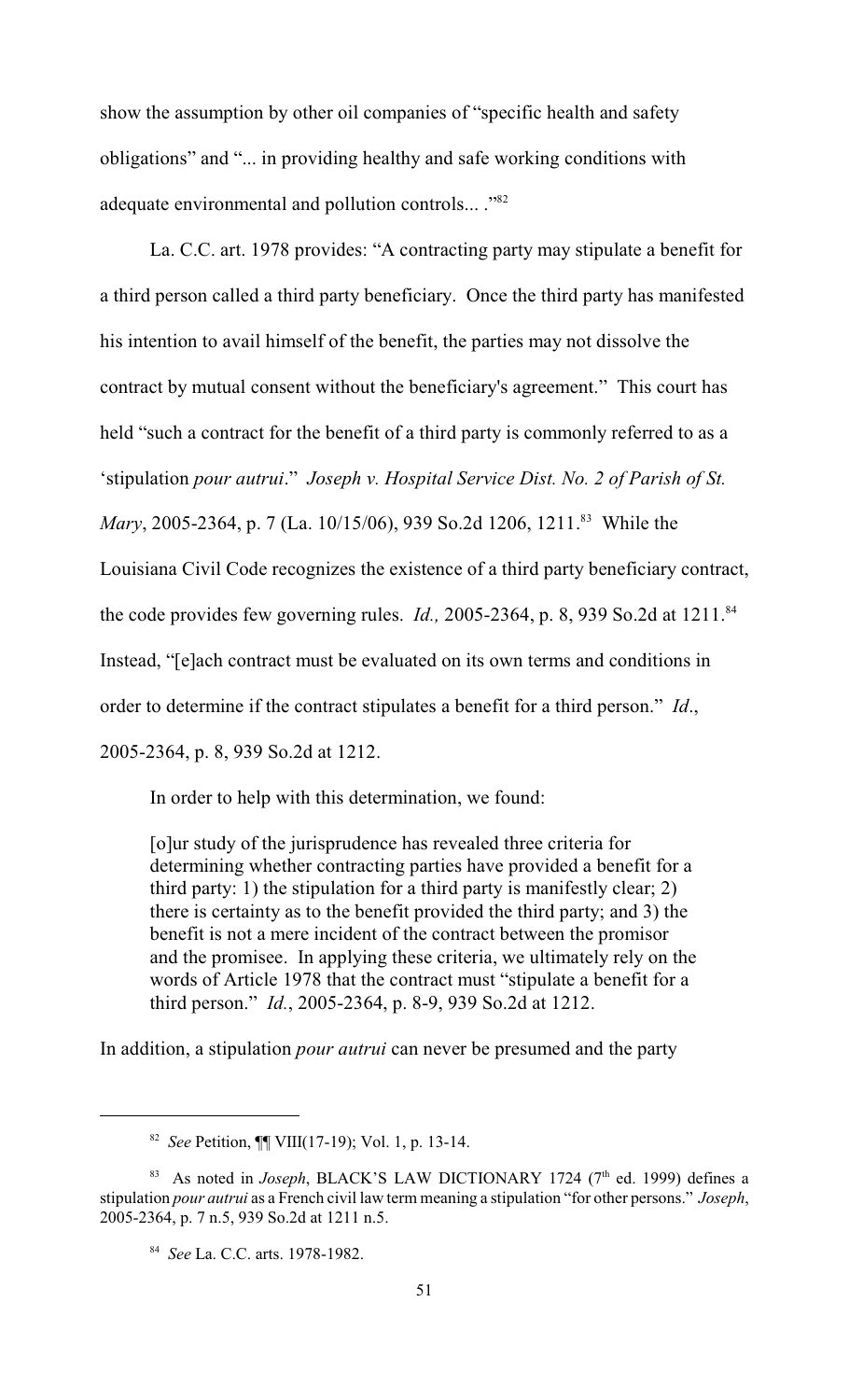claiming its benefit bears the burden of proof. *Id.*

Putting aside requirements of proof, and assuming that such contracts exist and contain the language described, we find no clear manifestation of a stipulation for the benefit of a third party such as Eagle Pipe.<sup>85</sup> The language cited in the petition shows, if the contracts contained a stipulation for the benefit of third parties, the benefit was intended for the employees and subcontractors of the pipeyards entering into these contracts with the oil companies, and not for a subsequent purchaser of the property. Likewise, we find the benefit which was intended to accrue to these beneficiaries was for the health and safety of the workers. Finally, we find that any benefit which Eagle Pipe derives from these provisions of the contracts between Union Pipe and its customers would be incidental to the contracts themselves, inasmuch as any person coming into contact with land has an interest in the land not being contaminated.<sup>86</sup>

Our analysis of the three criteria for determining whether contracting parties have provided a benefit for a third party like Eagle Pipe leads us to conclude that Eagle Pipe does not have a right of action to assert on this basis. "A person may derive a benefit from a contract to which he is not a party without being a third party beneficiary." *Joseph*, 2005-2364, p. 12, 939 So.2d at 1214. The contracts between Union Pipe and its customers encompassed the personal rights and obligations of the contracting parties, but failed to include provisions for third party beneficiaries like Eagle Pipe.

<sup>&</sup>lt;sup>85</sup> Although the plaintiff would ordinarily bear the burden of proving both that such contracts exist and that they contain the described language, this issue arises in the context of an exception of no right of action. "For the purposes of the exception all well pleaded facts in the petition must be taken as true." *Harwood Oil & Min. Co.*, 240 La. at 649, 124 So.2d at 766-767.

<sup>&</sup>lt;sup>86</sup> In *Lejeune v. Rayne Branch Hospital*, 556 So.2d 559, 569 (La. 1990), we stated: "[t]he mere fact that a duty exists does not mean that it extends to everyone against every risk all of the time."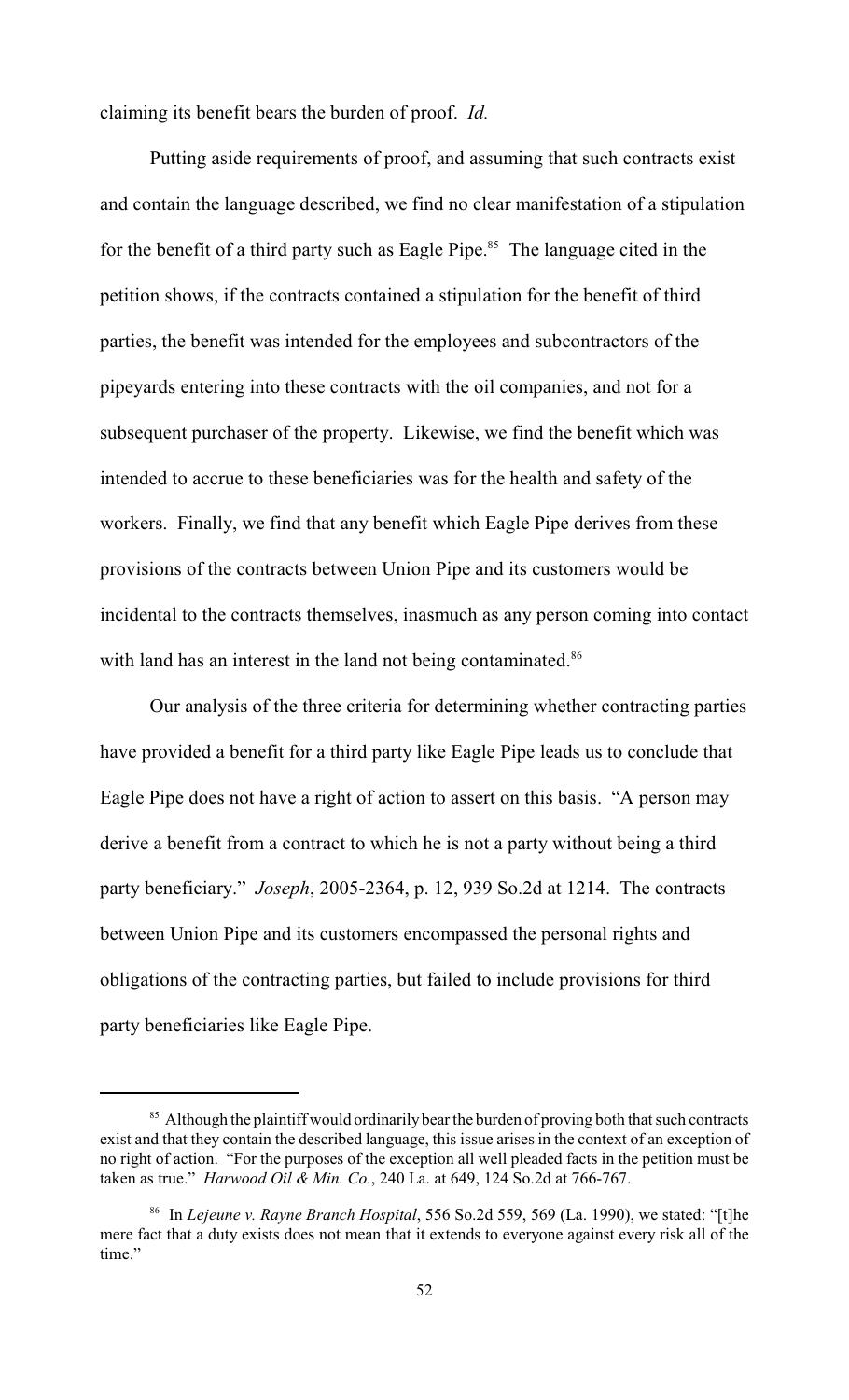# **CONCLUSION**

Under the facts alleged in the petition, the law has provided to Eagle Pipe a cause of action in redhibition and the right to sue for rescission of the sale or the reduction of the purchase price. In addition, the legislature has provided a mechanism for Eagle Pipe to obtain remediation of the property. While the law provides Eagle Pipe a contractual remedy, and the legal remedy of remediation, the law is not required to provide Eagle Pipe with *every possible* remedy. *PPG Industries, Inc. v. Bean Dredging*, 447 So.2d 1058, 1061 (La. 1984) ("...the rule of law which prohibits negligent damage to property does not necessarily require that a party who negligently causes injury to property must be held legally responsible to *all* persons for *all* damages flowing in a 'but for' sequence from the negligent conduct.") (emphasis in original). Our *de novo* review of the allegations in the plaintiff's petition shows that Eagle Pipe does not belong to the class of persons to whom the law grants the causes of action asserted in the suit.

#### **DECREE**

So finding, we reverse the ruling of the court of appeal on rehearing and reinstate the ruling of the court of appeal on original hearing, affirming the trial court's granting of the defendants' exceptions of no right of action.

# **REVERSED**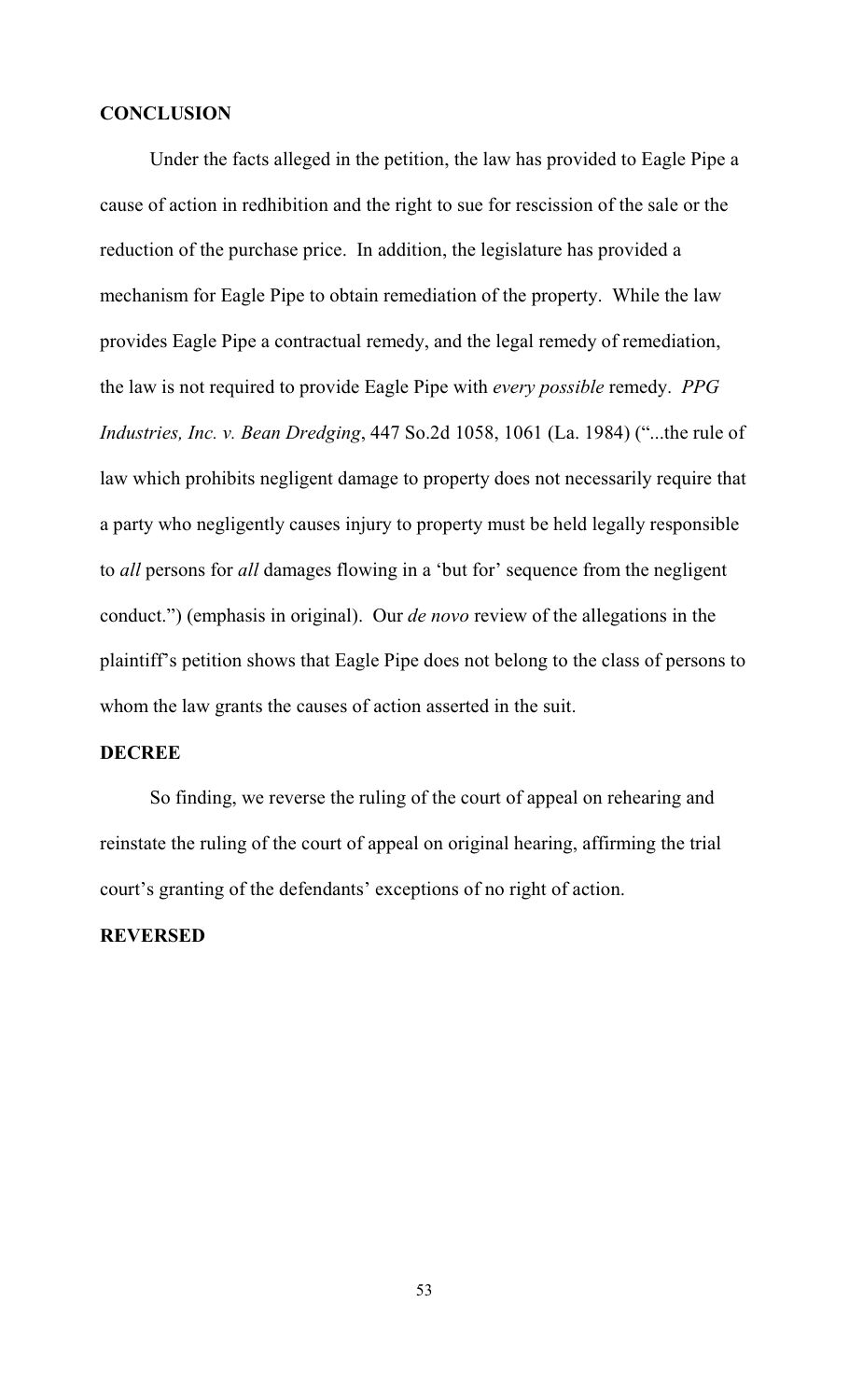<span id="page-54-0"></span>10/25/11

# **SUPREME COURT OF LOUISIANA**

# **No. 10-C-2267 c/w 10-C-2272 c/w 10-C-2275 c/w 10-C-2279 c/w 10-C-2289**

# *EAGLE PIPE AND SUPPLY, INC.*

# *VERSUS*

# *AMERADA HESS CORPORATION, ET AL.*

# **ON WRIT OF CERTIORARI TO THE COURT OF APPEAL, FOURTH CIRCUIT, PARISH OF ORLEANS**

# **VICTORY, J., concurring in the result.**

I agree with the majority's conclusion that, under Louisiana law, a subsequent purchaser of property does not have the right to sue a third party for non-apparent property damages inflicted before the sale in the absence of an assignment of or subrogation to that right.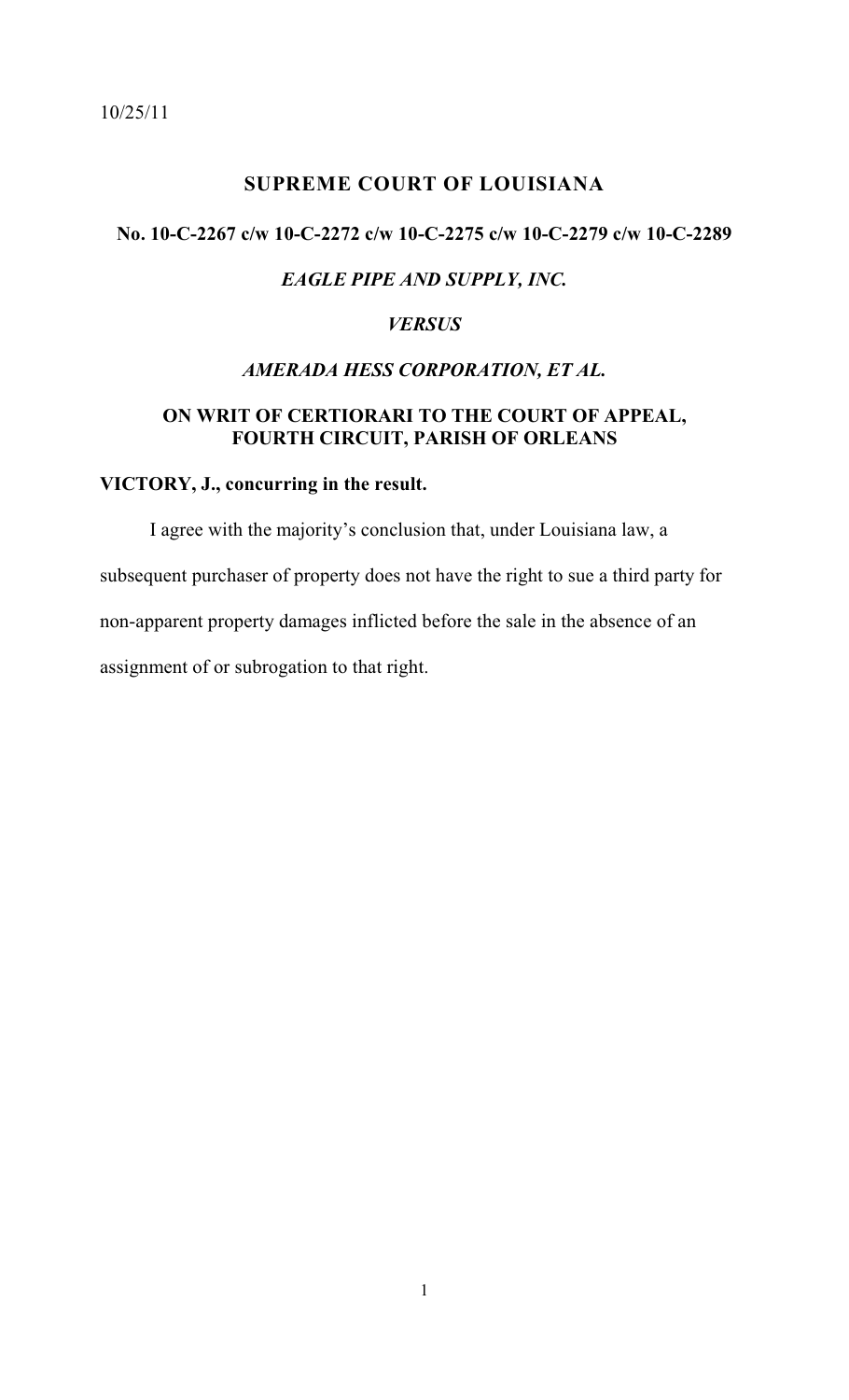#### <span id="page-55-0"></span>**10/25/11**

# **SUPREME COURT OF LOUISIANA**

# **NO. 2010-C-2267 CONSOLIDATED WITH NOS. 2010-C-2272, 2010-C-2275, 2010-C-2279 & 2010-C-2289 EAGLE PIPE AND SUPPLY, INC. VERSUS**

#### **AMERADA HESS CORPORATION, ET AL.**

*On Writ of Certiorari to the Court of Appeal, Fourth Circuit, Parish of Orleans*

#### **WEIMER, J.**, dissenting.

I respectfully dissent from the majority opinion insofar as it adopts a bright line rule expanding the application of the jurisprudentially created subsequent purchaser rule to all circumstances, regardless of the facts. In my view, the blanket expansion of the subsequent purchaser rule to include latent conditions on property divorced of any consideration of the particular circumstances out of which those conditions arise has the potential to produce unworkable and inconsistent results at odds with the facts and the law.

This matter comes before the court on an exception of no right of action that simply tests whether the plaintiff has an interest in the action. La. C.C.P. art.  $927(A)(6)$ . In other words, the exception asks "whether the plaintiff belongs to the class of persons to whom the law grants the cause of action asserted in the suit." **Hood v. Cotter**, 2008-0215, p. 17 (La. 12/2/08), 5 So.3d 819, 829. Adopting a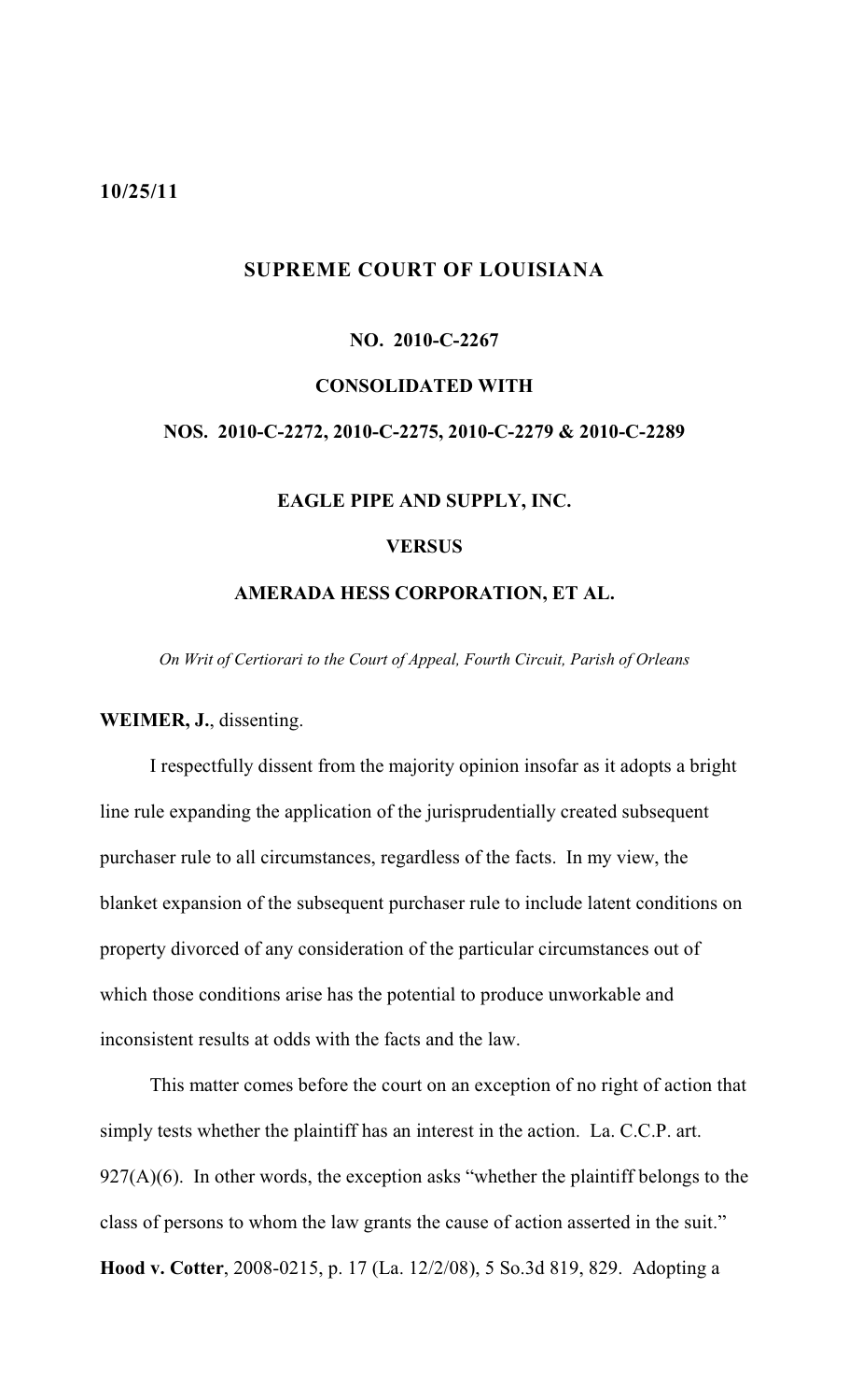bright line, inflexible approach to this preliminary determination in view of the myriad of factual circumstances that may present themselves is, in my view, unwise and conducive to unjust and inequitable results.

The subsequent purchaser rule is a jurisprudential creation. It recognizes that the right to recover for damage to real property is a personal right belonging to the property owner *at the time the damage occurs*; as such, it does not transfer to a subsequent purchaser absent an express assignment. See, **St. Jude Med.**

**Office Bldg. Ltd. P'ship v. City Glass & Mirror, Inc.**, 619 So.2d 529, 530-531 (La. 1993); **Prados v. S. Cent. Bell Telephone Co.**, 329 So.2d 744, 749-751 (La. 1976) (on reh'g). Although linked to La. C.C. art.  $1764$ , the rule is not derived from that, or any, codal provision; rather, it finds its roots in the case of **Clark v.**

**J.L. Warner & Co.**, 6 La. Ann. 408 (La. 1851).

In **Clark**, the plaintiff purchased a tract of land with a two-story brick house, kitchen and out-houses. *Id***.** at 408. After taking possession of the property, he sued the defendant, a lessee of the neighboring property owner, for damages to the house and out-buildings caused by defendant's operation of an ice house. *Id*. The trial court's judgment in favor of the plaintiff was reversed on appeal, with the court noting:

It is true, that the purchaser of property is presumed to purchase all actions appurtenant to the property, and necessary to its perfect enjoyment; but as to damages actually suffered before the purchase, we know of no other principles governing the case than those referrable to this general provision of the code, that "every act of man that causes damage to another obliges him by whose fault it happened to repair it." It is a mere corollary, that the reparation must be made to him who suffered the injury. And the principle is strikingly illustrated by this case. The plaintiff, after possessing the property twenty months, claims one-third more damages than he gave *Mrs.*

<sup>&</sup>lt;sup>1</sup> See, La. C.C. art. 1764, cmt. (f) (1984).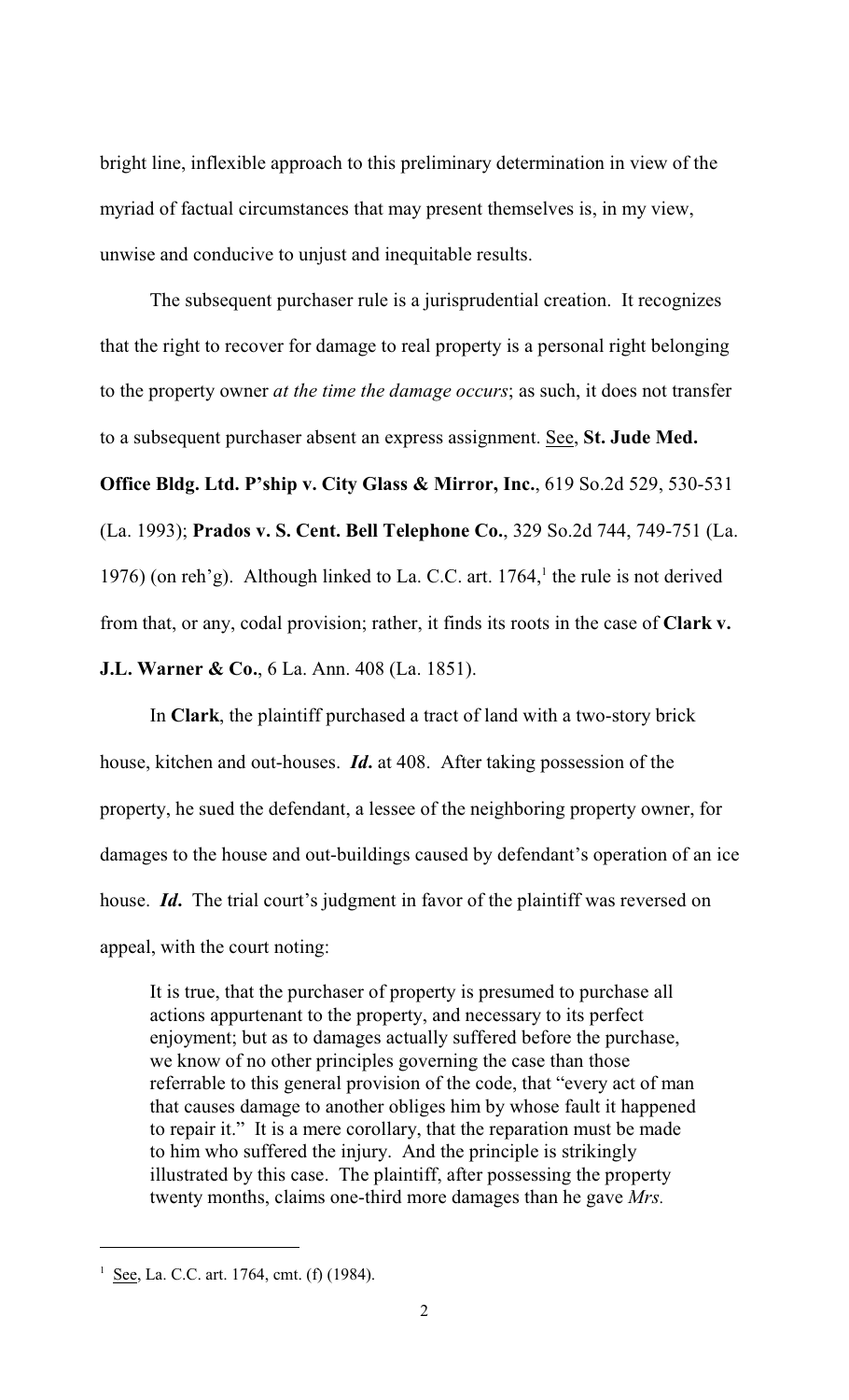*Springer* for his lot with all the buildings and improvements. This leads to the impression, that the modicity of the price he gave for the premises may, perhaps, be attributed to their dilapidated and dangerous situation, on account of the erection of the ice house and other causes. It is impossible, from the law, to concur with the district court, that these damages, which probably caused the moderate price given for the house and kitchen, should be a source of profit to the purchaser, who had a perfect knowledge of their existence when he purchased.

#### **Clark**, 6 La. Ann. at 409.

The rule first announced in **Clark** has been followed consistently in this court's jurisprudence. It is premised on the idea that the purchaser is not the party damaged by the tortious conduct; rather it is the seller who has suffered damage in the form of the reduced price received for the property: "The general principle, we think, is that a buyer is presumed to know the overt condition of the property and to take that condition into account in agreeing to the sales price." **Prados**, 329 So.2d at 751. The subsequent purchaser rule is, therefore, nothing more than the jurisprudence's common sense approach to situations where known or overt conditions of immovable property result in a diminution in value that in turn results in a lower price paid for the property. The jurisprudence recognizes that the purchaser, who receives the benefit of the diminution in value, suffers no loss and, therefore, no damage.

The rule has roots in French civilian tradition. As explained by Aubry and Rau in their discussion regarding what rights transfer in a sale of property:

There is no doubt that an action for rescission or in damages because of circumstances occurring before the sale such as changes in the premises or an unauthorized assignment of the lease, is not transferred to the buyer. But an action on grounds of excessive deterioration should pass on to the buyer, *at least if this circumstance was not taken into account when the sales price was set.* [Emphasis added; footnotes omitted.]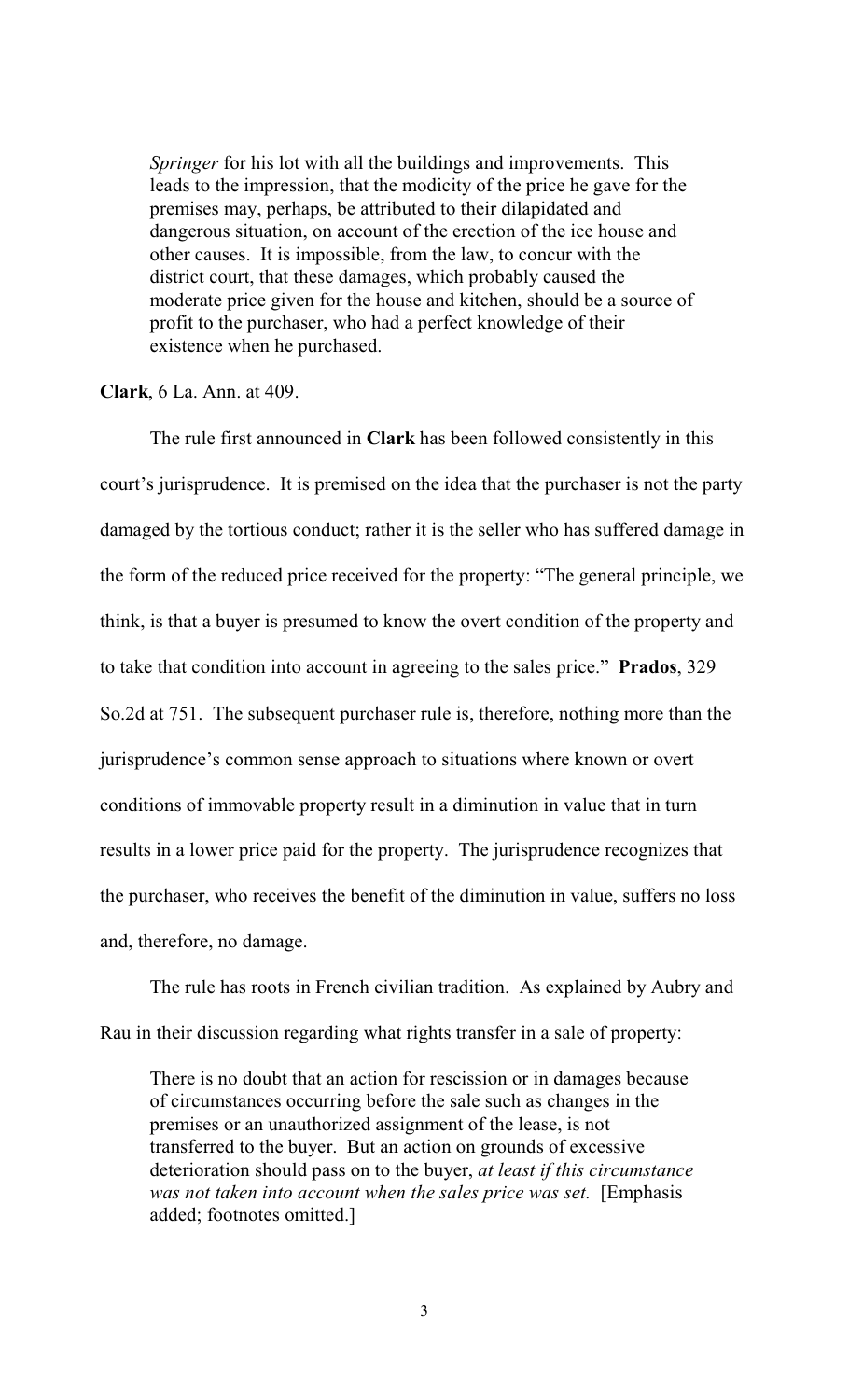2 AUBRY & RAU, LOUISIANA CIVIL LAW TRANSLATIONS: DROIT CIVIL FRANCAIS § 176, pp. 76-77 (7<sup>th</sup> ed. 1971). See also, *Id.*, at n.6 ("This solution presupposes that the deterioration has been taken into account when setting the sales price. Otherwise the opposite decision would be justified.")

The majority opinion goes to some length, in tracing the origins of the subsequent purchaser rule, to discount the idea that application of the doctrine hinges on the overt or known characteristic of the damage. Thus, it recites that the rationale of **Clark** does not indicate a requirement that the damage be overt. **Eagle Pipe and Supply v. Amerada Hess Corp.**, 10-C-2267, 10-C-2272, 10-C-2275, 10-C-2279, and 10-C-2289, slip op. at 22 (October 2011). However, **Clark** was not a case in which the damage to the property was latent or hidden. As a result, it was unnecessary for the **Clark** court to comment on whether the rule should be extended to cases of latent damage. Had it attempted to do so, its statement in that regard would have been dicta. The majority opinion similarly distinguishes **Prados** on grounds that the presumption that the buyer is aware of the overt condition of the property and takes that condition into consideration in agreeing to the sales price is discussed in a paragraph on accessory rights. **Eagle Pipe**, slip op. at 33. Ultimately, however, this is a distinction without a difference, as the key to the holding in **Prados** is revealed in the single statement, quoted by the majority: "The right to damages accrued to the lessor prior to the sale." **Prados**, 329 So.2d at 751. That right accrued before the sale because before that time the damages were obvious, and their existence interfered with the owner's "use, enjoyment or disposal of the property," in that the owner received a reduced price for the property, and thereby incurred damages.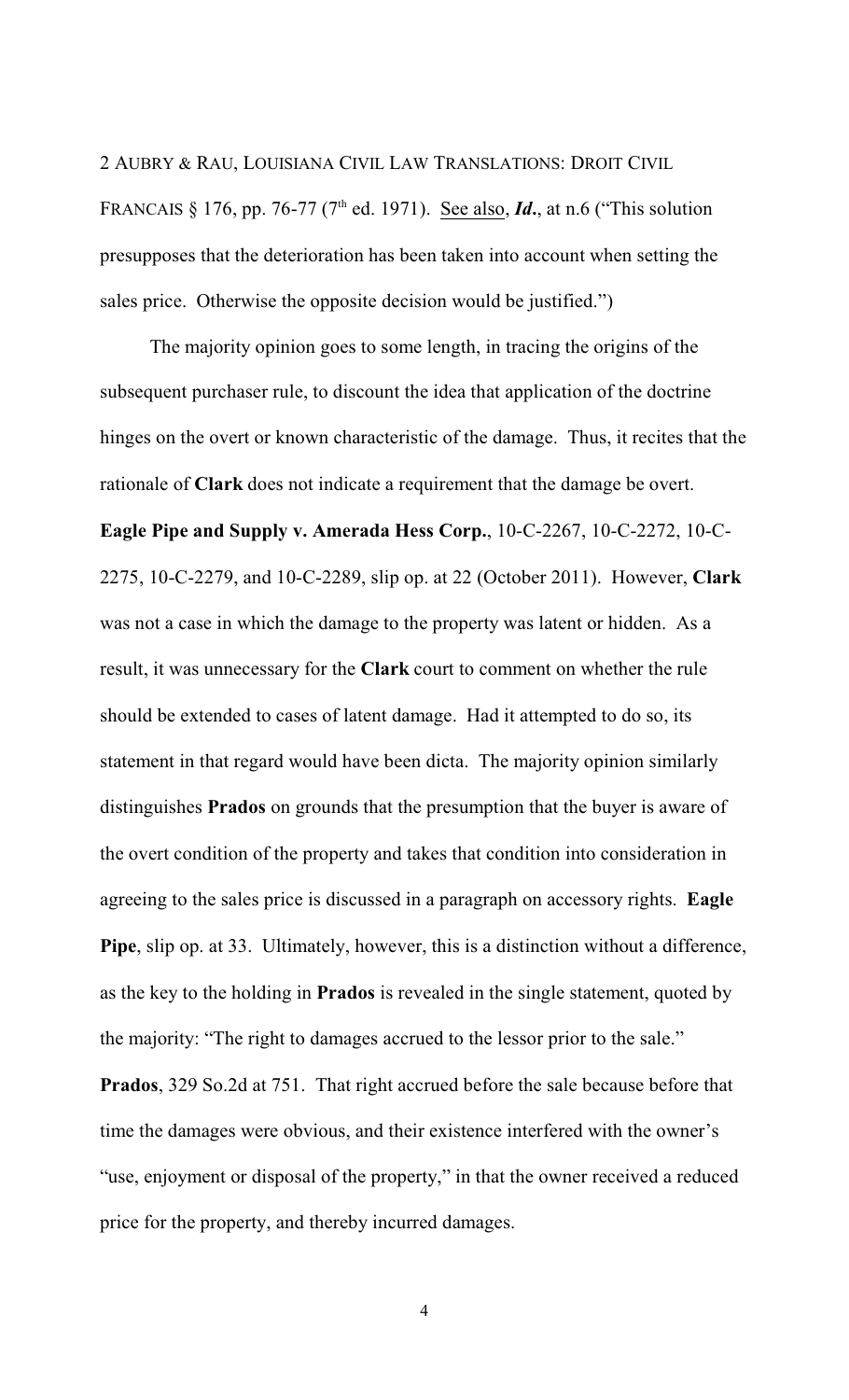Given the common sense underpinnings of the subsequent purchaser rule, it is not surprising that it has been applied by this court thus far *only* in cases where the damage to the real property has been overt. There is simply nothing in the rationale underlying the doctrine that supports its extension to hidden or latent injuries to property. Indeed, adoption of the majority's position in this case will result in precisely the situation then-Justice Tate counseled against in his dissent in **Prados**: a former owner with a right of action but no cause of action (because having received full value for the property, the former owner has suffered no damage) and a present owner with damage, and a cause of action, but no right of action. **Prados**, 329 So.2d at 752 (Tate, J., dissenting). This is the seemingly absurd result produced by applying a rule that simply was never contemplated or designed to apply to hidden or latent conditions.

Indeed, on the single prior occasion in which this court has been called upon to answer the precise question presented here, *i.e.*, whether a landowner whose property was damaged as a result of hidden contamination prior to purchase has a right of action against the defendant/tortfeasor to recover for damages to the property, or whether this right belongs solely to the owner of the land at the time of damage and does not transfer to the new owner absent a specific stipulation, the court has answered that issue favorably to the subsequent owner, finding a right of action in favor of the subsequent purchaser. **Hopewell, Inc. v. Mobil Oil Co.**, 00- 3280 (La. 2/9/01), 784 So.2d 653. While the brief per curiam in **Hopewell** is, admittedly, a bit obtuse, the bottom line is that in the per curiam this court acknowledged a right of action in favor of a subsequent purchaser against a tortfeasor in an action similar to the one asserted here, refusing to extend the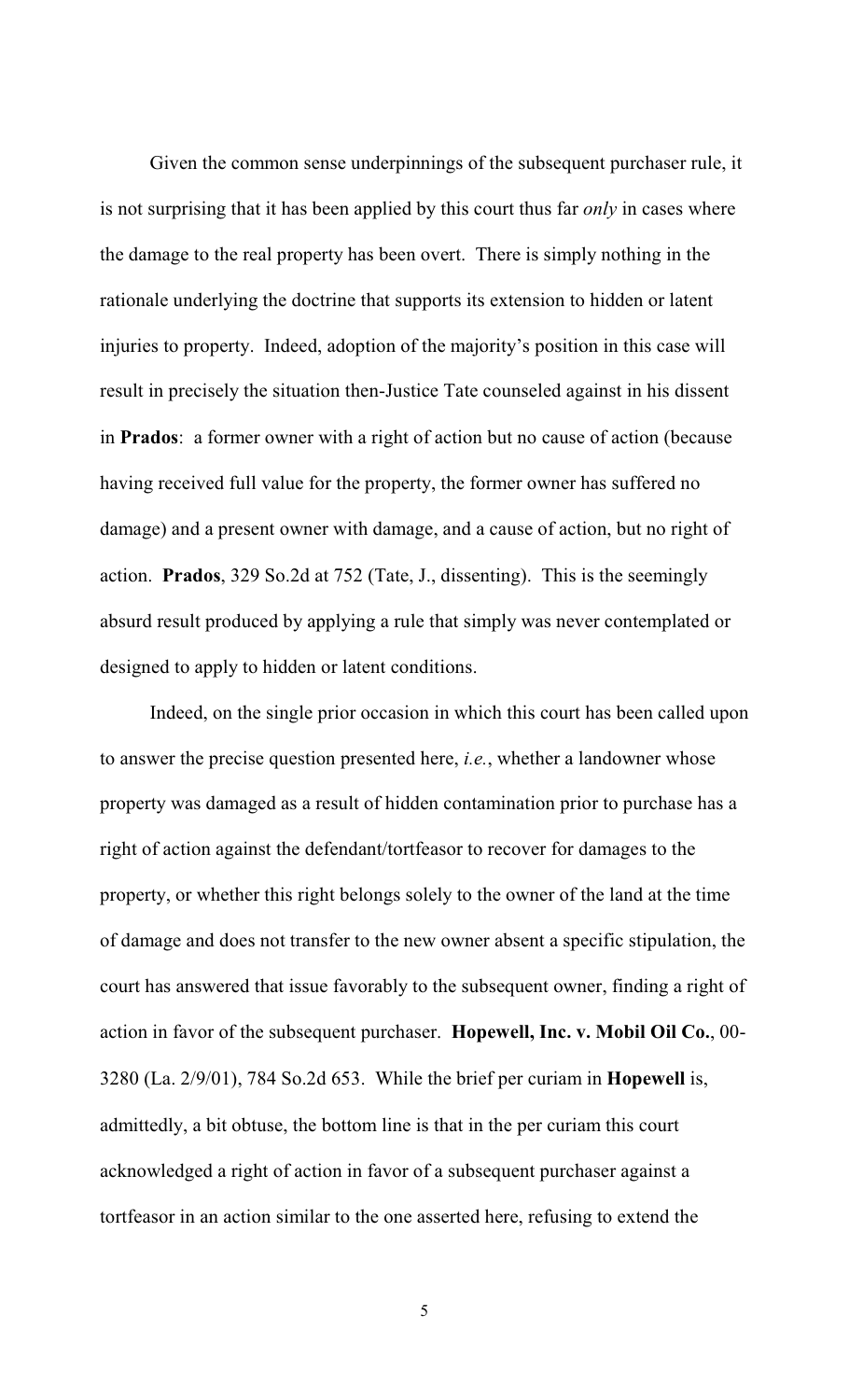subsequent purchaser rule to a case involving latent damage, unknown to either the seller or purchaser.

In my view, the central problem with the majority opinion is the false dilemma on which it is based. According to the majority's reasoning, either the right to recover for damage to immovable property is a personal right, in which case the subsequent purchaser rule applies to deprive the plaintiff in this case of a right of action, or it is a real right that is transferred with the sale of the property. This approach ignores the third approach to the issue, the one adopted by the court of appeal.

In its opinion on rehearing, the court of appeal recognized that the right to recover for damages to immovable property is a personal right belonging to the property owner at the time the damage occurs. However, it examined in the context of La. C.C. art. 2315, the fountainhead of tort responsibility in Louisiana, when injury/damage occurs and a resultant cause of action for property damage arises. This single issue – when the damage occurs and who suffers that damage – holds the key to resolving this case.

Under Louisiana law, for a negligence cause of action to accrue, three elements are required: fault, causation and damages. **Owens v. Martin**, 449 So.2d 448, 450 (La. 1984). "Thus, a *sine qua non* for accrual of a cause of action is damages." **Cole v. Celotex Corp.**, 599 So.2d 1058, 1063 n.15 (La. 1992). In Louisiana, "damage" to real property is typically measured by the difference between the value of the property before and after the harm. **Roman Catholic Church of the Archdiocese of New Orleans v. La. Gas Service Co.**, 618 So.2d 874 (La. 1993). Consequently, a seller who receives fair market value for real property with a hidden or latent defect is not "damaged" by the condition of the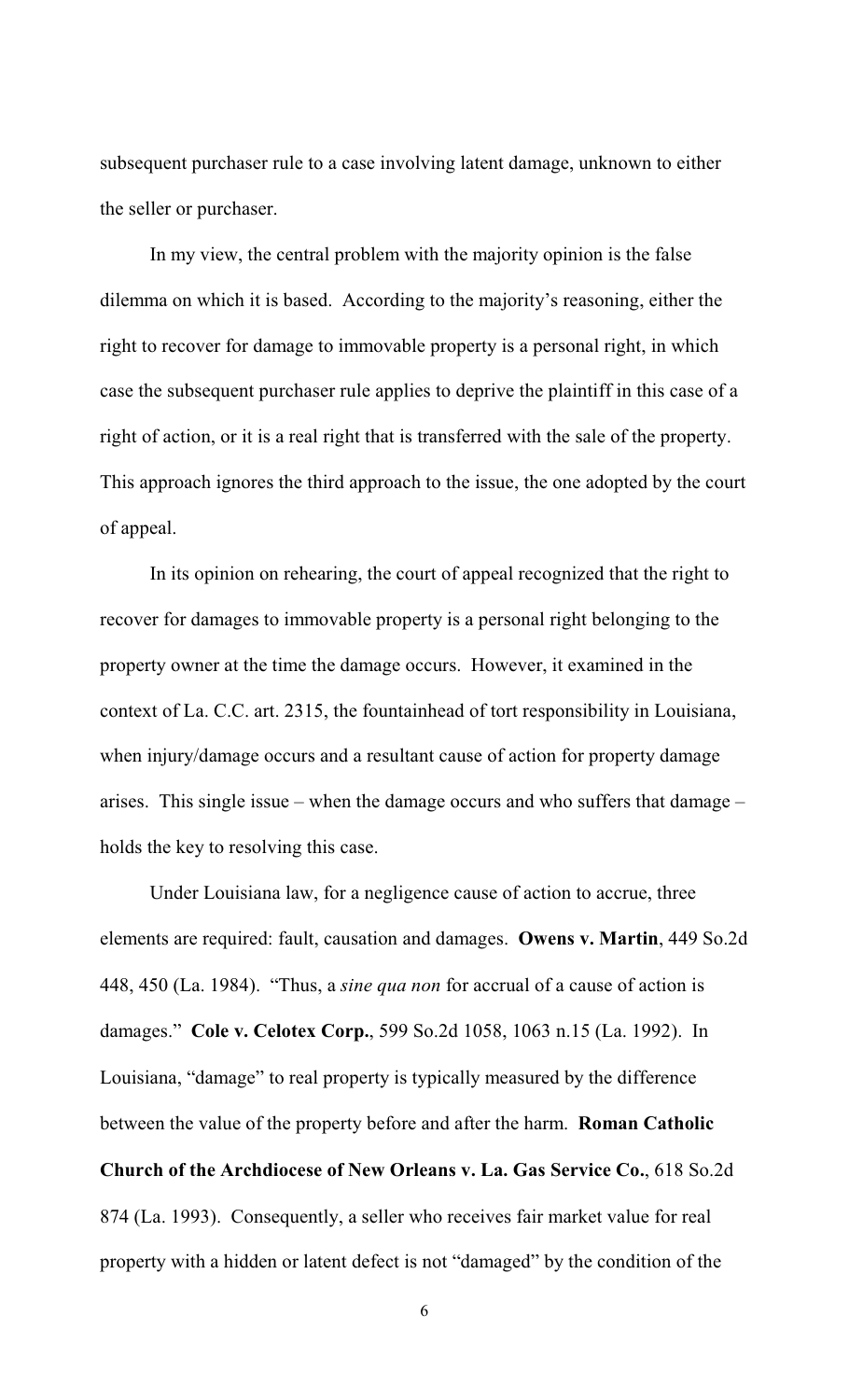property. This seller has experienced no pecuniary loss. However, pecuniary loss is a necessary predicate to the award of compensatory damages for property damage. See, RESTATEMENT (SECOND) OF TORTS § 906 (1979) ("Compensatory damages that will not be awarded without proof of pecuniary loss include compensation for (a) harm to property  $\dots$ ").<sup>2</sup> Therefore, in the context of tortious injury to property, the relevant "injury" is the loss of use and resulting loss of value and this injury is not incurred by the landowner at the time of the tortious conduct, but by the landowner at the moment the injury is (or should be) discovered.

The majority opinion, far from undercutting this idea, actually supports it. According to that opinion, damage to property occurs when there is a disturbance or interference with the owner's right to use, enjoy, or alienate the property. **Eagle Pipe**, slip op. at 38. In the case of hidden damage, which is unknown to either seller or purchaser at the time of a sale, the only landowner who sustains an interference with his use, enjoyment, or alienation of the property is the owner of the property at the time the hidden damage is discovered.

As the majority opinion points out, the civil code draws a distinction between apparent and non-apparent damage. It does so in the context of the redhibition articles, La. C.C. arts. 2520, et seq; and it does so in the context of prescription, expressly adopting a discovery rule in La. C.C. art. 3493. Indeed, La. C.C. art. 3493 conditions the commencement of prescription on knowledge,

 $2$  The Restatement's formulation of the measure of damages for injury to immovable property was cited with approval by this court in **Roman Catholic Church**, *supra*.

 $3$  La. C.C. art 3493 provides:

When damage is caused to immovable property, the one year prescription commences to run from the day the owner of the immovable acquired, or should have acquired, knowledge of the damage.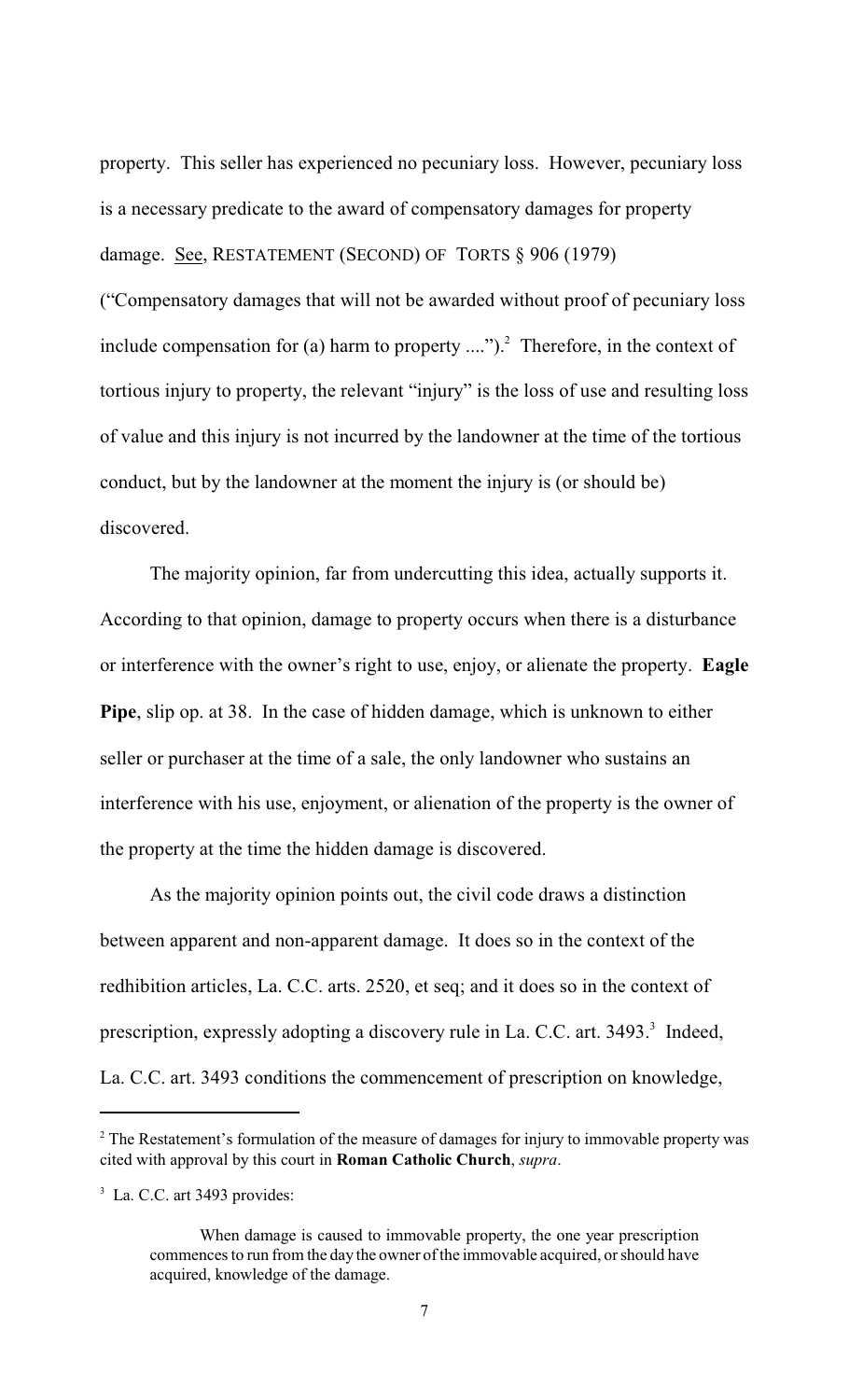and further links that knowledge to the owner of the immovable at the time such knowledge is, or should have been, acquired. In its linkage, the article implies that it is the owner at discovery who possesses the cause and the right of action.

Again, as the majority opinion points out, in Louisiana, there are only two sources of law – legislation and custom – and of the two, legislation is the superior source of law. **Eagle Pipe**, slip op. at 7, citing La. C.C. arts. 1,3 and **Doerr v. Mobil Oil Corp.**, 00-0947, p. 13 (La. 12/19/00), 774 So.2d 119, 128. Judicial decisions are not intended to be an authoritative source of law. **Doerr**, 00-0947 at 13; 774 So.2d at 128. In the provisions of the civil code can be found broad principles which are intended to be extended and applied to different factual circumstances to formulate a coherent body of law. Louisiana C.C. art. 3493, a written provision of our law, specifically refers to the owner of immovable property and explicitly links the commencement of prescription to knowledge of damage. Implicitly, this article recognizes a right of action in the owner of the immovable at the time damage is or should have been discovered. I believe that it is this codal provision, rather than the expansion of a jurisprudential rule, which must serve as guidance in this case. Drawing upon that codal provision, I believe that it is proper to conclude, as did the court of appeal on rehearing, that in the case of latent or unknown damage to property, the cause of action arises upon actual or constructive knowledge, and the right of action belongs to the property owner at the time of that discovery.<sup>4</sup>

Ultimately, then, the majority's analysis of the issue presented in this case, while exhaustive and detailed, is one with which I must respectfully disagree. I do

<sup>&</sup>lt;sup>4</sup> Any other interpretation would render the provisions of La. C.C. art. 3493 meaningless, because in the case of latent damage, which does not manifest itself until after a sale, the right to recovery would be extinguished before prescription could even commence.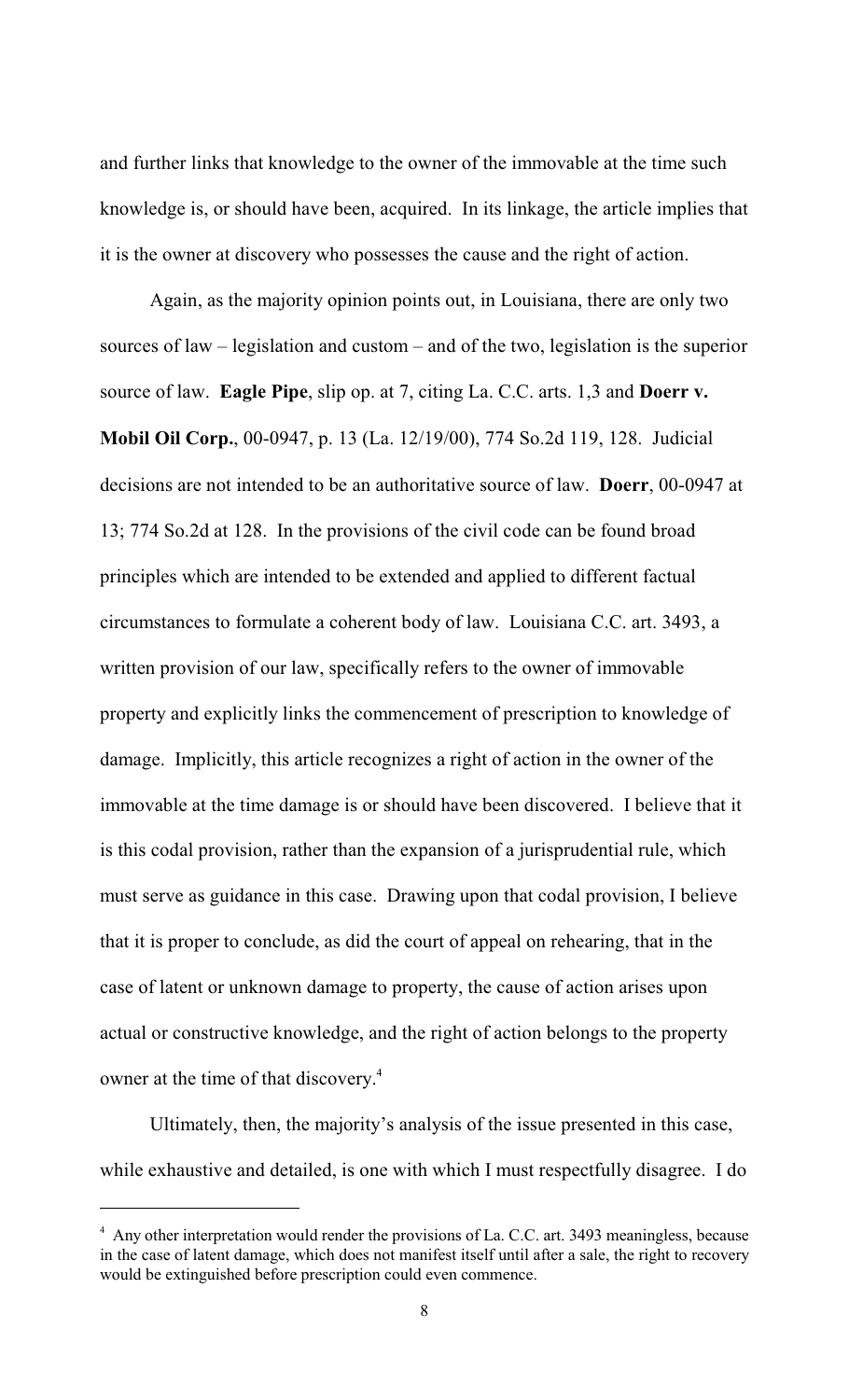not believe that the subsequent purchaser rule, which has previously been applied by this court only in cases of overt injury to property where the injury has been accounted for in the reduced price paid for the property, can or should be expanded to cases of latent and unknown injury so as to deprive the subsequent landowner who discovers the injury of a right of action, especially where, in the one case to raise the issue prior to the present one, **Hopewell**, the court refused to do so.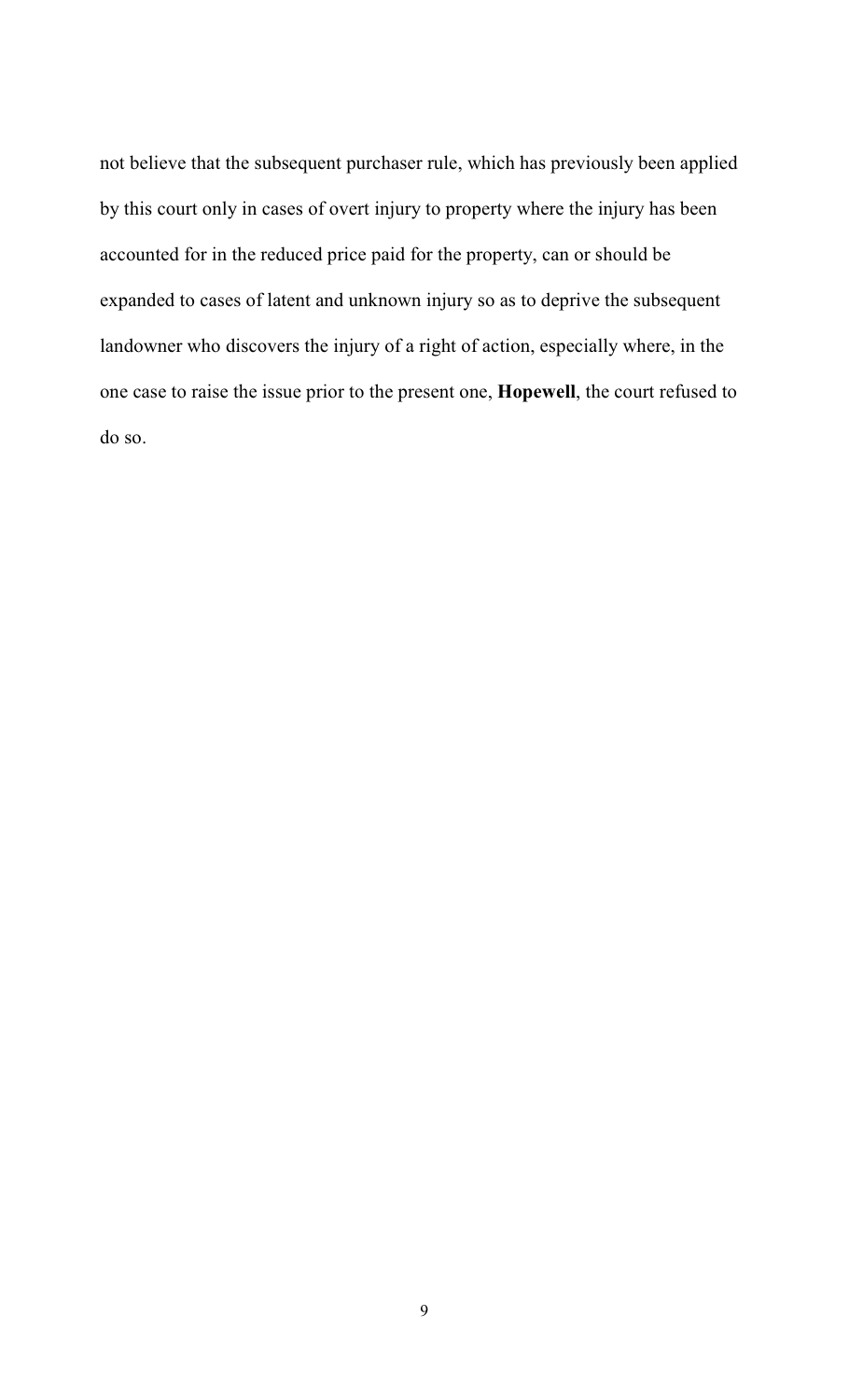#### <span id="page-64-0"></span>**10/25/11**

#### **SUPREME COURT OF LOUISIANA**

# **Nos. 2010-C-2267 c/w 2010-C-2272 c/w 2010-C-2275 c/w 2010-C-C-2279 c/w 2010-C-2289**

#### *EAGLE PIPE AND SUPPLY, INC.*

*vs.*

#### *AMERADA HESS CORPORATION, ET AL.*

ON WRIT OF CERTIORARI TO THE COURT OF APPEAL, FOURTH CIRCUIT, PARISH OF ORLEANS

#### **GUIDRY, Justice, concurs and assigns additional reasons**.

I agree that the court of appeal erred in applying La. C.C. article 2315 to find Eagle Pipe, as a subsequent purchaser, was not precluded from seeking reparation from the Oil Company Defendants and the Trucking/Transportation Defendants merely because the alleged damage was hidden at the time it acquired the property. While Eagle Pipe may have sustained damages as a result of the difference between the sale price and actual value of the contaminated property, the law does not now provide a remedy in tort to Eagle Pipe under these circumstances. To hold otherwise, as the defendants correctly point out, an interest in immovable property that has long been recognized as a personal right would be transformed into a real right that runs with the property, potentially *ad infinitum*, thereby creating an imprescriptible variety of tort action. This is especially compelling in a case such as the instant one where the issue of discovery of hidden property damage is premised on the subjective knowledge of the subsequent purchaser. Moreover, such a holding would also undermine the clarity and predictability of the public records doctrine, discouraging reliance on